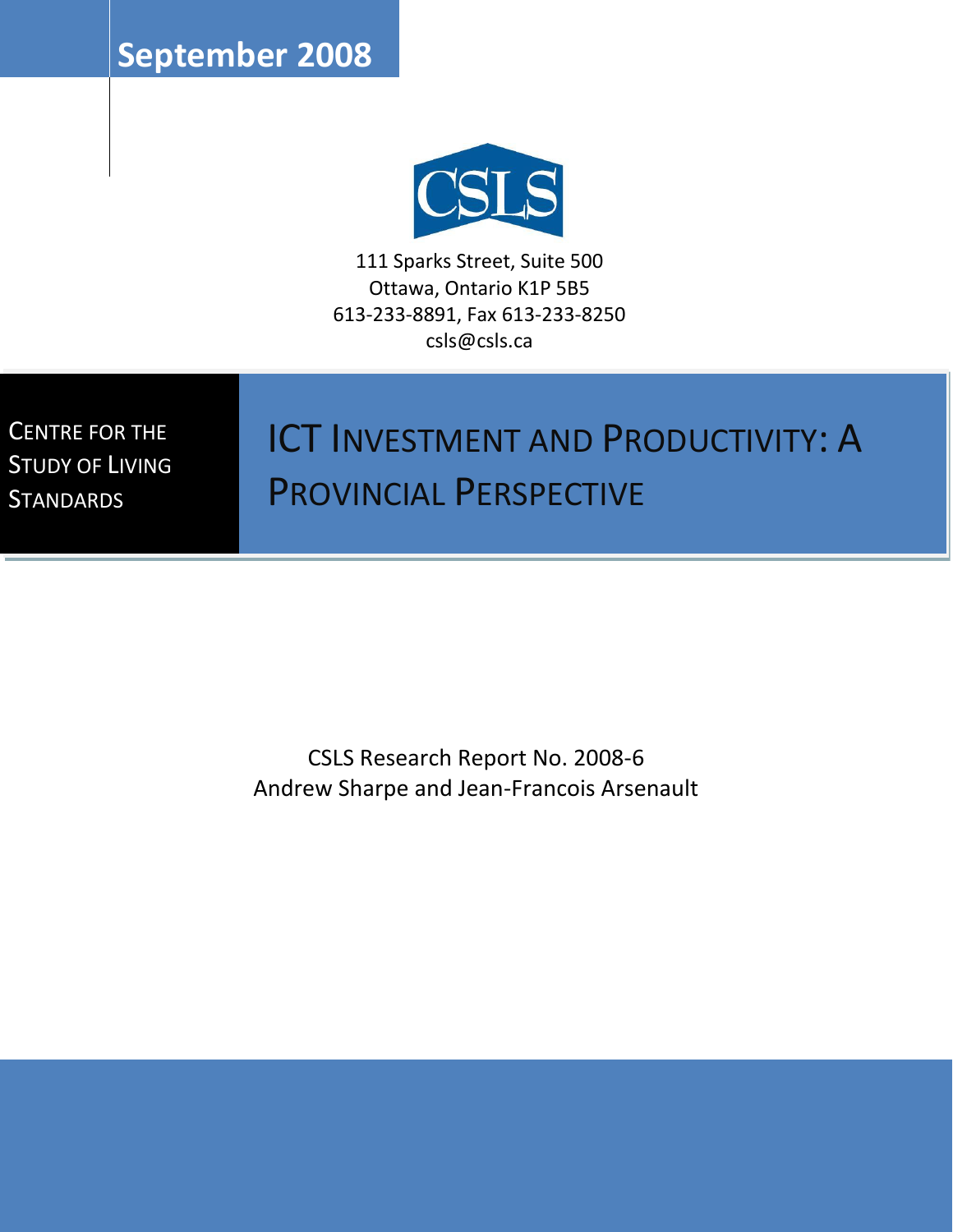## **ICT Investment and Productivity: A Provincial Perspective**

#### <span id="page-1-0"></span>**Abstract**

In 2008, Statistics Canada, for the first time, made available estimates of information and communication technology (ICT) investment by province. Given the importance of ICT investment for productivity growth, these data are important for the comparative analysis and understanding of productivity growth by province. The objective of this report is to present the basic data on ICT investment and ICT investment per worker in Canada and the ten provinces over the 1981-2007 period. The first part of the report reviews the literature on why ICT investment is important for productivity. The second part examines ICT investment levels and trends by province. The third part decomposes the gap in ICT investment per worker by province, relative to the national average, into three effects: that related to income levels, to the total investment/GDP share, and to the ICT investment/total investment share.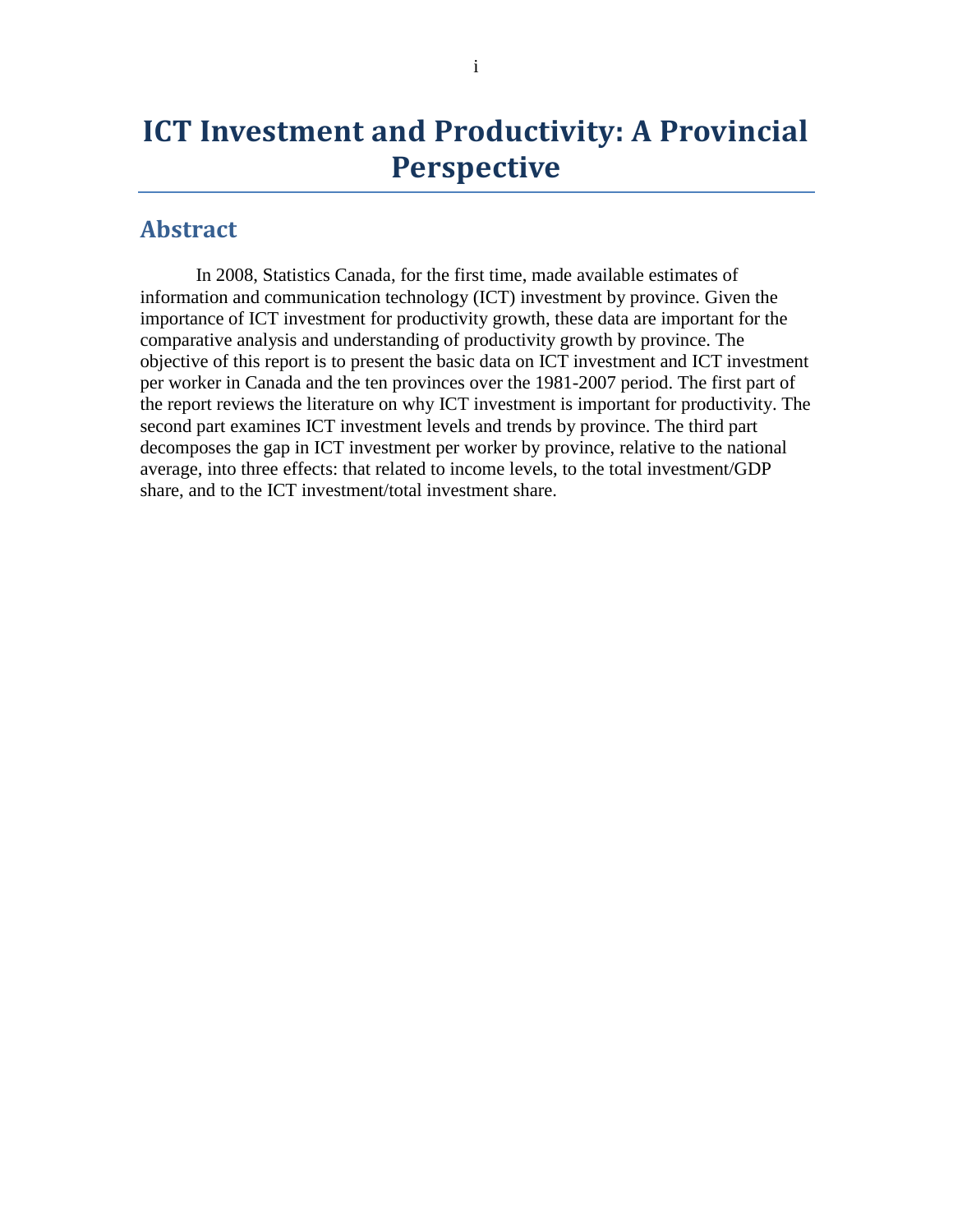## **ICT Investment and Productivity: A Provincial** Perspective

## **Table of Contents**

| III. A Decomposition of Provincial ICT Investment per Worker Gaps 10 |  |
|----------------------------------------------------------------------|--|
|                                                                      |  |
|                                                                      |  |
|                                                                      |  |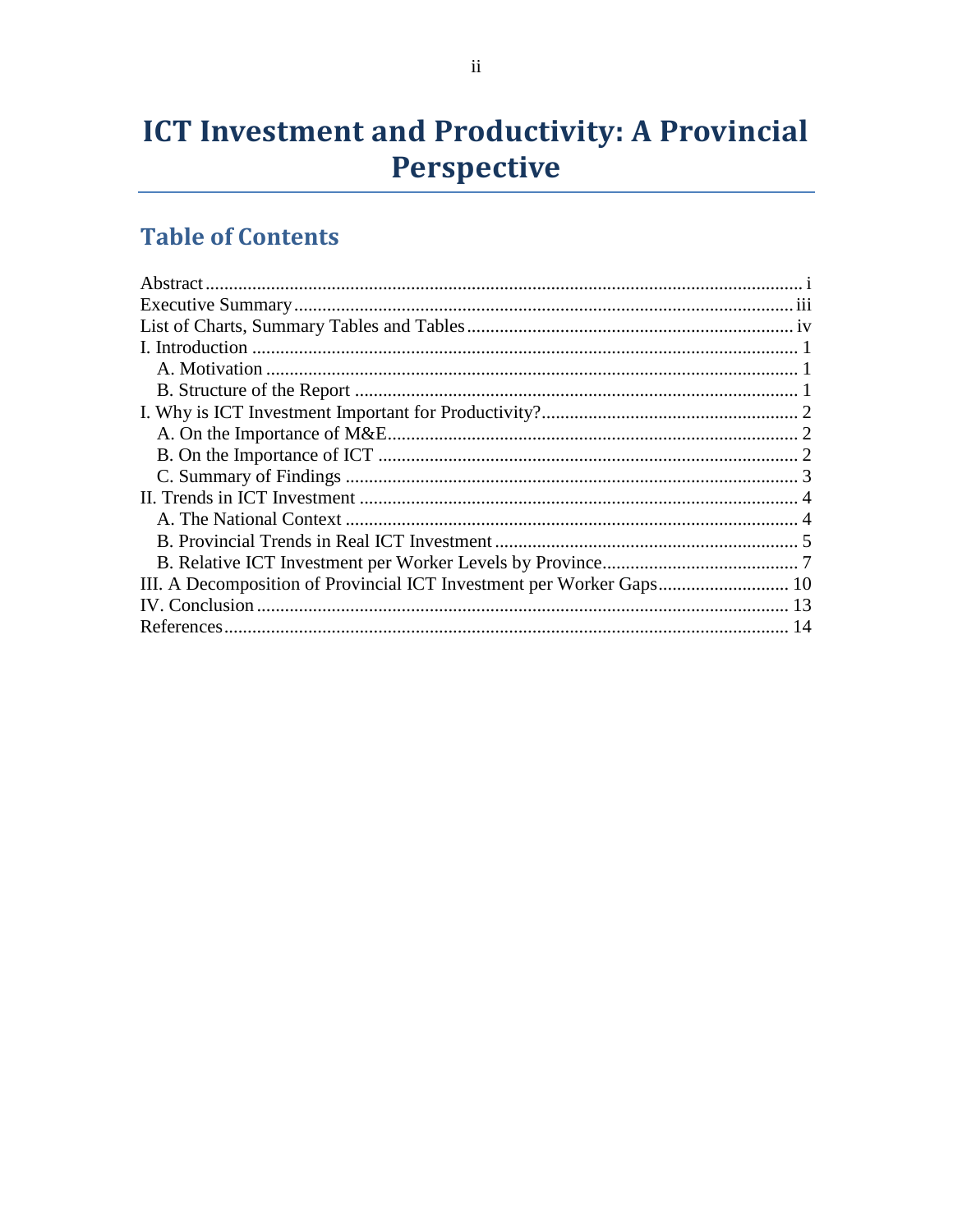### <span id="page-3-0"></span>**Executive Summary**

In 2008, Statistics Canada, for the first time, made available estimates of ICT investment by province. Given the importance of ICT investment for productivity growth, these data are important for the comparative analysis and understanding of productivity growth by province. The objective of this report is to present the basic data on ICT investment and ICT investment per worker in Canada and the ten provinces over the 1981-2007 period. The first part of the report reviews the literature on why ICT investment is important for productivity. The second part examines ICT investment levels and trends by province. The third part decomposes the gap in ICT investment per worker by province, relative to the national average, into three effects: that related to income levels, to the total investment/GDP share, and to the ICT investment/total investment share.

The key findings of the report are as follows:

- There is an emerging consensus in the literature that machinery and  $\bullet$ equipment (M&E) investment, and the subclass of ICT investment in particular, is a uniquely important driver of productivity growth.
- All provinces have experienced strong growth in ICT investment in recent years. From 2000 to 2007 Newfoundland experienced the most rapid growth (14.7 per cent per year) and Quebec the weakest (8.4 per cent).
- Investment in computers and related equipment experienced the fastest  $\bullet$ growth of the three ICT components (telecommunication equipment, software and computer and related equipment), ranging in the 2000-2007 period from a high of 24.6 per cent per year in Newfoundland to a low of 14.1 per cent in Quebec.
- The level of ICT investment per worker in 2007 was highest in Ontario at \$3,870 per worker (2002 chain dollars), and second highest in Alberta (\$3,050) and lowest in New Brunswick (\$2,445). Ontario had the highest level of software and computer and related equipment investment per worker among the 10 provinces and the second highest level of telecommunications investment per worker (Newfoundland was highest).
- A decomposition analysis reveals that for the eight provinces with levels of ICT investment per worker below the national average, below average income levels was the most important explanation, followed by below average shares of total investment in GDP.

The report concludes that given the importance of ICT investment for productivity growth, identifying the underlying reasons behind provincial disparities in ICT investment intensity beyond the decomposition stage should rank high on any productivity research agenda.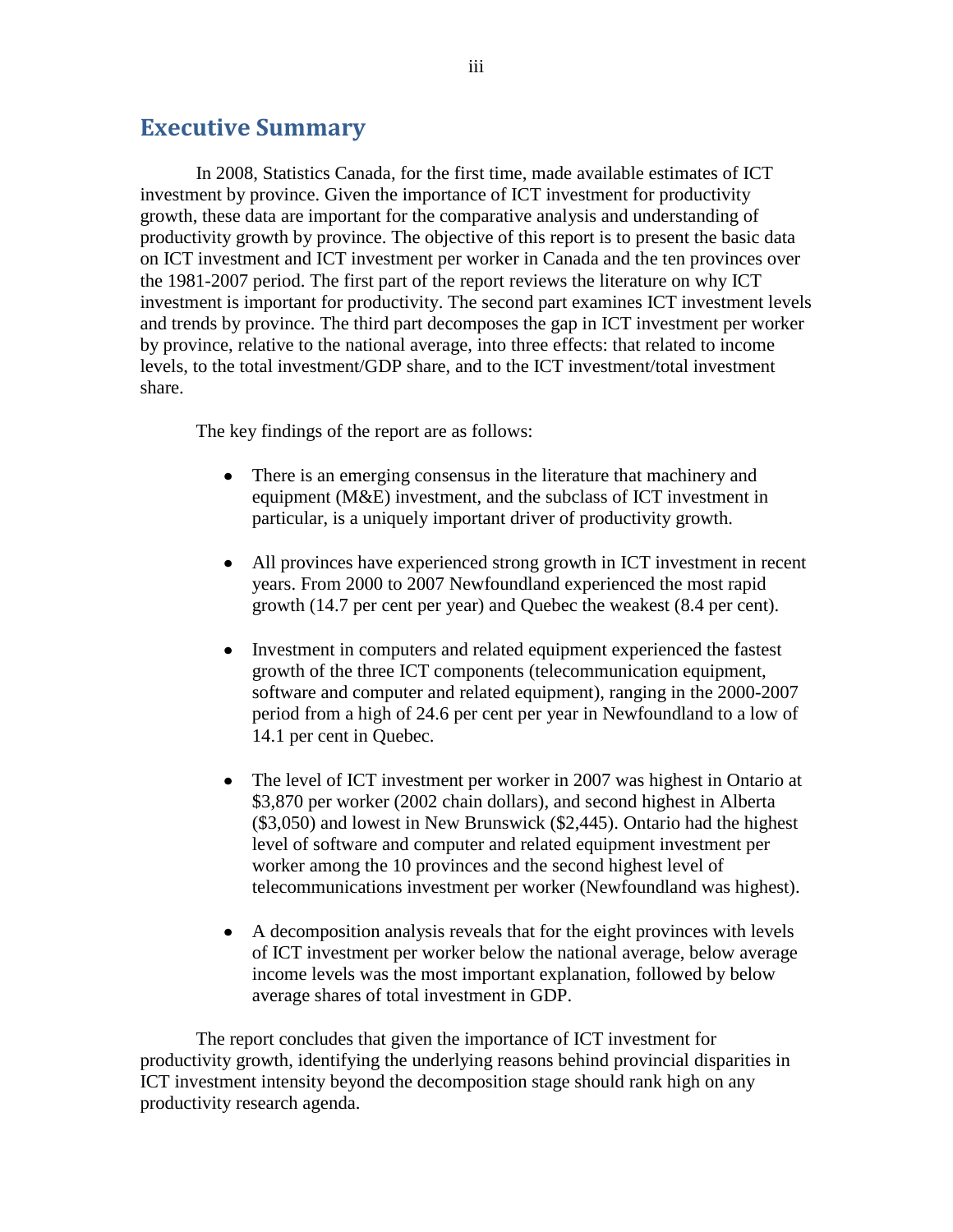## <span id="page-4-0"></span>**List of Charts, Summary Tables and Tables**

#### **List of Charts**

| Chart 2: Real ICT Investment Growth by Province, chained 2002 dollars, compound |  |
|---------------------------------------------------------------------------------|--|
| Chart 3: Real ICT Investment per Worker, 2002 chained dollars, 2000 and 2007    |  |
| Chart 4: Real ICT Investment per Worker Gap Relative to the National Average,   |  |

#### **List of Summary Tables**

| Summary Table 1: Real Investment (\$2002 Chained) Growth by Province and Investment<br>Asset Type, compound annual growth rate in per cent, 1990-2000 and 2000-2007 |  |
|---------------------------------------------------------------------------------------------------------------------------------------------------------------------|--|
| Summary Table 2: Real ICT Investment per Worker, Levels and as a Proportion of the                                                                                  |  |
| Summary Table 3: Productivity, Investment as a Share of GDP and ICT Investment as a                                                                                 |  |
| Summary Table 4: Real ICT Investment per Worker Gap Relative to the National                                                                                        |  |

#### **List of Tables**

Table 1: Total Economy Investment in ICT, by province, millions of 2002 chained dollars, 1981-2007

Table 1a: Total Economy Investment in Telecommunication Equipment, by province, millions of 2002 chained dollars, 1981-2007

Table 1b: Total Economy Investment in Software, by province, millions of 2002 chained dollars, 1981-2007

Table 1c: Total Economy Investment in Computers and Related Equipment, by province, millions of 2002 chained dollars, 1981-2007

Table 2: Total Economy Investment in ICT, by province, thousands of current dollars, 1981-2007

Table 2a: Provincial Shares of Total Economy ICT Investment (current dollars), in per cent, 1981-2007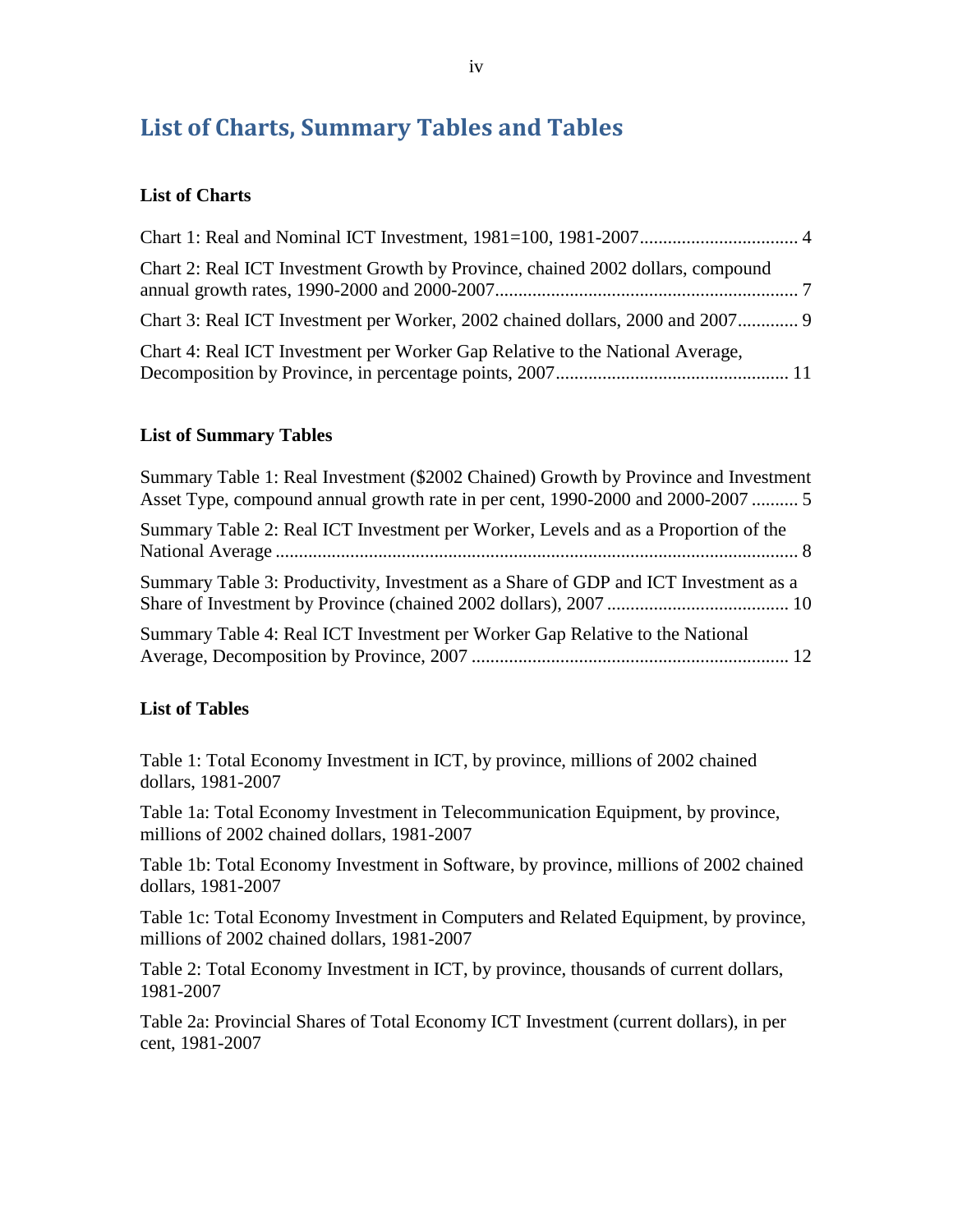Table 3a: ICT Investment as a Share of Total Investment (2002 chained dollars) by Province, in per cent, 1981-2007

Table 3b: ICT Investment as a Share of GDP (2002 chained dollars) by Province, in per cent, 1981-2007

Table 3c: Total Investment as a Share of GDP (2002 chained dollars) by Province, in per cent, 1981-2007

Table 4: ICT Investment Implicit Chained Prices Deflators, by province, 2002=100, 1981-2007

Table 5: Real ICT per Worker by Province, \$2002 chained dollars, 1981-2007

Table 5a: Real ICT per Worker (chained \$2002) as a Proportion of the National Average, in per cent, 1981-2007

Table 6a: Contribution of Real ICT as a Share of Real Total Investment (chained \$2002) to the Real Provincial ICT per Worker Gap Relative to the National Average, in percentage points, 1981-2007

Table 6b: Contribution of Real Total Investment as a Share of Real GDP (chained \$2002) to the Real Provincial ICT per Worker Gap Relative to the National Average, in percentage points, 1981-2007

Table 6c: Contribution of Real GDP per Worker (chained \$2002) by Province to the Real Provincial ICT per Worker Gap Relative to the National Average, in percentage points, 1981-2007

Table 7: Real Telecommunications Equipment per Worker by Province, \$2002 chained dollars, 1981-2007

Table 7a: Real Telecommunications Equipment per Worker (chained \$2002) as a Proportion of the National Average, in per cent, 1981-2007

Table 8: Real Software per Worker by Province, \$2002 chained dollars, 1981-2007

Table 8a: Real Software per Worker (chained \$2002) as a Proportion of the National Average, in per cent, 1981-2007

Table 9: Real Computers and related Equipment per Worker by Province, \$2002 chained dollars, 1981-2007

Table 9a: Real Computers and related Equipment per Worker (chained \$2002) as a Proportion of the National Average, in per cent, 1981-2007

Table 10a: Industrial Composition of GDP by Province, Current Dollars, 2004

Table 10b: Composition and Importance of Investment by Industry in Canada, Current Dollars

Table 11: Real GDP per Worker by Province, in 2002 chained dollars, 1981-2007

Table 11a: Index Real GDP per Worker (in 2002 chained dollars) by Province, Canada=100, 1981-2007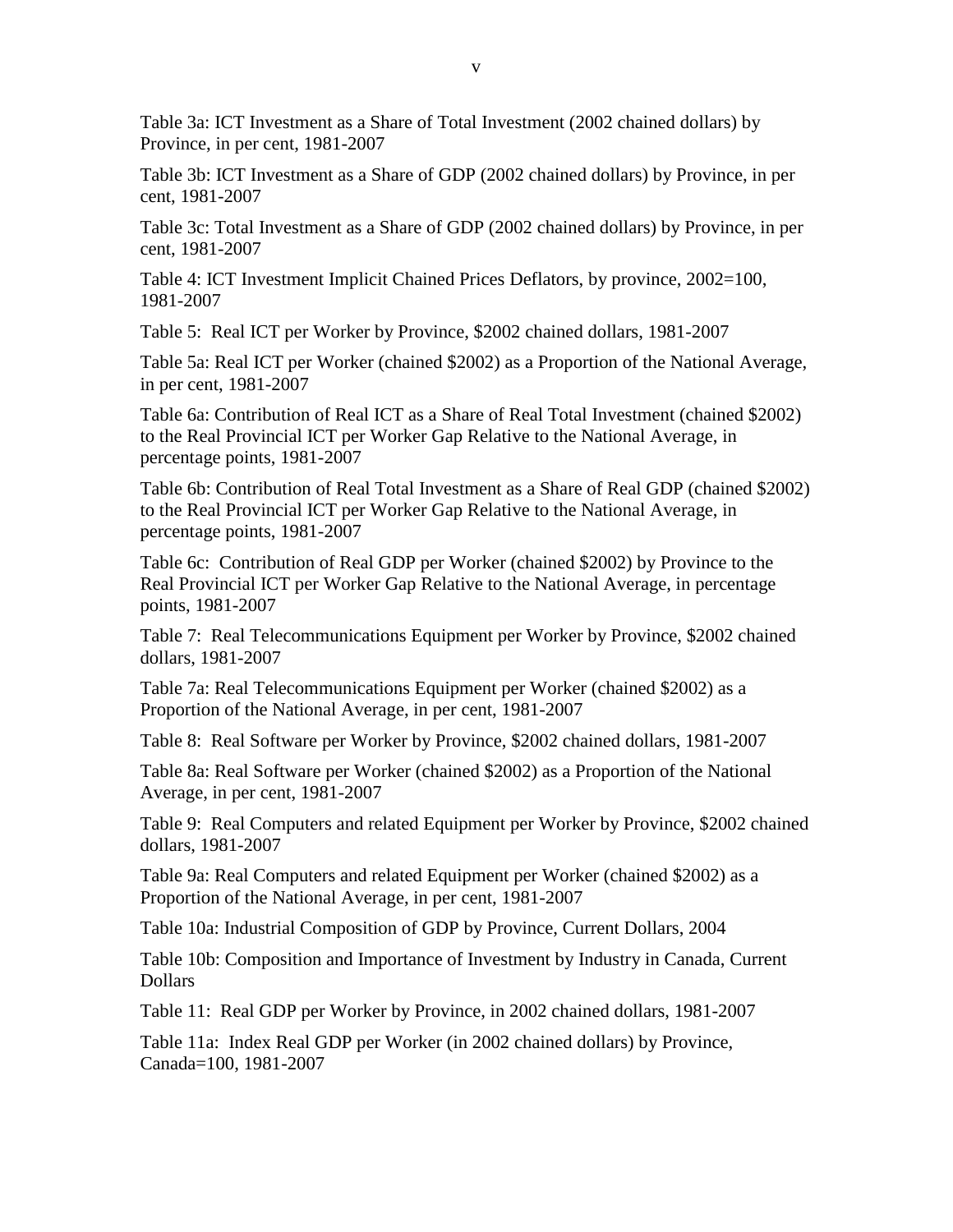## **ICT Investment and Productivity: A Provincial Perspective**

## <span id="page-6-0"></span>**I. Introduction**

#### <span id="page-6-1"></span>**A. Motivation**

In 2005, the Centre for the Study of Living Standards (CSLS) published a report that examined investment on information and communication technologys (ICT) in Canada and the United States between 1987 and 2004 (CSLS, 2005). It found that Canadian firms lagged considerably behind US firms in ICT spending and that this situation accounted to some extent for the lower labour productivity growth experienced in Canada. More recently, the CSLS published an update (Sharpe and Arsenault, 2008) which underlined the steady relative improvement of Canada since 2000 in terms of purchasing-power-parity-adjusted ICT investment per worker relative to the US. While encouraging, this improvement may prove unsustainable as it appears to rely largely on the appreciation of the Canadian dollar. More importantly, this positive trend should not obscure the fact that there remains a massive gap in ICT investment intensity between Canada and the United States, with the level of PPP-adjusted ICT investment per worker in Canada still below 60 per cent that of the United States in 2006.

In 2008, Statistics Canada, for the first time, made available estimates of ICT investment by province. Given the importance of ICT investment for productivity growth, these data are important for the comparative analysis and understanding of productivity growth by province. The objective of this report is to present the basic data on ICT investment and ICT investment per worker in Canada and the ten provinces over the 1981-2007 period. The first part of the report reviews the literature on why ICT investment is important for productivity. The second part examines ICT investment levels and trends by province. The third part decomposes the gap in ICT investment per worker by province, relative to the national level into three effects related to income, the total investment/GDP share, and the ICT investment/total investment share.<sup>1</sup>

#### <span id="page-6-2"></span>**B. Structure of the Report**

 $\overline{a}$ 

This report is divided into four sections. In the first section, we establish the relationship between ICT investment and productivity with a concise review of the literature on the subject. The second section reviews trends in the provinces. The third section decomposes differences in ICT investment per worker between the provinces and the national average. The final section concludes.

 $<sup>1</sup>$  A set of tables on ICT investment by province for the 1981-2007 period are found at the end of this report. In</sup> addition, a more detailed set of tables on ICT investment by province are posted with this report as an appendix on the CSLS website: www.csls.ca.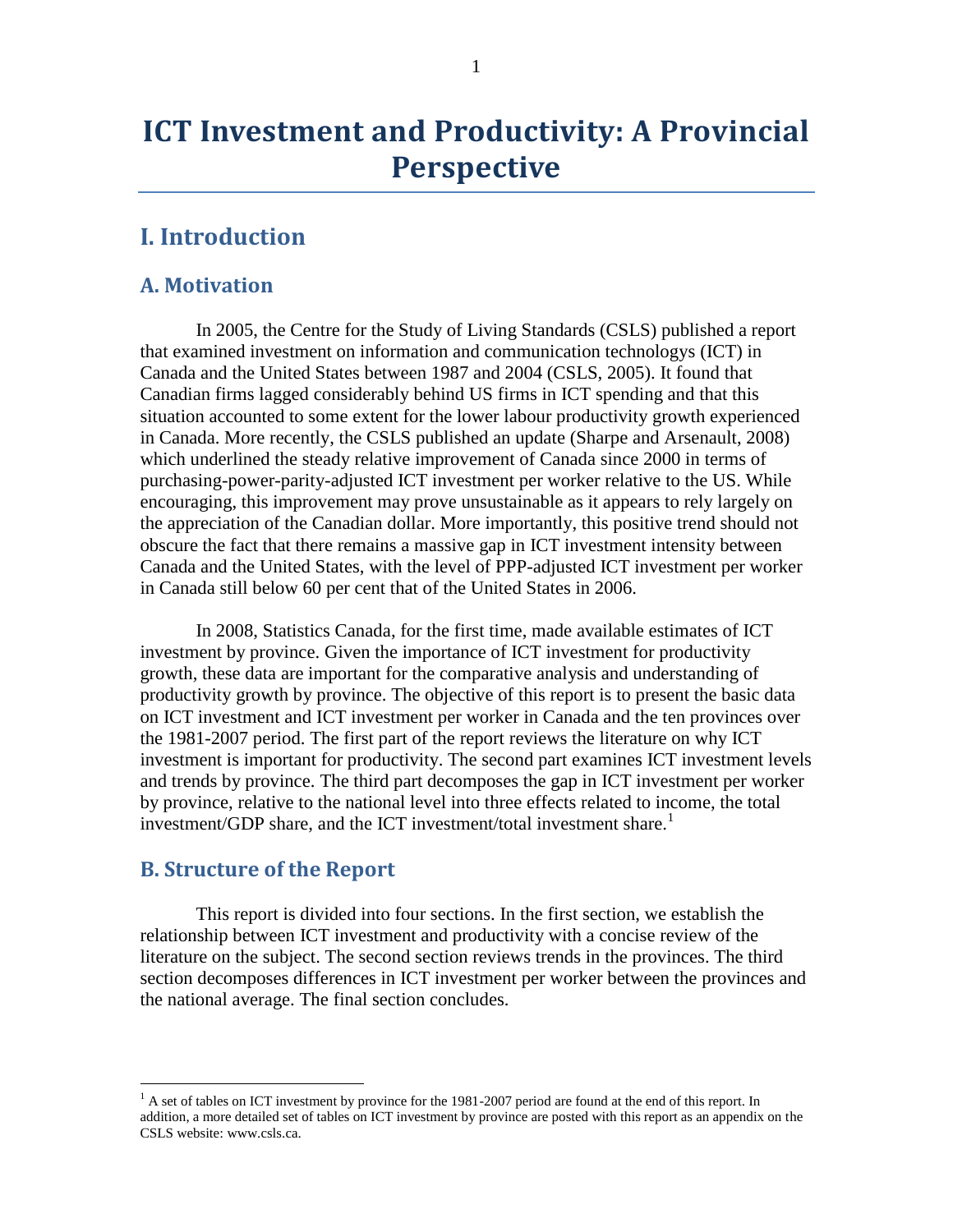### <span id="page-7-0"></span>**I. Why is ICT Investment Important for Productivity?**

Over the past twenty years, economists have gained a sharper perspective on the relationship between investment and productivity by investigating the effects of investment in different types of capital. The standard neoclassical growth accounting approach, with its aggregate stock of undifferentiated capital, has largely given way to a more detailed approach in which capital is divided into several subcategories. The broadest of these are machinery and equipment  $(M&E)$  and structures (or non- $M&E$ ). M&E can be further decomposed into information and communications technology (ICT) and non-ICT capital. The examination of these subcategories of capital has yielded a firmer understanding of the relationships between capital investment, productivity, and growth than had been possible before.

#### <span id="page-7-1"></span>**A. On the Importance of M&E**

A string of cross-country empirical studies have found M&E investment to have a particularly strong positive relationship with economic growth and productivity growth. The classic work from this literature is that of De Long and Summers (1991), who use cross-country regression analysis to relate M&E and structures investment to per-worker GDP growth. They find that a one percentage-point increase in M&E investment as a share of GDP is associated with an increase of 0.3 percentage points in the annual rate of per-worker GDP growth. This is a significant effect; it amounts to 29 per cent faster perworker GDP growth over their 25-year sample period. By contrast, De Long and Summers find no statistically significant relationship between per-worker GDP growth and investment in structures.

Most subsequent studies corroborate the De Long and Summers result for M&E investment. De Long and Summers (1992) use updated data and statistical techniques to test their previous results and find them to be robust. Sala-i-Martin (1997) finds a positive relationship between M&E investment and economic growth, similar in magnitude to the relationship identified by De Long and Summers; a one percentage-point increase in the M&E investment share of GDP is associated with a 0.2 percentage-point increase in perworker GDP growth. This M&E investment effect is about four times the size of the effect of structures investment. Lee (1995) finds a positive cross-country relationship between productivity and the ratio of imported equipment to total investment; since M&E is more easily tradable than structural capital, this measure is likely to reflect the share of M&E in total investment. Jalilian and Odedokun (2000) further subdivide capital investment into five categories (business, machinery, transport, residential, and "other") and find that investment in machinery remains statistically significant in most of their cross-country regression specifications.

#### <span id="page-7-2"></span>**B. On the Importance of ICT**

Within the subcategory of M&E, the distinction between ICT and non-ICT investment also appears to be important. Fuss and Waverman (2005) develop an econometric model to relate the Canada-US gap in labour productivity to various types of investment. They find that when both the effect of ICT intensity and ICT spillovers are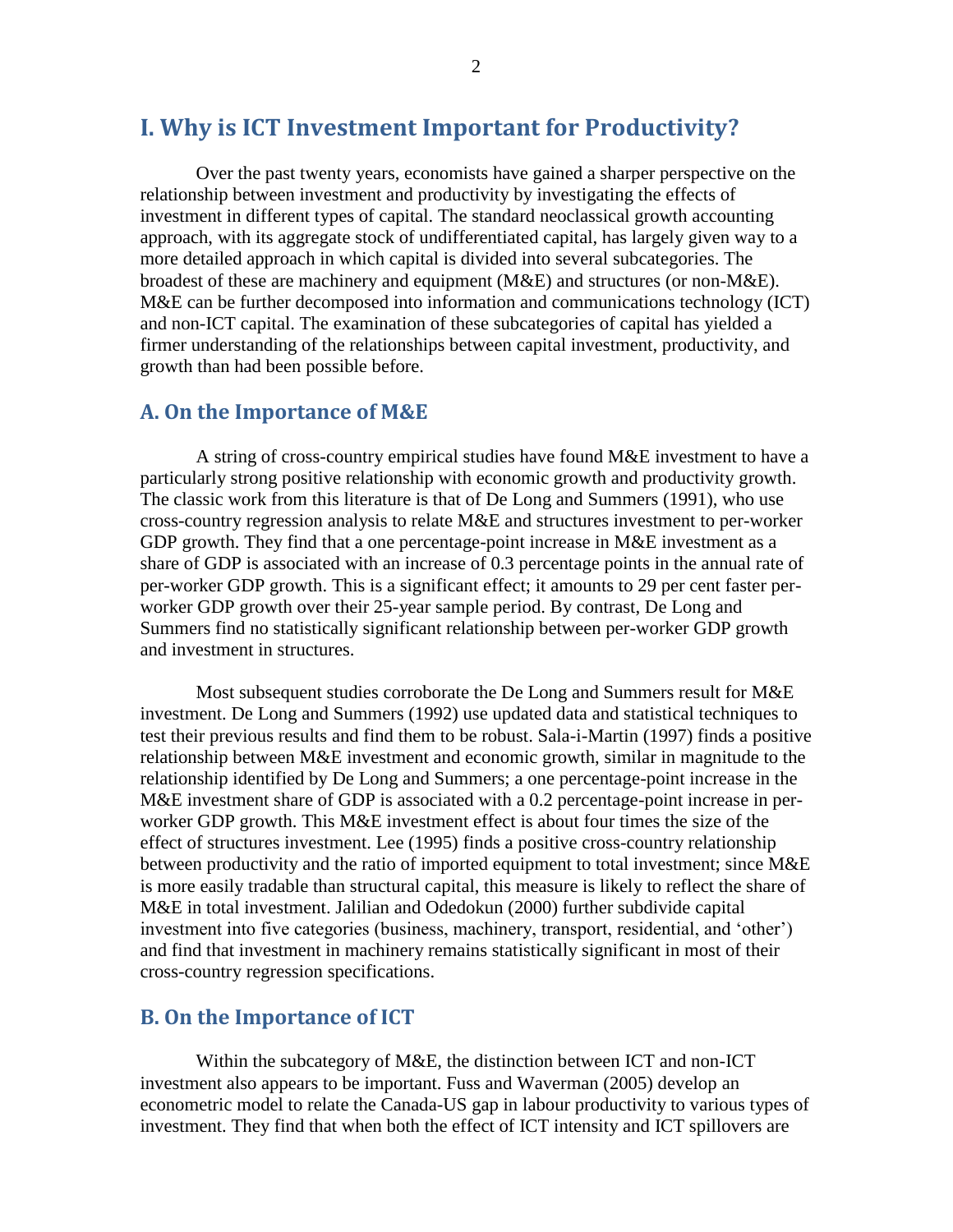taken into account, differences in the stock of ICT accounts for 56 per cent of the Canada-US productivity gap in 2000 and 60 per cent of the gap in 2003. In comparison, increases in non-ICT capital per worker (non-ICT capital deepening) accounts for just about 5 per cent of the productivity gap. Digging further, they find that slightly less than half of the ICT contribution to the gap is attributable not to simple capital deepening but to investment spillover effects; information and telecommunications technologies become increasingly important as they spread throughout the economy. Thus, they attribute much of the persistent Canada-US gap in labour productivity to different levels of prior investment in ICT.

The results of Fuss and Waverman (2005) emphasize the importance of the network effects of ICT investment. The internet would be useless if only one computer were connected to it; its transformative economic power is realized only when a large part of the economy has access to it. This idea of ICT as a so-called "general purpose technology" has advocates (Helpman and Trajtenberg 1998) and detractors (Gordon 2003), but it is broadly consistent with the empirical regularities we have already discussed. ICT has fundamentally altered production and organization processes in at least some sectors. For instance, the US retail market has been revolutionized by the Wal-Mart model of just-in-time inventory management, which would be impossible without the power to collect and transfer large amounts of sales data quickly and cheaply. $2$  If ICT investment stimulates the development of new complementary technologies (Basu *et al.,* 2003), then ICT investment may also have spillover effects that make non-ICT investment more effective in promoting productivity growth (Pakko, 2002; Gort *et al.*, 1999).

Abdi (2008) finds empirical support for such spillover effects within the Canadian manufacturing sector. He notes that the elasticity of output with respect to M&E capital is generally found to be greater than M&E"s factor share of output, which implies that the level of M&E investment is below the socially efficient level (in line with the predictions of the New Growth Theory of Romer (1986 and 1987), Lucas (1988) and others). This evidence is consistent with the idea that ICT investment has important network effects on economy-wide productivity; one firm"s investments in ICT may provide external benefits to the rest of the economy, and since firms cannot capture external benefits, the level of ICT investment will be suboptimal.

#### <span id="page-8-0"></span>**C. Summary of Findings**

 $\overline{a}$ 

There is an emerging consensus that M&E investment, and the subclass of ICT investment in particular, is a uniquely important driver of productivity growth. However, the results of Fuss and Waverman (2005) suggest that Canadian ICT investment is not keeping pace with that of the US and that Canada"s relative productivity performance is adversely affected by this investment disparity.<sup>3</sup> The focus of this paper, however, is not on the Canadian situation relative to that of the US. Instead, we focus on the situation

<sup>&</sup>lt;sup>2</sup> Harvard economist Kenneth Rogoff (2006) suggests that Wal-Mart (and a small number of other big-box retailers) may account for as much as 50 per cent of the US productivity growth advantage over Europe in the past decade, and that general ICT-related advances in wholesaling supply chains may account for a further 25 per cent of the gap.  $3$  For an investigation into the causes of the Canada-US ICT investment gap see CSLS (2005).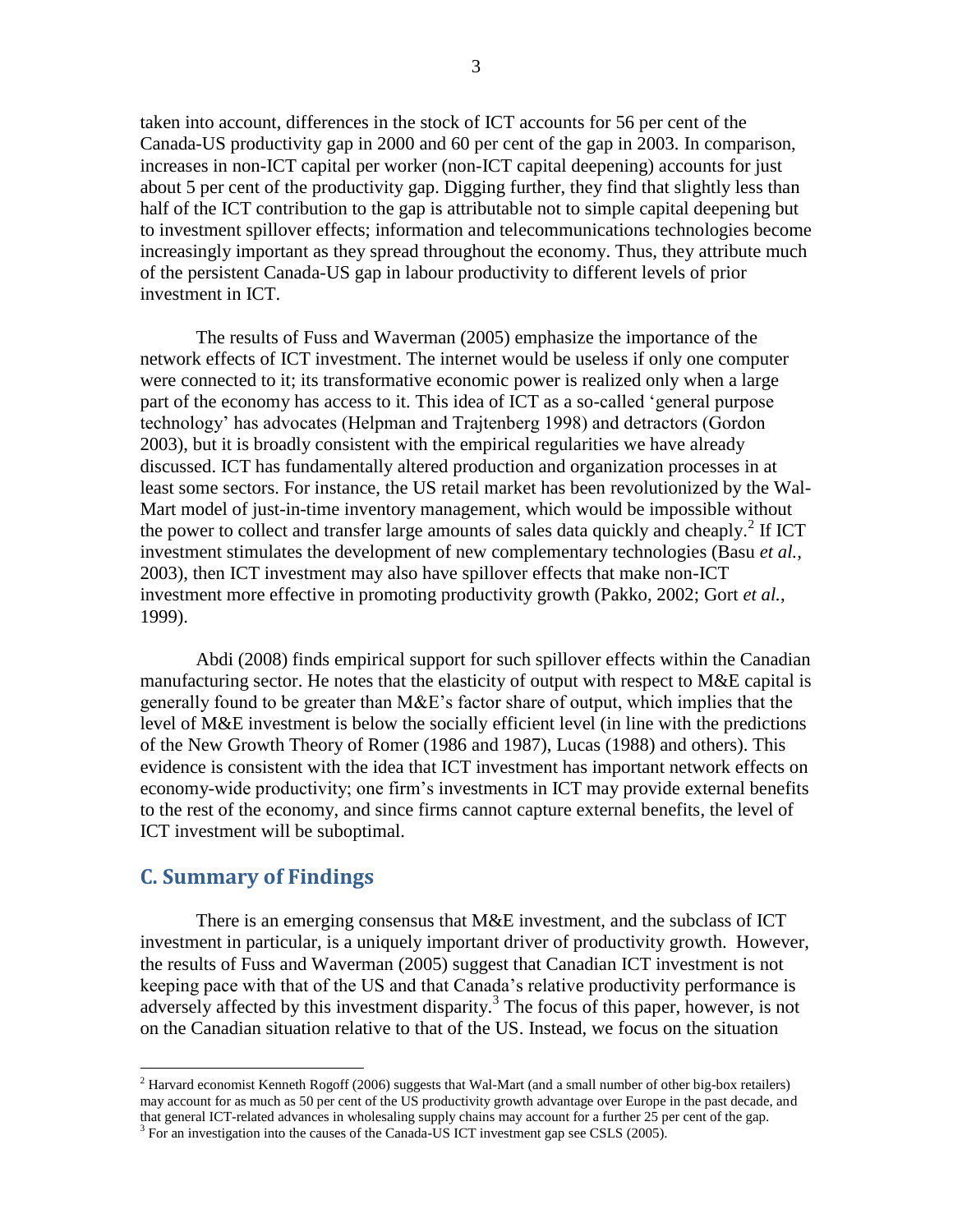within Canada itself using the newly available ICT data by provinces. Important ICT investment disparities exist between Canadian provinces and a first investigation may shed light on some of the reasons for these differences. This paper is a first step as it aims mainly to present and discuss the new data. Further research will be needed to explain the relationship between ICT investment and productivity in the context of the Canadian provinces.

### <span id="page-9-0"></span>**II. Trends in ICT Investment**

This section first reviews broad trends in real ICT investment in the Canadian provinces since 1990, and compares them to that of other asset types. It then provides an overview of provincial differences in ICT investment per worker.

#### <span id="page-9-1"></span>**A. The National Context**

ICT investment in Canada has grown enormously in recent decades (Chart 1). Measured in real terms, ICT investment at the total economy level rose 35 fold to \$56.6 billion 2002 dollars in 2007 from \$1.6 billion in 1981, or to 4.3 per cent of GDP from 0.2 per cent. In current dollars, ICT investment increased 6 times to \$35.7 billion in 2007 from \$5.7 billion in 1981 or to 2.3 per cent from 1.6 per cent of GDP. This slower growth in nominal ICT investment reflects the very large fall in the quality-adjusted price of ICT investment goods, which declined at a compound rate of 6.5 per cent between 1981 and 2007.



<span id="page-9-2"></span>**Chart 1: Real and Nominal ICT Investment, 1981=100, 1981-2007**

Since the early 1980s ICT investment has advanced strongly every year, except in the early 2000s when it rose weakly in 2001 and fell in 2002 because of the downturn in the high-tech sector. This weakness has meant that ICT investment growth since 2000 has been slower than in the 1980s and 1990s (9.6 per cent in 2000-2007 versus 16.7 per cent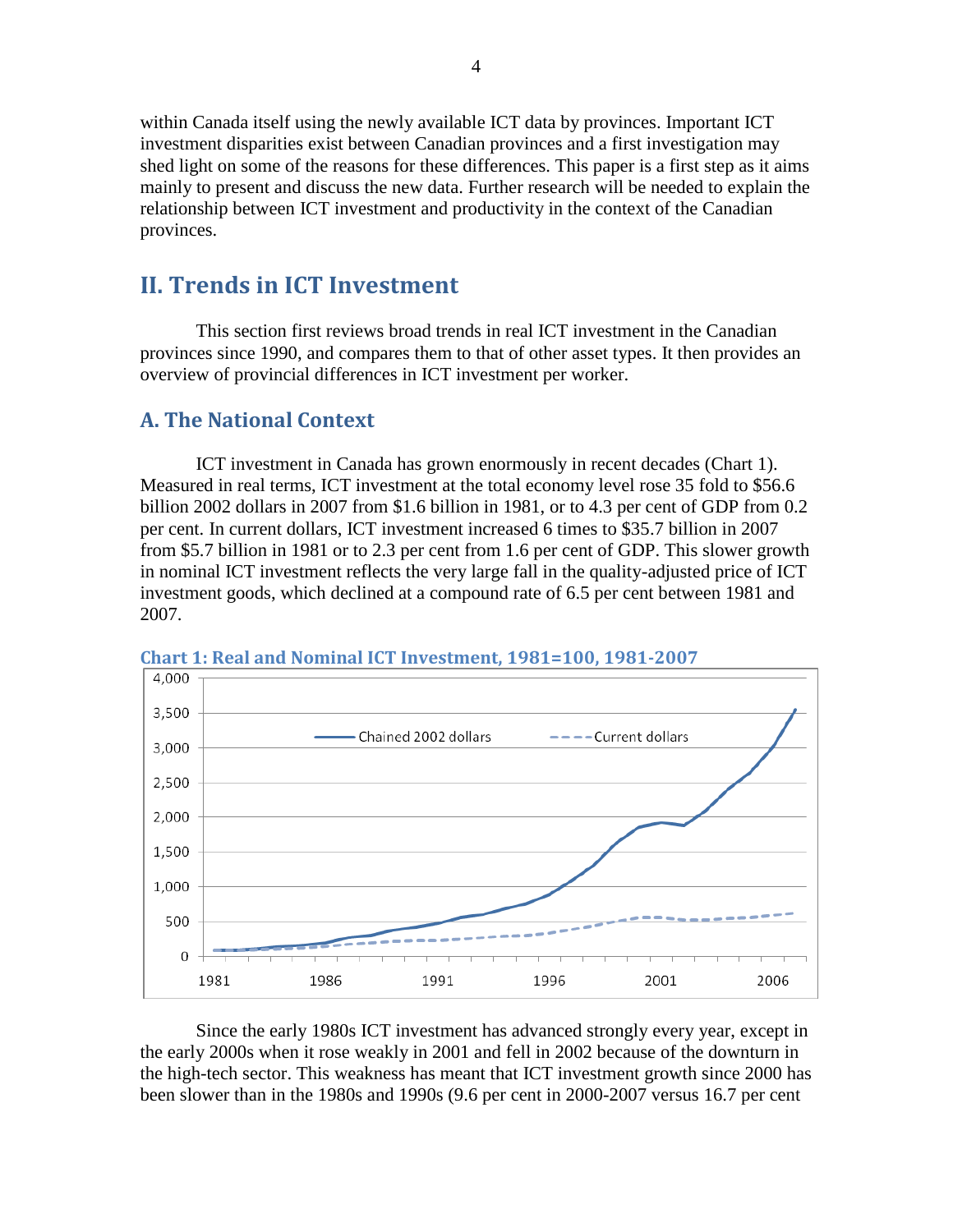in 1981-2000 and 15.8 per cent in 1990-2000). But since 2002, the ICT investment growth has again taken off, advancing at a 13.4 per cent compound annual rate.

ICT investment consists of three components: computers and related equipment, software, and telecommunications equipment. At the national level, the growth rate for computers and related equipment has tended to be roughly double that of software, and the growth rate for software has tended to be double that of telecommunications equipment. For example, over the 1981-2007 period, real investment in computers advanced at a 24.7 per cent compound annual rate, compared to 13.5 per cent for software and 5.4 per cent for telecommunications equipment (Tables 1a-c at the end of the report).

| compound annual growth rate in per cent, 1990 2000 and 2000 2007 |        |                   |        |                       |                         |        |         |          |                   |         |                            |
|------------------------------------------------------------------|--------|-------------------|--------|-----------------------|-------------------------|--------|---------|----------|-------------------|---------|----------------------------|
|                                                                  | Canada | Newfoun-<br>dland | PEI    | <b>Nova</b><br>Scotia | <b>New</b><br>Brunswick | Québec | Ontario | Manitoba | Saskatch-<br>ewan | Alberta | <b>British</b><br>Columbia |
| 1990-2000                                                        |        |                   |        |                       |                         |        |         |          |                   |         |                            |
| Total                                                            | 3.5    | 5.1               | 3.7    | 2.6                   | 3.4                     | 2.4    | 3.1     | 2.7      | 2.8               | 7.0     | 2.4                        |
| Structures                                                       | 0.7    | 3.9               | $-0.7$ | 0.8                   | 2.3                     | $-2.2$ | $-1.7$  | $-2.8$   | 2.1               | 5.7     | 0.5                        |
| M&E                                                              | 5.9    | $7.0\,$           | 7.6    | 4.3                   | 4.6                     | 5.5    | 5.8     | 7.4      | 3.9               | 9.2     | 4.1                        |
| <b>ICT</b>                                                       | 15.8   | 8.4               | 15.9   | 12.2                  | 13.2                    | 16.5   | 15.5    | 15.9     | 14.4              | 18.1    | 15.8                       |
| Telecommunications<br>Equipment                                  | 6.7    | 2.3               | 1.8    | 5.4                   | 7.6                     | 8.9    | 6.4     | 4.1      | 5.8               | 6.1     | 6.6                        |
| Software                                                         | 11.3   | 4.1               | 10.9   | 6.5                   | 10.3                    | 11.0   | 10.7    | 11.6     | 10.8              | 17.3    | 10.5                       |
| Computers and<br>Related Equipment                               | 29.8   | 23.9              | 35.9   | 26.5                  | 25.5                    | 30.7   | 29.5    | 30.3     | 27.8              | 29.6    | 30.6                       |
| 2000-2007                                                        |        |                   |        |                       |                         |        |         |          |                   |         |                            |
| Total                                                            | 5.3    | 0.8               | 5.5    | 3.2                   | 3.8                     | 4.3    | 4.7     | 5.7      | 3.1               | 7.6     | 5.7                        |
| Structures                                                       | 4.6    | 1.1               | 0.6    | 0.3                   | $1.7\,$                 | 5.4    | 3.7     | 6.0      | $0.2\,$           | 6.2     | 4.7                        |
| M&E                                                              | 6.0    | 1.1               | 8.7    | 5.7                   | 5.2                     | 3.8    | 5.5     | 5.5      | $7.1\,$           | 9.8     | $7.0\,$                    |
| ICT                                                              | 9.6    | 14.7              | 13.6   | 9.9                   | 9.1                     | 8.4    | 9.1     | 9.9      | 13.0              | 11.2    | 10.6                       |
| Telecommunications<br>Equipment                                  | 3.1    | 4.1               | 4.3    | 2.3                   | 3.1                     | 0.8    | 2.5     | 7.4      | 5.8               | 5.2     | $6.0\,$                    |
| Software                                                         | 7.8    | 18.6              | 18.0   | 9.8                   | 8.3                     | 8.3    | 7.3     | 7.9      | 11.9              | 5.9     | 9.0                        |
| Computers and<br>Related Equipment                               | 16.7   | 24.6              | 14.6   | 20.0                  | 18.7                    | 14.1   | 16.1    | 14.4     | 20.7              | 23.9    | 16.7                       |

#### <span id="page-10-1"></span>**Summary Table 1: Real Investment (\$2002 Chained) Growth by Province and Investment Asset Type, compound annual growth rate in per cent, 1990-2000 and 2000-2007**

#### <span id="page-10-0"></span>**B. Provincial Trends in Real ICT Investment**

Summary Table 1 provides an overview of trends in the different types of investment for Canada and the 10 provinces for the 1990-2000 and 2000-2007 periods. In general, the national ICT investment trends played out at the provincial level, as the following examples illustrate.

> At the national level, ICT investment grew much faster than structures and M&E investment (which includes both ICT and non-ICT M&E) in both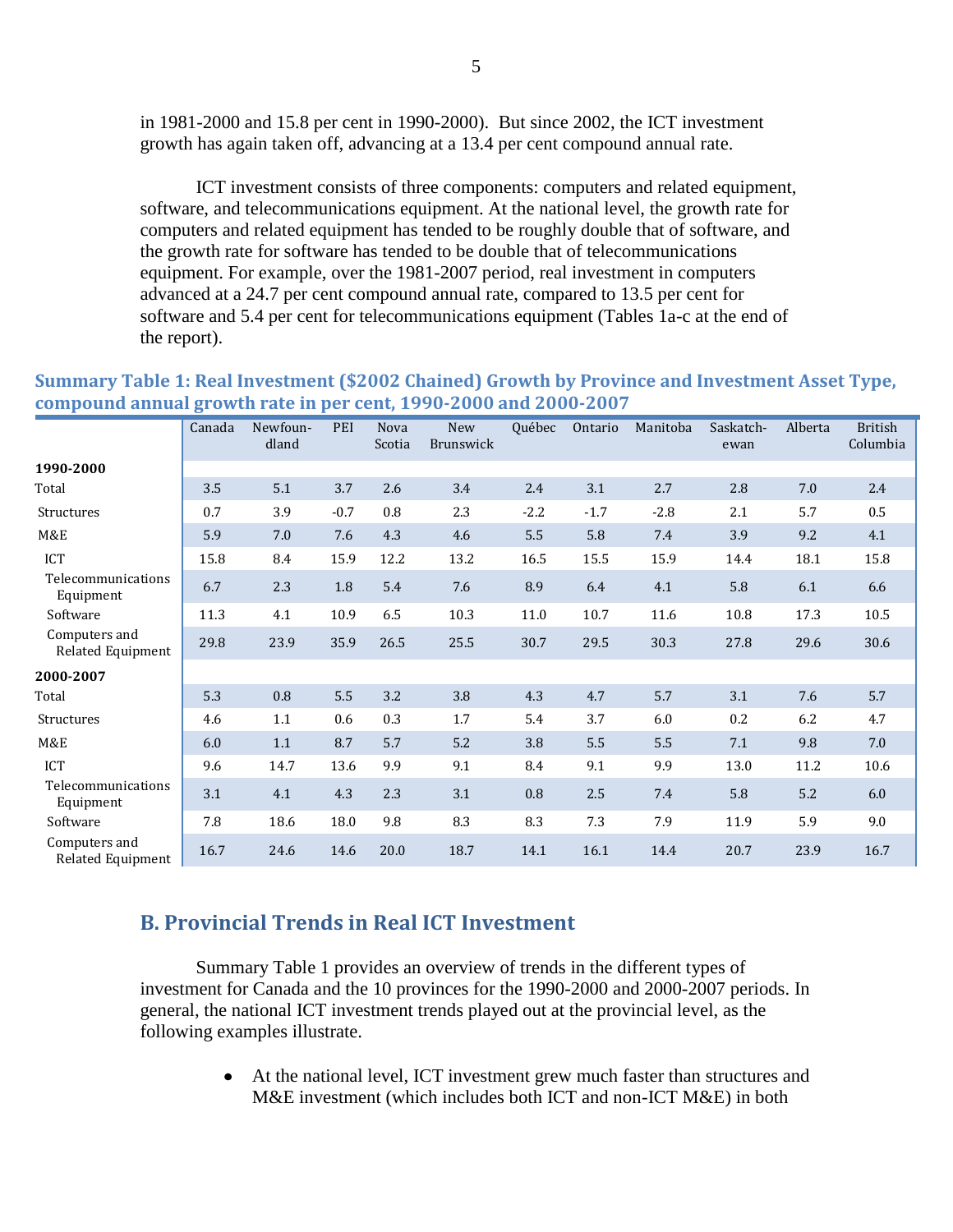the 1990-2000 and 2000-2007 periods. This was the case for all the provinces in both periods.

- At the national level, computers and related equipment investment grew faster than software, and software faster than telecommunications equipment in both the 1990-2000 and 2000-2007 periods. Again this was also the case for all provinces in both periods.
- At the national level both total ICT investment and each of the three components grew at a slower rate in the 2000-2007 period relative to the 1990-2000 period. This was the case for total ICT for all provinces except Newfoundland, for telecommunications equipment for all provinces except Newfoundland, Prince Edward Island, and Manitoba, for software for all provinces except Newfoundland, PEI, Nova Scotia, Manitoba and Saskatchewan, and for computers and related equipment for all provinces except Newfoundland.

Between 1990 and 2000, real ICT investment grew on average fastest in Alberta (18.1 per cent per year) and Quebec (16.5 per cent) and slowest in Newfoundland (8.4 per cent) and Nova Scotia (12.2 per cent). Quebec"s performance was particularly notable given that the province experienced the slowest rate of growth of total investment of all provinces over the period, only 2.4 per cent per year. In comparison, Alberta"s strong ICT investment growth was in part the result of its strong overall investment growth, with the province reporting an average annual growth rate of total investment of 7.0 per cent, well above second-place Newfoundland (5.1 per cent).

Strong real ICT investment growth at the provincial level over the 1990-2000 period was spurred primarily by strong investment growth in computers and related equipment. The province experiencing the slowest growth in this type of ICT investment was Newfoundland at the robust rate of 23.9 per cent per year, while Prince Edward Island had the fastest growth at 35.9 per cent. Real software investment also experienced relatively strong growth across the country, ranging from a low of 4.1 per cent per year in Newfoundland to a high of 17.3 per cent per year in Alberta). Real investment growth in telecommunications equipment exhibited the slowest growth of the three ICT investment components, and the least provincial variation ranging from 1.8 per cent in Prince Edward Island to 8.9 per cent in Quebec.

In the 2000-2007 period, total ICT investment growth was strongest in Newfoundland, advancing 14.7 per cent per year and, weakest in Quebec at 8.4 per cent (Chart 2). For computers and related equipment, again the fastest growth ICT component, Newfoundland enjoyed the most rapid growth at 24.6 per cent per year, while Quebec experienced the weakest (14.1 per cent). For software, Newfoundland again had the fastest growth (18.6 per cent), with Alberta the lowest (5.6 per cent). Manitoba had the most rapid telecommunication equipment growth (7.4 per cent) and Quebec the lowest (0.8 per cent).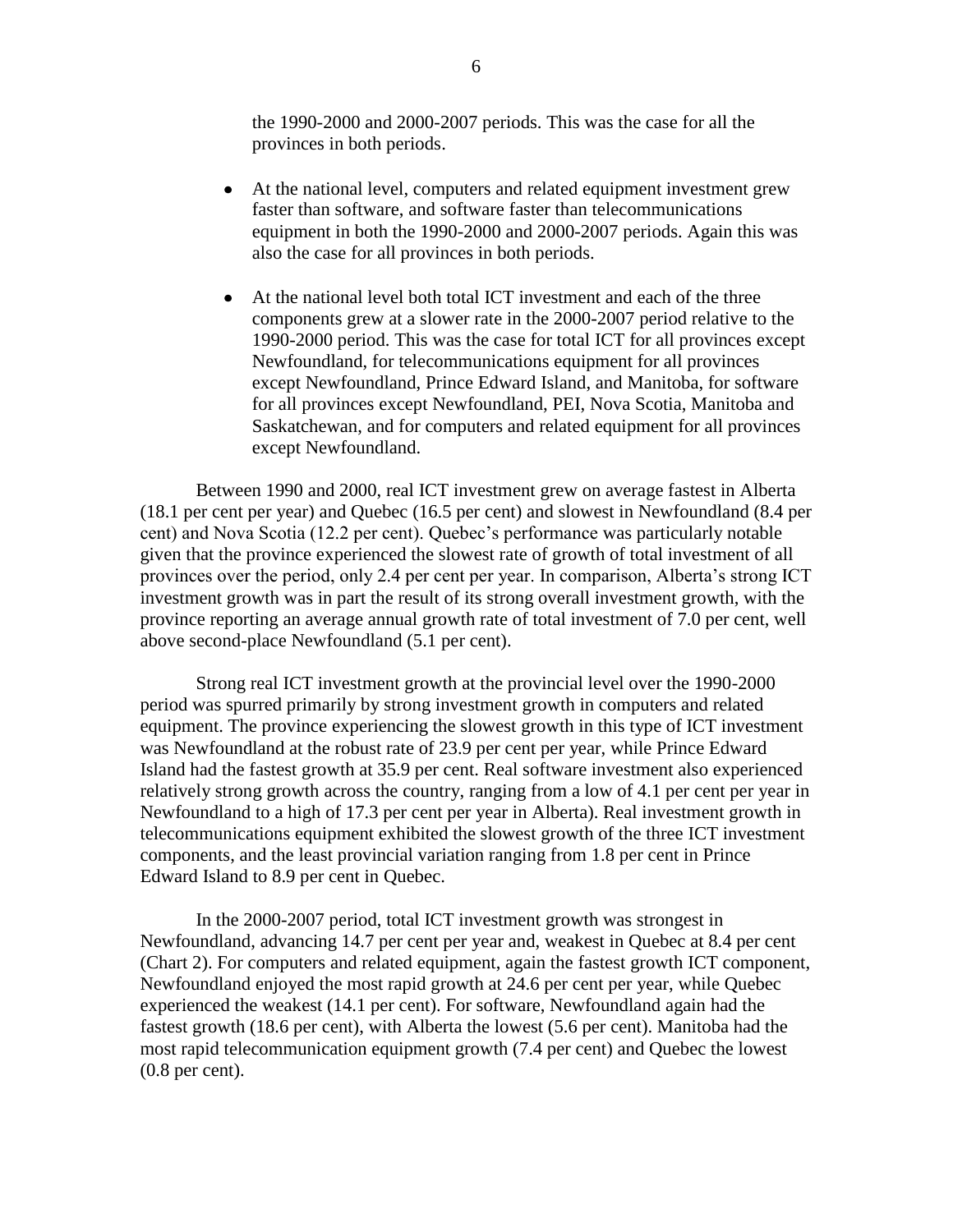As noted earlier, ICT investment growth was significantly lower in the 2000-2007 period than in the 1990-2000 period across all provinces but Newfoundland [\(Chart 2\)](#page-12-1). Quebec and Ontario were the provinces most affected by the slowdown, with ICT investment growth in Quebec halving between the two periods and that of Ontario falling by about 40 per cent. The slowdown in total ICT investment growth was not generally due to a fall in one particular component, but rather reflected a slowdown in investment growth in each of the three components.



# <span id="page-12-1"></span>**Chart 2: Real ICT Investment Growth by Province, chained 2002 dollars,**

#### <span id="page-12-0"></span>**B. Relative ICT Investment per Worker Levels by Province**

ICT investment growth rates are important because investment determines the amount of ICT goods that workers have to work with in production. Absolute investment figures alone, however, cannot reveal the whole story because ICT capital per worker or ICT capital intensity depends on both the amount of investment and the number of workers. It is ICT investment per worker that is of greater interest. [Summary Table 2](#page-13-0) contains comprehensive comparative data on the level of ICT investment per worker in Canada and the provinces in 1990, 2000, and 2007 for total ICT and the three components in absolute terms and relative to the national average.

The most striking characteristic of the data is that only two provinces – Ontario and Alberta – had ICT investment per worker above the national average in 2007 [\(Chart](#page-14-0)  [3\)](#page-14-0). Indeed, ICT investment per worker in Ontario was above the national average in every year over the 1981-2007 period (see Table 5 at the end of the report), although the differential has decreased slightly over time. Per-worker ICT investment was 15.4 per cent above the national average in 2007, down from a relative peak of 24.9 per cent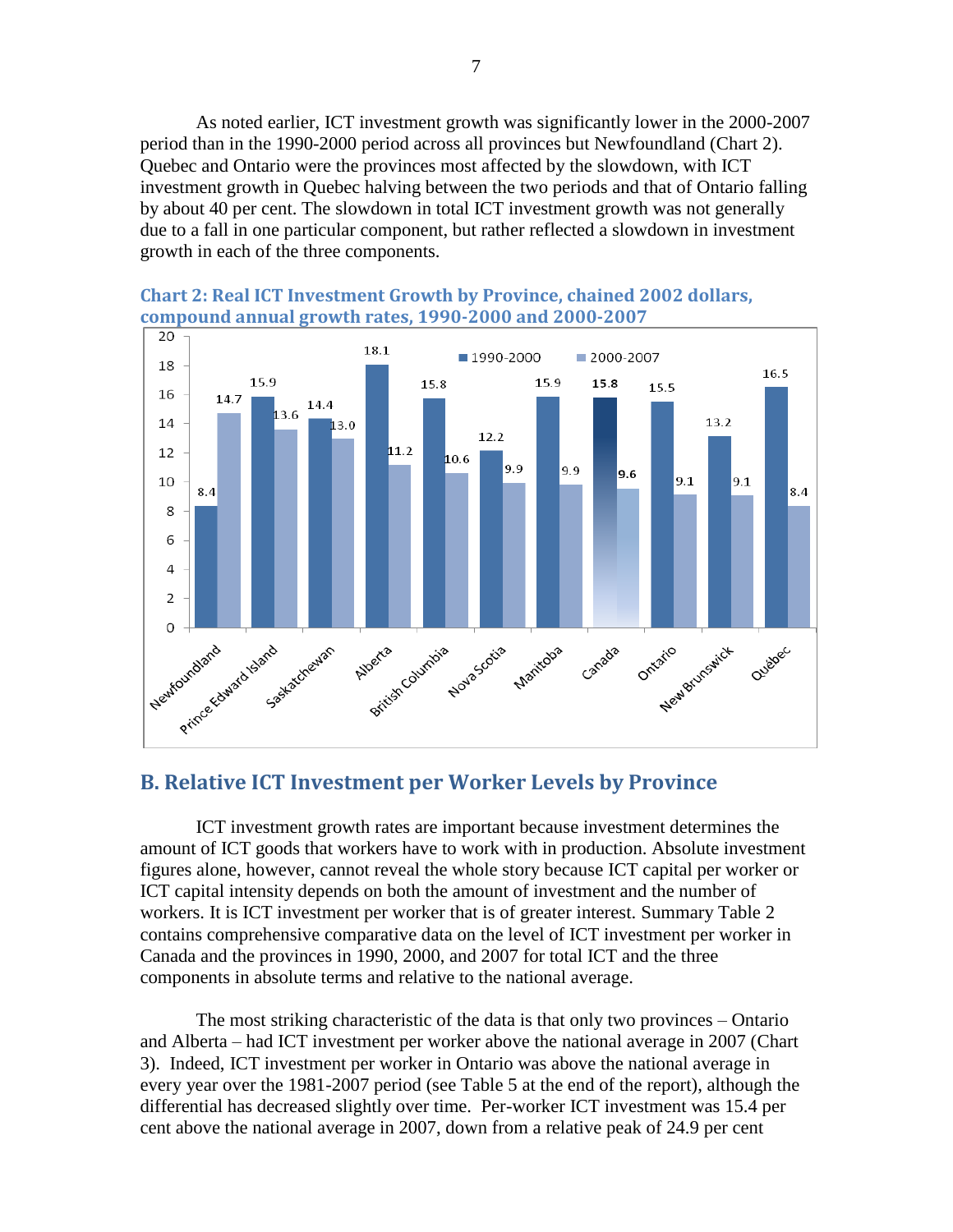above the national average in 1996. In Alberta, ICT investment per worker was below the national average prior to 1995, but was 11.0 per cent above it in 2007. Meanwhile, New Brunswick and British Columbia had the lowest per-worker ICT investment in 2007, at 72.9 and 79.7 per cent of the national average respectively.

|                      | Canada  | Newfoun-<br>dland | PEI     | Nova<br>Scotia | New<br>Brunswick                       | Québec                  | Ontario | Manitoba | Saskatch-<br>ewan | Alberta | <b>British</b><br>Columbia |
|----------------------|---------|-------------------|---------|----------------|----------------------------------------|-------------------------|---------|----------|-------------------|---------|----------------------------|
| In chained \$2002    |         |                   |         |                |                                        |                         |         |          |                   |         |                            |
| 1990                 | 525     | 497               | 345     | 515            | 466                                    | <b>Total ICT</b><br>448 | 629     | 371      | 375               | 515     | 443                        |
| 2000                 | 2,019   | 1,158             | 1,325   | 1,5 21         | 1,455                                  | 1,912                   | 2,377   | 1,504    | 1,376             | 2,191   | 1,546                      |
| 2007                 | 3,353   | 2,765             | 2,935   | 2,716          | 2,445                                  | 2,963                   | 3,870   | 2,688    | 3,050             | 3,722   | 2,674                      |
| CAGR: 1990-2000      | 14.4    | $\ \, 8.8$        | 14.4    | 11.4           | 12.1                                   | 15.6                    | 14.2    | 15.0     | 13.9              | 15.6    | 13.3                       |
| CAGR: 2000-2007      | $7.5\,$ | 13.2              | 12.0    | 8.6            | 7.7                                    | 6.5                     | $7.2\,$ | 8.6      | 12.0              | 7.9     | $\ \, 8.1$                 |
|                      |         |                   |         |                | <b>Telecommunication Equipment</b>     |                         |         |          |                   |         |                            |
| 1990                 | 340     | 461               | 347     | 445            | 315                                    | 250                     | 389     | 289      | 279               | 403     | 287                        |
| 2000                 | 577     | 605               | 366     | 708            | 597                                    | 541                     | 646     | 400      | 469               | 586     | 439                        |
| 2007                 | 628     | 732               | 445     | 763            | 675                                    | 507                     | 677     | 610      | 657               | 678     | 563                        |
| CAGR: 1990-2000      | 5.4     | $2.8\,$           | $0.5\,$ | 4.7            | 6.6                                    | $\,8.0$                 | $5.2\,$ | 3.3      | 5.3               | 3.8     | 4.4                        |
| CAGR: 2000-2007      | 1.2     | 2.8               | 2.8     | $1.1\,$        | 1.8                                    | $-0.9$                  | 0.7     | 6.2      | 4.9               | 2.1     | 3.6                        |
|                      |         |                   |         |                |                                        | Software                |         |          |                   |         |                            |
| 1990                 | 317     | 203               | 196     | 267            | 234                                    | 288                     | 389     | 217      | 210               | 278     | 273                        |
| 2000                 | 823     | 316               | 484     | 470            | 567                                    | 756                     | 960     | 603      | 562               | 1,105   | 599                        |
| 2007                 | 1,221   | 949               | 1,396   | 834            | 907                                    | 1,170                   | 1,383   | 953      | 1,161             | 1,331   | 937                        |
| CAGR: 1990-2000      | 10.0    | 4.5               | 9.5     | 5.8            | 9.2                                    | 10.1                    | 9.5     | 10.8     | 10.3              | 14.8    | 8.2                        |
| CAGR: 2000-2007      | 5.8     | 17.0              | 16.3    | 8.5            | 6.9                                    | 6.4                     | 5.4     | 6.8      | 10.9              | 2.7     | 6.6                        |
|                      |         |                   |         |                | <b>Computers and Related Equipment</b> |                         |         |          |                   |         |                            |
| 1990                 | 52      | 28                | 25      | 35             | 34                                     | 46                      | 65      | 38       | 33                | 47      | 43                         |
| 2000                 | 621     | 252               | 470     | 349            | 300                                    | 619                     | 774     | 501      | 366               | 502     | 496                        |
| 2007                 | 1,606   | 1,071             | 1,101   | 1,152          | 910                                    | 1,381                   | 1,941   | 1,188    | 1,291             | 1,814   | 1,246                      |
| CAGR: 1990-2000      | 28.2    | 24.4              | 34.1    | 25.7           | 24.3                                   | 29.7                    | 28.0    | 29.4     | 27.2              | 26.8    | 27.8                       |
| CAGR: 2000-2007      | 14.5    | 23.0              | 12.9    | 18.6           | 17.2                                   | 12.1                    | 14.0    | 13.1     | 19.7              | 20.1    | 14.0                       |
| As a proportion of   |         |                   |         |                |                                        |                         |         |          |                   |         |                            |
| the national average |         |                   |         |                |                                        | <b>Total ICT</b>        |         |          |                   |         |                            |
| 1990                 | 100     | 94.6              | 65.7    | 98.2           | 88.9                                   | 85.5                    | 119.8   | 70.7     | 71.4              | 98.2    | 84.4                       |
| 2000                 | 100     | 57.4              | 65.6    | 75.4           | 72.1                                   | 94.7                    | 117.8   | 74.5     | 68.2              | 108.5   | 76.6                       |
| 2007                 | 100     | 82.5              | 87.5    | 81.0           | 72.9                                   | 88.4                    | 115.4   | 80.2     | 91.0              | 111.0   | 79.7                       |
|                      |         |                   |         |                | <b>Telecommunication Equipment</b>     |                         |         |          |                   |         |                            |
| 1990                 | 100     | 135.4             | 102.0   | 130.9          | 92.6                                   | 73.5                    | 114.4   | 84.9     | 81.9              | 118.5   | 84.2                       |
| 2000                 | 100     | 104.8             | 63.4    | 122.6          | 103.4                                  | 93.8                    | 112.0   | 69.3     | 81.2              | 101.6   | 76.1                       |
| 2007                 | 100     | 116.5             | 70.8    | 121.6          | 107.6                                  | 80.8                    | 107.9   | 97.2     | 104.7             | 108.0   | 89.7                       |
|                      |         |                   |         |                |                                        | Software                |         |          |                   |         |                            |
| 1990                 | 100     | 63.8              | 61.6    | 84.1           | 73.9                                   | 90.6                    | 122.4   | 68.3     | 66.1              | 87.6    | 86.0                       |
| 2000                 | 100     | 38.4              | 58.8    | 57.2           | 69.0                                   | 91.8                    | 116.7   | 73.3     | 68.3              | 134.3   | 72.9                       |
| 2007                 | 100     | 77.7              | 114.3   | 68.3           | 74.3                                   | 95.8                    | 113.2   | 78.1     | 95.1              | 109.0   | 76.7                       |
|                      |         |                   |         |                | <b>Computers and Related Equipment</b> |                         |         |          |                   |         |                            |
| 1990                 | 100     | 54.6              | 48.2    | 68.6           | 66.0                                   | 89.0                    | 126.4   | 73.8     | 63.5              | 90.1    | 82.2                       |
| 2000                 | 100     | 40.5              | 75.7    | 56.3           | 48.3                                   | 99.8                    | 124.6   | 80.7     | 58.9              | 80.9    | 80.0                       |
| 2007                 | 100     | 66.7              | 68.6    | $71.7\,$       | 56.7                                   | 86.0                    | 120.9   | 74.0     | 80.4              | 113.0   | 77.6                       |

<span id="page-13-0"></span>

|  |  |  |  |  | Summary Table 2: Real ICT Investment per Worker, Levels and as a Proportion of the National Average |  |  |  |  |  |  |  |  |  |  |
|--|--|--|--|--|-----------------------------------------------------------------------------------------------------|--|--|--|--|--|--|--|--|--|--|
|--|--|--|--|--|-----------------------------------------------------------------------------------------------------|--|--|--|--|--|--|--|--|--|--|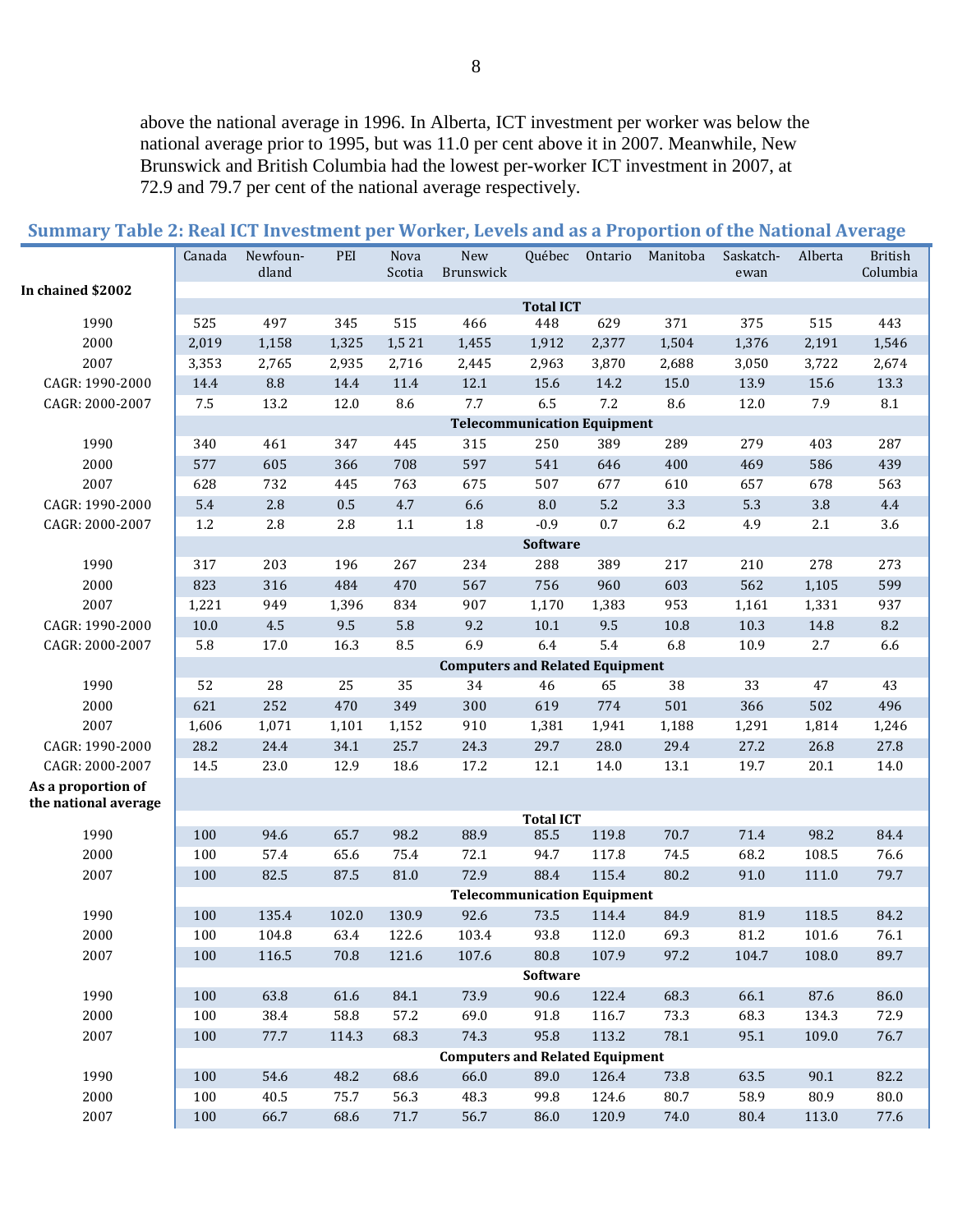Between 2000 and 2007, there were only minor changes in the ranking of provinces in terms of real ICT investment per worker [\(Chart 3\)](#page-14-0). Saskatchewan and Newfoundland performed particularly well, with real ICT per worker increasing a total of 122 and 139 per cent respectively in these two provinces. Saskatchewan thus went from eighth place in 2000 to third place in 2007, while Newfoundland went from last to sixth. The worst performing province was by far Quebec, whose real ICT investment per worker increased only \$1,051 (chained 2002) or 55 per cent. While New Brunswick performed worst in absolute terms, with real ICT investment per worker increasing only \$990, it performed much better in relative terms (68 per cent).



<span id="page-14-0"></span>**Chart 3: Real ICT Investment per Worker, 2002 chained dollars, 2000 and 2007**

These disparities in the level and growth of ICT investment per worker across provinces may stem from many sources: lower levels of income, a lack of investmentfriendly policies, policies favouring investment in other asset types or industrial structure. While a thorough investigation of the sources for ICT per worker differences across provinces is beyond the scope of this paper, the following section attempts to identify its proximate sources through a decomposition methodology..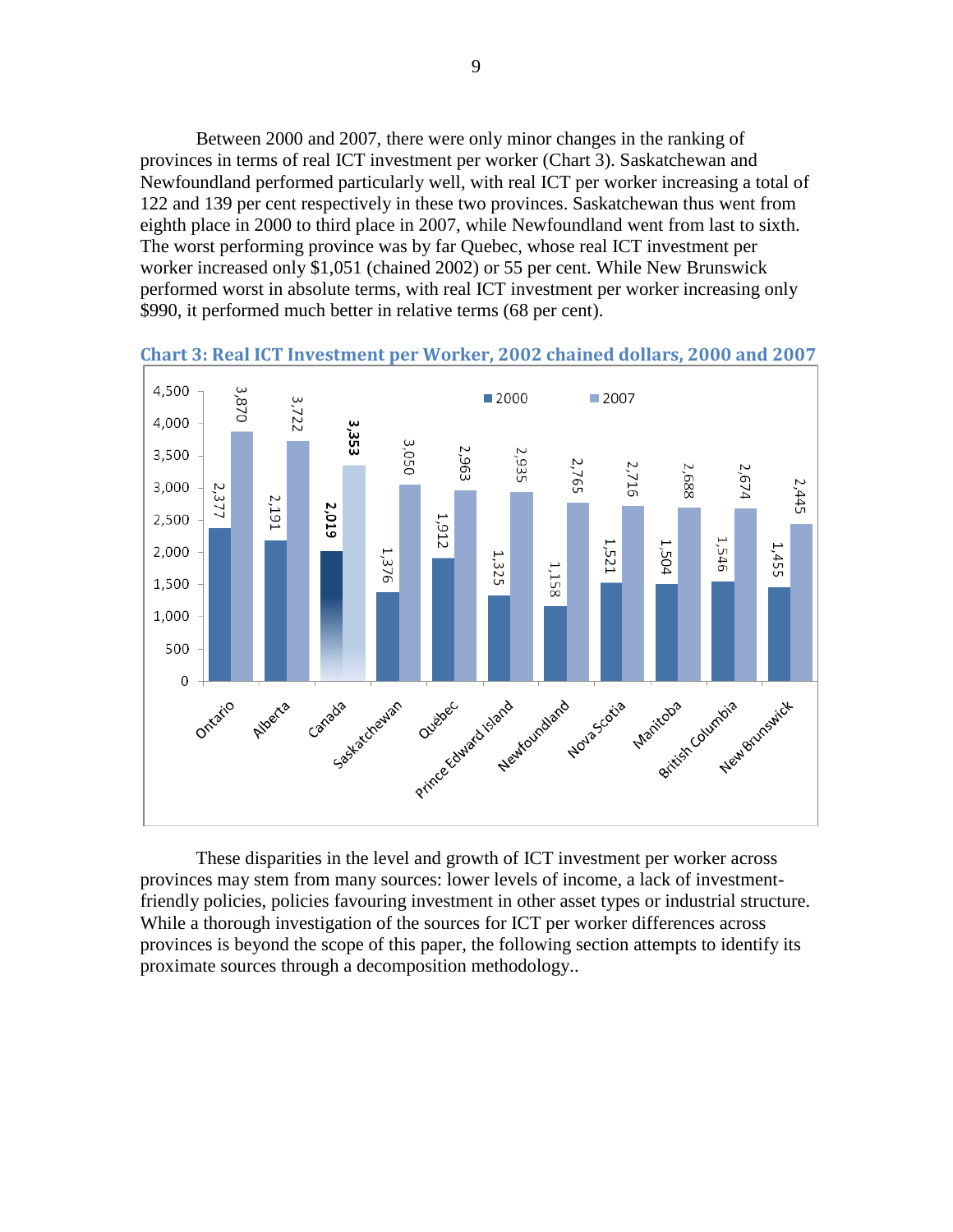## <span id="page-15-0"></span>**III. A Decomposition of Provincial ICT Investment per Worker Gaps**

There are several reasons why per-worker ICT investment may vary across provinces. From a static growth accounting perspective, the level of per-worker investment may be regarded as an outcome based on the following factor analysis:

| ICT | GDP Investment                                                                   |  |  |
|-----|----------------------------------------------------------------------------------|--|--|
|     | $\overline{Worker} = \overline{Worker} * \overline{GDP} * \overline{Investment}$ |  |  |

According to Equation (1), ICT investment per worker in a given province depends upon three variables: provincial GDP per worker, the share of total investment in provincial GDP, and the share of provincial investment spent on  $\text{ICT.}^4$ . All else equal, we would expect higher-income provinces to have higher ICT investment per worker because they have more resources to spend; provinces with high investment rates to have higher ICT per worker simply because they invest more in everything; and provinces with a high ICT share of total investment to invest more per worker in ICT because they focus more on ICT than other forms of investment.

Summary Table 3 gives provincial estimates for 2007 of GDP per worker, the share of non-residential investment in GDP, and the share of ICT investment in total nonresidential investment. The product of these last two variables is the share of ICT investment in GDP, also given in the table.

|                             | Productivity<br>(GDP per Worker)<br><b>Chained \$2002</b> | <b>Investment Share</b><br>(Investment/GDP)<br><b>Per Cent</b> | <b>Composition of</b><br>Investment<br>(ICT/Investment)<br>Per Cent | <b>ICT Share of GDP</b><br>(ICT/GDP)<br>Per Cent |
|-----------------------------|-----------------------------------------------------------|----------------------------------------------------------------|---------------------------------------------------------------------|--------------------------------------------------|
|                             | A                                                         | B                                                              | C                                                                   | $D = B * C$                                      |
| Canada                      | \$78,038                                                  | 17.5                                                           | 24.6                                                                | 4.3                                              |
| <b>Newfoundland</b>         | 89,065                                                    | 16.1                                                           | 19.3                                                                | 3.1                                              |
| <b>Prince Edward Island</b> | 59,582                                                    | 15.7                                                           | 31.4                                                                | 4.9                                              |
| Nova Scotia                 | 64,884                                                    | 16.2                                                           | 25.8                                                                | 4.2                                              |
| <b>New Brunswick</b>        | 63,983                                                    | 19.1                                                           | 20.0                                                                | 3.8                                              |
| Quebec                      | 69,087                                                    | 15.2                                                           | 28.2                                                                | 4.3                                              |
| <b>Ontario</b>              | 80,810                                                    | 14.6                                                           | 32.9                                                                | 4.8                                              |
| <b>Manitoba</b>             | 69,814                                                    | 16.8                                                           | 22.9                                                                | 3.9                                              |
| Saskatchewan                | 78,717                                                    | 20.4                                                           | 19.0                                                                | 3.9                                              |
| <b>Alberta</b>              | 96,698                                                    | 30.5                                                           | 12.6                                                                | 3.8                                              |
| <b>British Columbia</b>     | 72,012                                                    | 15.1                                                           | 24.6                                                                | 3.7                                              |

<span id="page-15-1"></span>**Summary Table 3: Productivity, Investment as a Share of GDP and ICT Investment as a Share of Investment by Province (chained 2002 dollars), 2007**

 $\overline{a}$ 

<sup>&</sup>lt;sup>4</sup> See the Appendix for a mathematical representation of the decomposition formula.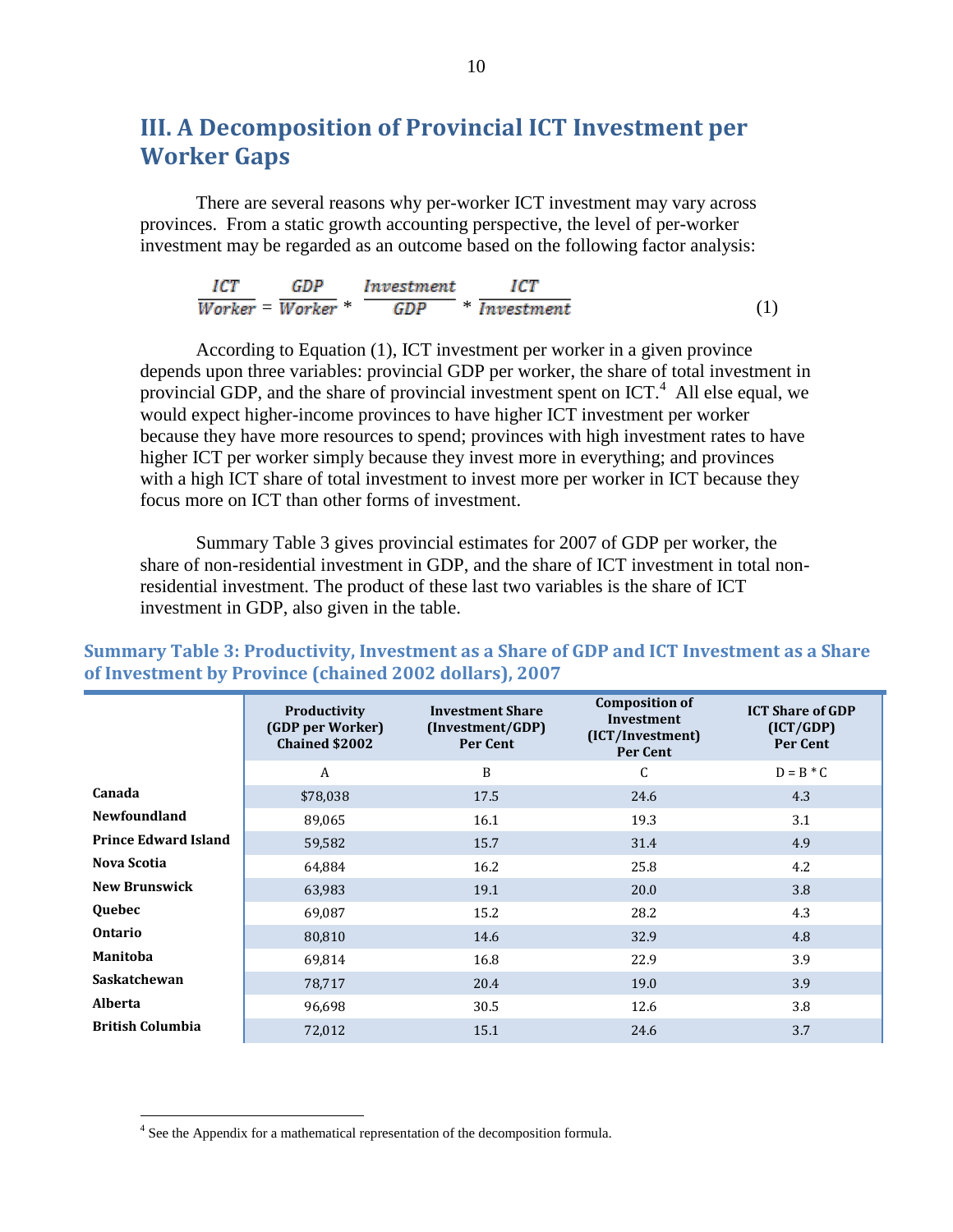In 2007, GDP per worker in Canada ranged from a high of \$96,698 (2002 chain dollars) in Alberta to a low of \$59,582 in Prince Edward Island. The non-residential investment shares ranged from a high of 30.5 per cent in Alberta to a low of 14.6 percent in Ontario. Alberta"s high share was linked to the high level of energy-related investment. The ICT share of investment ranged from a high of 32.6 per cent of nominal GDP in Ontario to a low of 12.6 per cent in Alberta. The low share in Alberta is related to the very low proportion of ICT investment in mining and oil and gas extraction, less than 1 per cent (Table 12 at the end of the report).

#### <span id="page-16-0"></span>**Chart 4: Real ICT Investment per Worker Gap Relative to the National Average, Decomposition by Province, in percentage points, 2007**



[Summary Table 4](#page-17-0) provides estimates of the relative size of the gap between ICT investment per worker by province and the national average. Only two provinces were above the national average, Ontario 15.4 per cent above and Alberta 11.0 per cent above. The other eight provinces were below the national average. New Brunswick had the lowest level of ICT investment per worker, 27.1 per cent below the national average.

Decomposing the provincial ICT investment per worker figures according to Equation (1) allows us to investigate the factors behind for the cross-province variation. [Chart 4](#page-16-0) and Summary Table 4 provide estimates of the impact of the three components in each province in 2007 relative to the national average.<sup>5</sup> It is clear that the cross-province

 $\overline{a}$ <sup>5</sup> See Tables 6a-6c for estimates for the 1981-2007 period.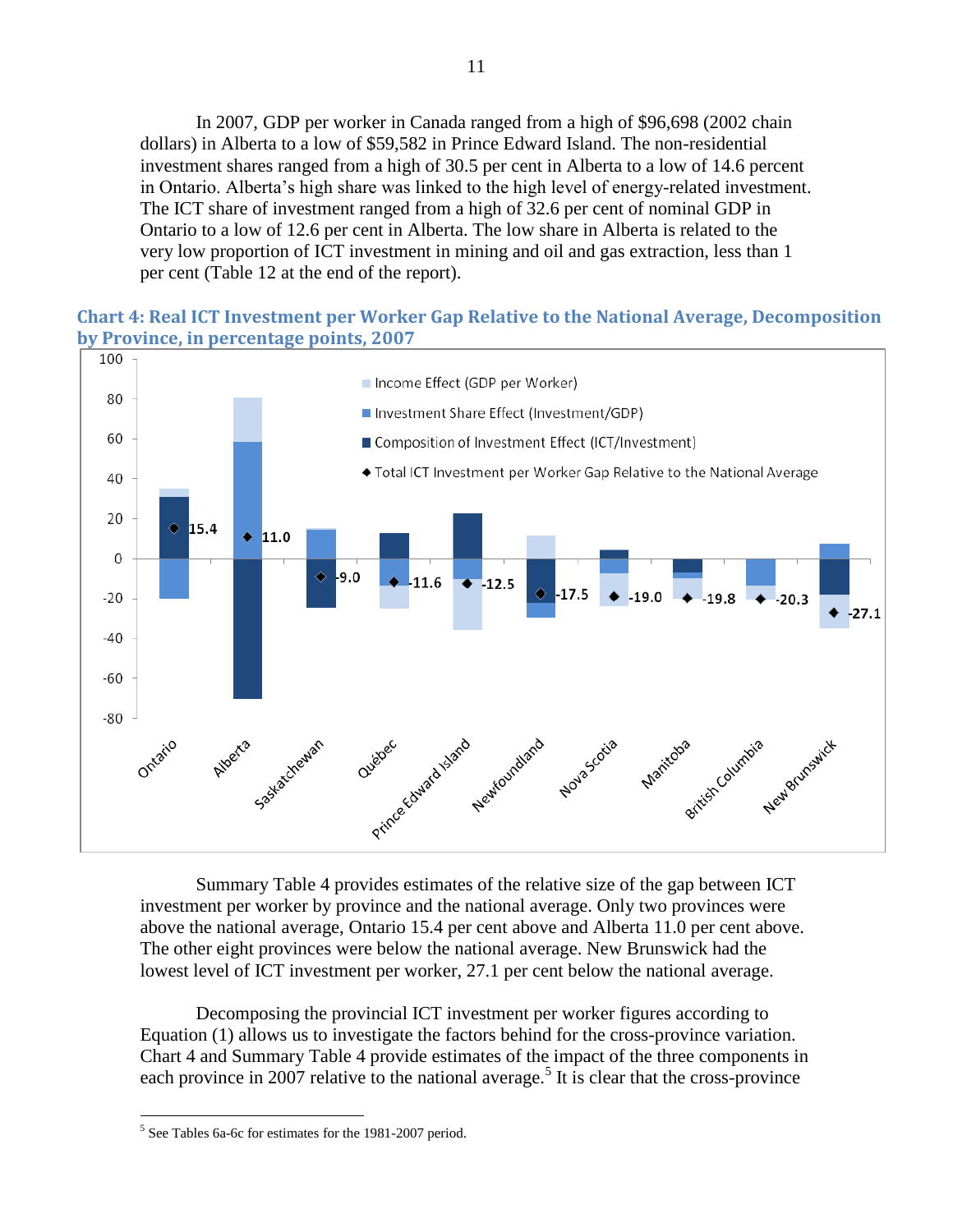variation in per-worker ICT investment reflects variation in the three components in Equation (1).

Above average ICT investment per worker in Ontario and Alberta stems from different factors.<sup>6</sup> In Ontario, it is mainly the higher ICT/GDP ratio, in turn due to the high ICT composition of investment, that explains the situation. Ontario"s high ICT investment content reflects in part its industrial structure (Table 10 at the end of the report), as the province has above average output shares in a number of industries with high ICT investment/total investment ratios, such as finance, insurance and real estate, information and cultural industries, professional, technical and scientific services, and wholesale trade.

#### <span id="page-17-0"></span>**Summary Table 4: Real ICT Investment per Worker Gap Relative to the National Average, Decomposition by Province, 2007**

|                             | <b>Total ICT</b><br><b>Investment</b> per<br><b>Worker Gap</b> | <b>Income Effect</b><br>(GDP per Worker) | <b>ICT Investment</b><br>Intensity<br>(ICT/GDP) | <b>Investment</b><br><b>Intensity Effect</b><br>(Investment/GDP) | <b>Composition of</b><br><b>Investment Effect</b><br>(ICT/Investment) |
|-----------------------------|----------------------------------------------------------------|------------------------------------------|-------------------------------------------------|------------------------------------------------------------------|-----------------------------------------------------------------------|
|                             | $A = B + C$                                                    | $\, {\bf B}$                             | $C = D + E$                                     | D                                                                | E                                                                     |
| <b>In Percentage Points</b> |                                                                |                                          |                                                 |                                                                  |                                                                       |
| Ontario                     | 15.4                                                           | 3.8                                      | 11.6                                            | $-19.8$                                                          | 31.4                                                                  |
| Alberta                     | 11.0                                                           | 22.6                                     | $-11.6$                                         | 58.5                                                             | $-70.1$                                                               |
| Saskatchewan                | $-9.0$                                                         | 0.8                                      | $-9.9$                                          | 14.6                                                             | $-24.5$                                                               |
| Québec                      | $-11.6$                                                        | $-11.5$                                  | $-0.2$                                          | $-13.2$                                                          | 13.1                                                                  |
| Prince Edward Island        | $-12.5$                                                        | $-25.3$                                  | 12.8                                            | $-10.1$                                                          | 22.9                                                                  |
| Newfoundland                | $-17.5$                                                        | 12.0                                     | $-29.6$                                         | $-7.6$                                                           | $-21.9$                                                               |
| Nova Scotia                 | $-19.0$                                                        | $-16.6$                                  | $-2.4$                                          | $-6.9$                                                           | 4.6                                                                   |
| Manitoba                    | $-19.8$                                                        | $-10.0$                                  | $-9.8$                                          | $-3.4$                                                           | $-6.5$                                                                |
| British Columbia            | $-20.3$                                                        | $-7.2$                                   | $-13.1$                                         | $-13.1$                                                          | 0.0                                                                   |
| New Brunswick               | $-27.1$                                                        | $-17.0$                                  | $-10.1$                                         | 7.8                                                              | $-17.8$                                                               |
| In Per Cent                 |                                                                |                                          |                                                 |                                                                  |                                                                       |
| Ontario                     | 100.0                                                          | 24.4                                     | 75.6                                            | $-128.4$                                                         | 204.0                                                                 |
| Alberta                     | 100.0                                                          | 205.7                                    | $-105.7$                                        | 532.6                                                            | $-638.3$                                                              |
| Saskatchewan                | 100.0                                                          | $-9.1$                                   | 109.1                                           | $-161.2$                                                         | 270.3                                                                 |
| Québec                      | 100.0                                                          | 98.4                                     | 1.6                                             | 113.7                                                            | $-112.0$                                                              |
| Prince Edward Island        | 100.0                                                          | 202.4                                    | $-102.4$                                        | 81.2                                                             | $-183.6$                                                              |
| Newfoundland                | 100.0                                                          | $-68.5$                                  | 168.5                                           | 43.4                                                             | 125.1                                                                 |
| Nova Scotia                 | 100.0                                                          | 87.5                                     | 12.5                                            | 36.4                                                             | $-24.0$                                                               |
| Manitoba                    | 100.0                                                          | 50.4                                     | 49.6                                            | 17.0                                                             | 32.6                                                                  |
| <b>British Columbia</b>     | 100.0                                                          | 35.5                                     | 64.5                                            | 64.7                                                             | $-0.2$                                                                |
| New Brunswick               | 100.0                                                          | 62.8                                     | 37.2                                            | $-28.7$                                                          | 65.8                                                                  |

In Alberta, by contrast, above average ICT investment per worker stems completely from high GDP per worker. While Alberta has a very high investment rate, a

 $\overline{a}$ 

 $6$  This decomposition was done using chained 2002 dollars estimates for ICT investment, total investment and GDP.

The same decomposition using current dollar estimates showed no significant differences.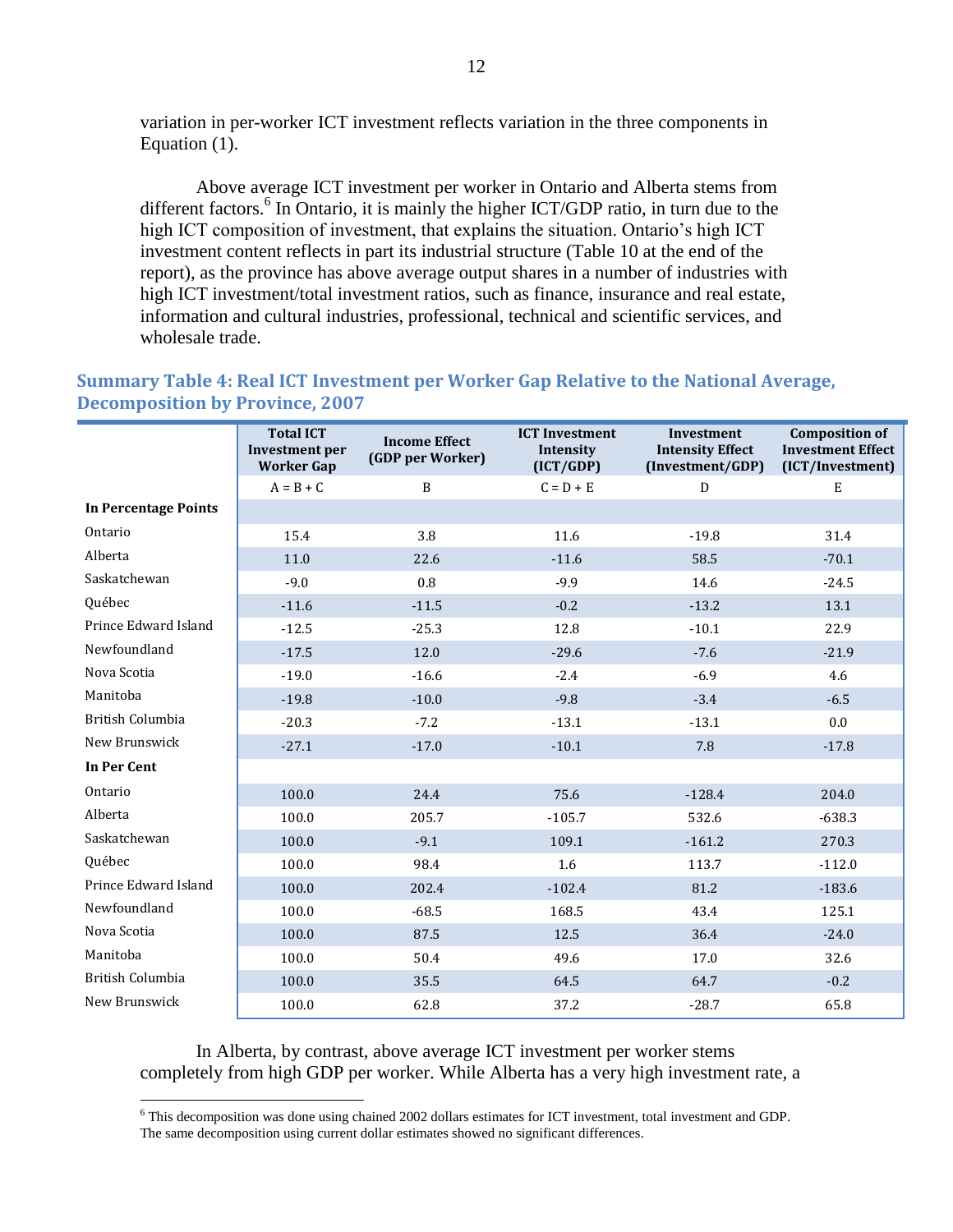very small proportion of this investment is ICT investment. This means that ICT investment as a share of GDP in Alberta (3.8 per cent) is actually below the national average (4.3 per cent).

In terms of the eight provinces with ICT investment per worker below the national average, the income effect explains at least part of the gap in seven of the provinces (Saskatchewan was the exception) and was the most important factor (relative to ICT investment/GDP) in five provinces (Quebec, Prince Edward Island, Nova Scotia, Manitoba, and New Brunswick). In three provinces, Saskatchewan, British Columbia and Newfoundland, below average ICT investment/GDP ratios were the principal reason why the ICT investment per worker was below the national average. In Saskatchewan and Newfoundland this situation was explained by the low ICT content of investment, which was linked to the high proportion of investment in mining and oil and gas extraction. The situation in British Columbia was due to low investment/GDP ratio, at 15.1 per cent in 2007 the second lowest among the provinces.

#### <span id="page-18-0"></span>**IV. Conclusion**

New data on ICT investment at the provincial level now make it possible to analyze ICT investment within Canada. We find that Ontario and Alberta are the only two provinces with above-average ICT per worker levels in 2007. New Brunswick (27.1 percent below average) and British Columbia (20.3 per cent below average) rank last and second to last in terms of ICT per worker in 2007. A simple decomposition shows that industrial structure, and particularly the importance of the mining and oil and gas extraction sector, have an effect on the provincial comparisons of ICT per worker. Yet, the significant differences in ICT investment between provinces suggest that policy differences may be important in driving ICT investment. Given the importance of ICT investment for productivity growth, identifying the underlying reasons behind provincial disparities in ICT investment intensity should rank high on any productivity research agenda.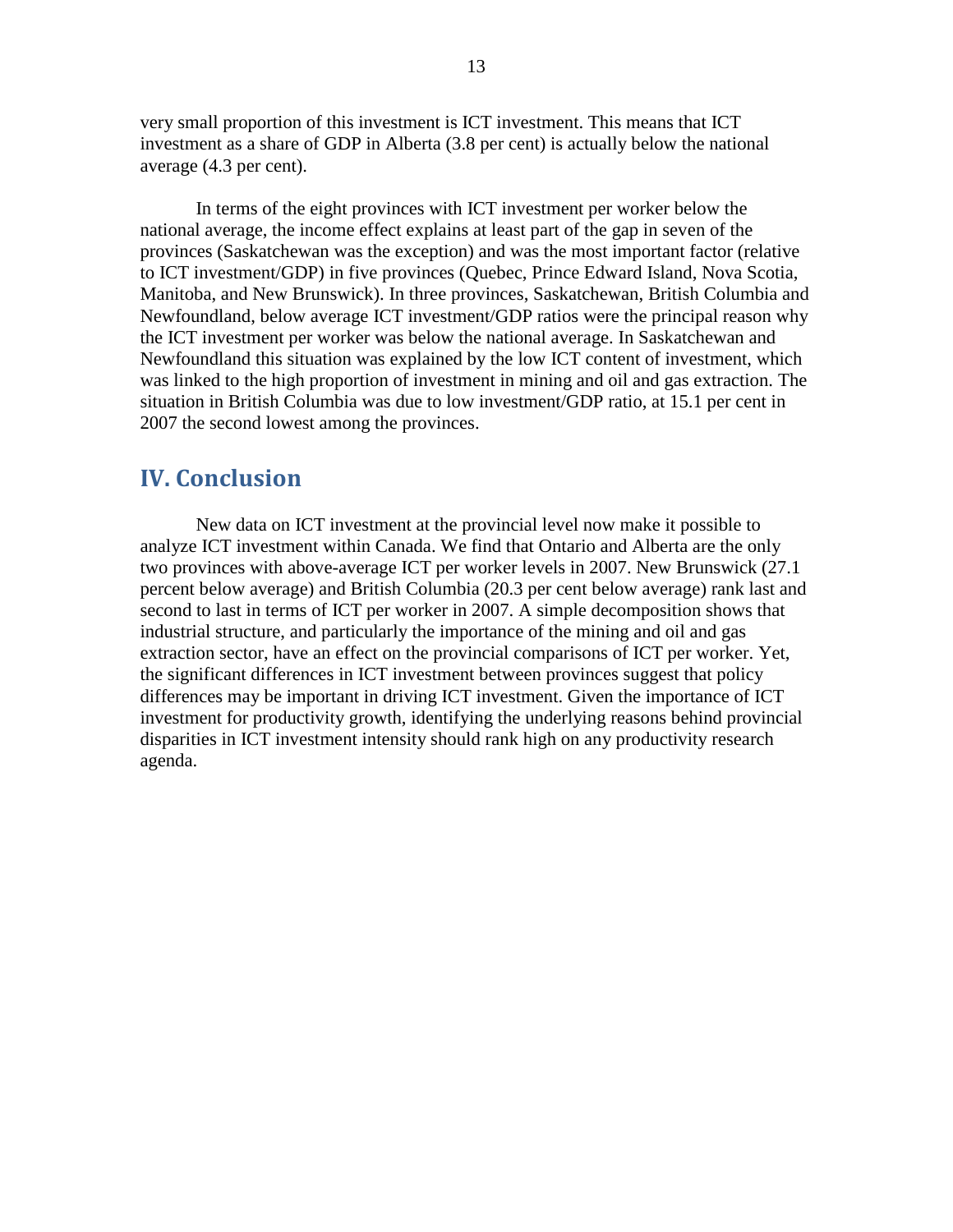### <span id="page-19-0"></span>**References**

Abdi, T. (2008) "Machinery and Equipment Investment and Growth: Evidence from the Canadian Manufacturing Sector," *Applied Economics* vol. 40, issue 4, pp. 465-478.

Basu, S., Fernald, J. G., Oulton, N., and Srinivasan, S. (2003) "The Case of the Missing Productivity Growth: Or, Does Information Technology Explain Why Productivity Accelerated in the United States but not the United Kingdom?" Federal Reserve Bank of Chicago Working Paper WP 2003-08.

CSLS (2005) "What Explains the Canada-US ICT Investment Intensity Gap?" Centre for the Study of Living Standards, CSLS Research Report 2005-06, available online at [http://www.csls.ca/reports/csls2005-06.pdf.](http://www.csls.ca/reports/csls2005-06.pdf)

De Long, J. B., and Summers, L. (1991) "Equipment Investment and Economic Growth," *Quarterly Journal of Economics* vol. 106, issue 2, pp. 445-502.

De Long, J. B., and Summers, L. (1992) "Equipment Investment and Economic Growth: How Strong is the Nexus?" *Brookings Papers on Economic Activity,* vol. 23, issue 1992- 2, pp. 157-212.

Fuss, M. and Waverman, L. (2005) "Canada"s Productivity Dilemma: The Role of Computers and Telecom," Appendix E-1 of Bell Canada"s submission to the Telecommunications Policy Review Panel.

Gordon, R. (2003) "High Tech Innovation and Productivity Growth: Does Supply Create its Own Demand?" National Bureau of Economic Research, NBER Working Paper w9437.

Gort, M., Greenwood, J. and Rupert, P. (1999) "Measuring the Rate of Technological Progress in Structures," *Review of Economic Dynamics* vol. 2, pp. 207-230.

Helpman, E. and Trajtenberg, M. (1998) "Diffusion of General Purpose Technologies," in *General Purpose Technologies and Economic Growth,* ed. E. Helpman. (Cambridge: MIT Press).

Jalilian, H. and Odedokun, M. O. (2000) "Equipment and Non-equipment Private Investment: A Generalized Solow Model," *Applied Economics* vol. 32, pp. 289-296.

Lee, J-W. (1995) "Capital Goods Imports and Long-run Growth," *Journal of Development Economics* vol. 48, pp. 91-110.

Lucas Jr., R. (1988) "On the Mechanics of Economic Development," *Journal of Monetary Economics* vol. 22, pp. 3-42.

Pakko, M. (2002) "Investment-Specific Technology Growth: Concepts and Recent Estimates," Federal Reserve Bank of St. Louis, November/December, pp. 37-48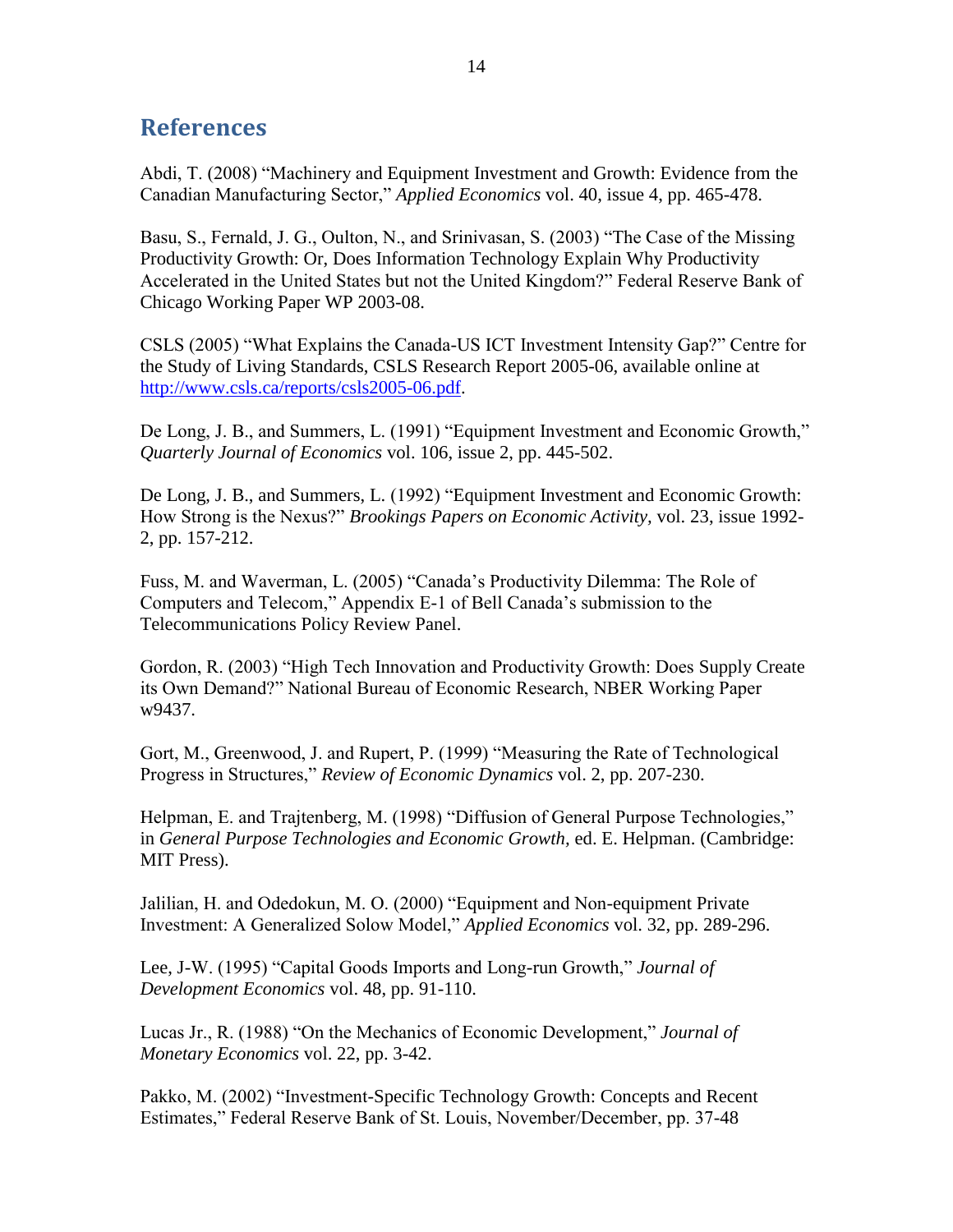Rogoff, K. (2006) "Wall-to-Wall Wal-Mart?" commentary for *Project Syndicate*, May 2, Available online at [http://www.project-syndicate.org/commentary/rogoff15.](http://www.project-syndicate.org/commentary/rogoff15)

Romer, P. (1986) "Increasing Returns and Long-run Growth," *Journal of Political Economy* vol. 94, pp. 1002-1037.

Romer, P. (1987) "Crazy Explanations for the Productivity Slowdown," *NBER Macroeconomics Annual* 2, Stanley Fischer (ed.), (Cambridge: MIT Press).

Sala-i-Martin, X. (1997) "I Just Ran Four Million Regressions," *American Economic Review* vol. 87, pp. 178-183.

Sharpe, Andrew, and Jean-Francois Arsenault (2008) "The Canada-US ICT Investment Gap: An Update," CSLS Research Report 2008-1, available online at [http://www.csls.ca/reports/csls2008-1.pdf.](http://www.csls.ca/reports/csls2008-1.pdf)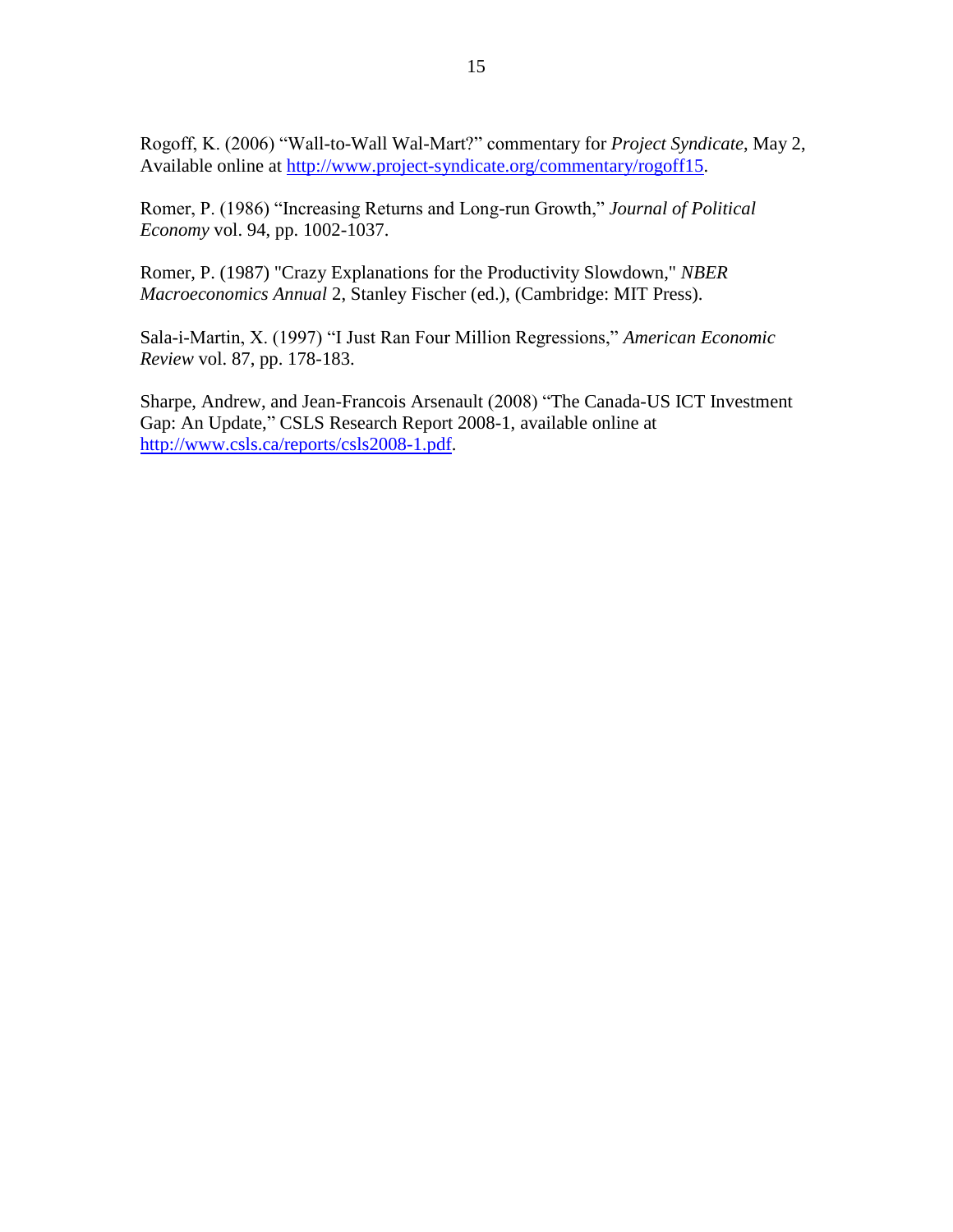|           | Canada | Newfoundland                                  | Prince<br>Edward<br>Island | Nova Scotia | <b>New</b><br><b>Brunswick</b> | Quebec | Ontario | Manitoba | Saskatchewan | Alberta | <b>British</b><br>Columbia |
|-----------|--------|-----------------------------------------------|----------------------------|-------------|--------------------------------|--------|---------|----------|--------------|---------|----------------------------|
| 1981      | 1,594  | 33                                            | 5                          | 57          | 43                             | 309    | 565     | 56       | 69           | 254     | 206                        |
| 1982      | 1,569  | 31                                            | 5                          | 56          | 46                             | 298    | 578     | 55       | 57           | 228     | 214                        |
| 1983      | 1,915  | 42                                            | $\boldsymbol{6}$           | 60          | 48                             | 387    | 773     | 69       | 76           | 221     | 226                        |
| 1984      | 2,333  | 49                                            | 8                          | 85          | 60                             | 492    | 950     | 87       | 88           | 246     | 264                        |
| 1985      | 2,674  | 51                                            | $\boldsymbol{9}$           | 79          | 59                             | 576    | 1,177   | 109      | 89           | 225     | 292                        |
| 1986      | 3,270  | 84                                            | 13                         | 112         | 77                             | 710    | 1,413   | 125      | 114          | 283     | 332                        |
| 1987      | 4,439  | 81                                            | 14                         | 124         | 93                             | 996    | 2,013   | 137      | 152          | 399     | 414                        |
| 1988      | 5,021  | 80                                            | 14                         | 140         | 107                            | 1,137  | 2,289   | 154      | 144          | 458     | 477                        |
| 1989      | 6,229  | 113                                           | 18                         | 201         | 119                            | 1,372  | 2,904   | 181      | 161          | 518     | 615                        |
| 1990      | 6,866  | 103                                           | 19                         | 199         | 140                            | 1,408  | 3,265   | 190      | 170          | 658     | 691                        |
| 1991      | 7,639  | 95                                            | 19                         | 181         | 144                            | 1,592  | 3,714   | 214      | 175          | 659     | 807                        |
| 1992      | 8,968  | 109                                           | 23                         | 188         | 198                            | 1,928  | 4,401   | 204      | 204          | 813     | 877                        |
| 1993      | 9,652  | 121                                           | 31                         | 250         | 228                            | 2,063  | 4,524   | 252      | 216          | 885     | 1,066                      |
| 1994      | 11,007 | 115                                           | 33                         | 308         | 202                            | 2,275  | 5,054   | 241      | 255          | 1,217   | 1,275                      |
| 1995      | 12,276 | 130                                           | 32                         | 273         | 220                            | 2,592  | 5,780   | 295      | 345          | 1,162   | 1,402                      |
| 1996      | 14,276 | 145                                           | 37                         | 297         | 280                            | 3,124  | 6,867   | 351      | 366          | 1,245   | 1,525                      |
| 1997      | 17,474 | 185                                           | 47                         | 418         | 300                            | 3,883  | 8,050   | 453      | 502          | 1,715   | 1,866                      |
| 1998      | 21,080 | 221                                           | 45                         | 409         | 358                            | 4,822  | 8,920   | 523      | 501          | 2,829   | 2,358                      |
| 1999      | 26,110 | 277                                           | 61                         | 545         | 488                            | 5,934  | 11,095  | 819      | 820          | 2,923   | 3,021                      |
| 2000      | 29,809 | 229                                           | 83                         | 626         | 482                            | 6,506  | 13,830  | 831      | 652          | 3,471   | 2,986                      |
| 2001      | 30,750 | 256                                           | 81                         | 622         | 507                            | 6,402  | 14,561  | 843      | 723          | 3,579   | 3,052                      |
| 2002      | 30,114 | 270                                           | 92                         | 633         | 505                            | 6,430  | 13,826  | 941      | 729          | 3,345   | 3,204                      |
| 2003      | 33,544 | 349                                           | 83                         | 724         | 519                            | 7,363  | 15,097  | 972      | 757          | 4,126   | 3,406                      |
| 2004      | 38,358 | 410                                           | 98                         | 754         | 637                            | 8,439  | 17,276  | 1,111    | 847          | 4,716   | 3,911                      |
| 2005      | 42,388 | 464                                           | 121                        | 861         | 767                            | 9,432  | 18,888  | 1,189    | 982          | 5,329   | 4,177                      |
| 2006      | 48,003 | 511                                           | 154                        | 988         | 757                            | 10,050 | 21,383  | 1,346    | 1,430        | 6,086   | 5,120                      |
| 2007      | 56,561 | 600                                           | 203                        | 1,216       | 887                            | 11,412 | 25,516  | 1,603    | 1,531        | 7,293   | 6,059                      |
|           |        | <b>Compound Annual Growth Rates, per cent</b> |                            |             |                                |        |         |          |              |         |                            |
| 1981-2007 | 14.71  | 11.83                                         | 15.25                      | 12.50       | 12.32                          | 14.90  | 15.79   | 13.81    | 12.64        | 13.78   | 13.90                      |
| 1981-2000 | 16.66  | 10.78                                         | 15.85                      | 13.45       | 13.52                          | 17.40  | 18.33   | 15.30    | 12.51        | 14.75   | 15.13                      |
| 2000-2007 | 9.58   | 14.74                                         | 13.64                      | 9.95        | 9.10                           | 8.36   | 9.14    | 9.85     | 12.97        | 11.19   | 10.64                      |

Table 1: Total Economy Investment in ICT, by province, millions of 2002 chained dollars, 1981-2007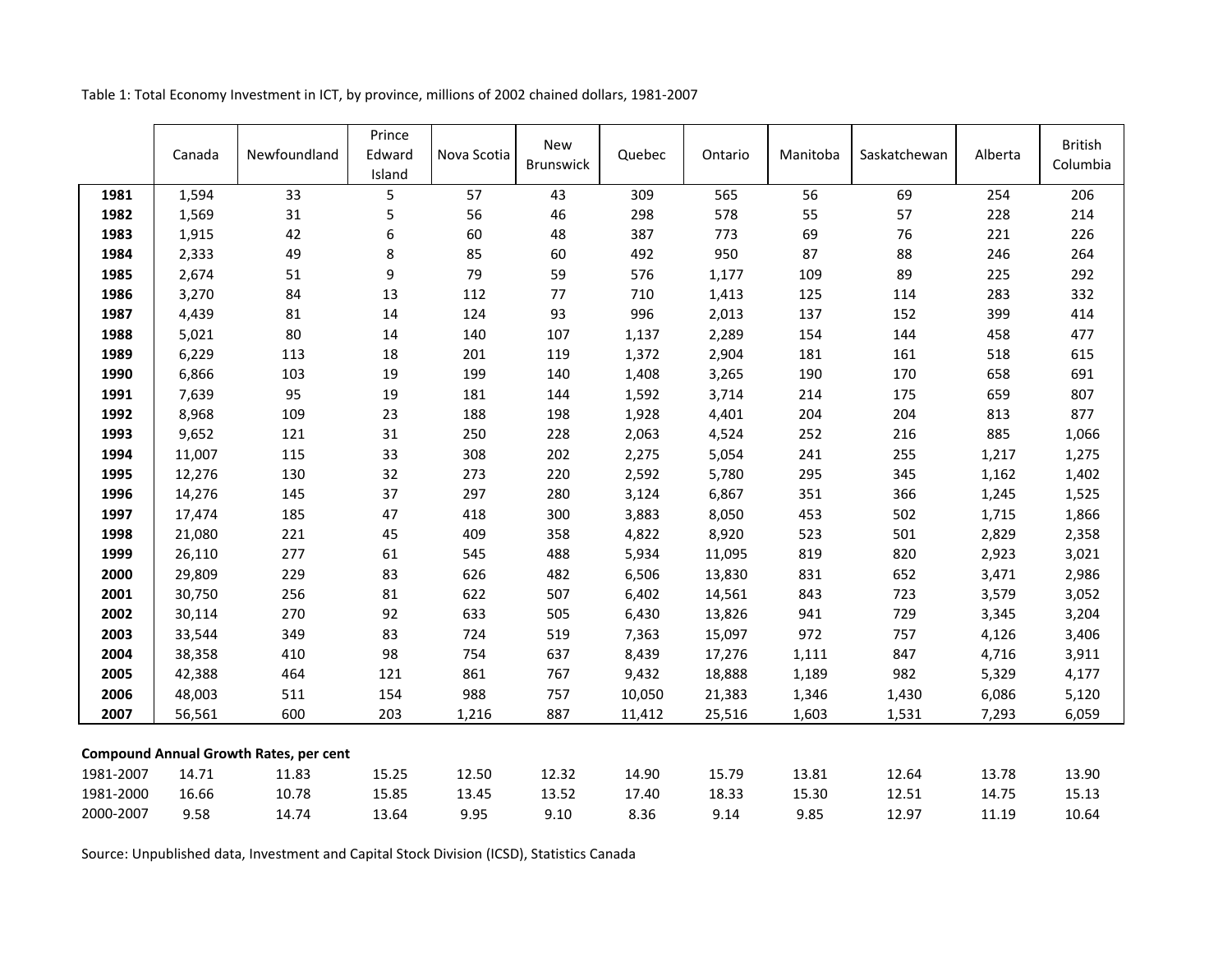|           | Canada | Newfoundland                                  | Prince<br>Edward<br>Island | Nova Scotia | <b>New</b><br><b>Brunswick</b> | Quebec | Ontario | Manitoba | Saskatchewan | Alberta | <b>British</b><br>Columbia |
|-----------|--------|-----------------------------------------------|----------------------------|-------------|--------------------------------|--------|---------|----------|--------------|---------|----------------------------|
| 1981      | 2,712  | 52                                            | 10                         | 100         | 59                             | 545    | 898     | 102      | 105          | 458     | 351                        |
| 1982      | 2,471  | 43                                            | 8                          | 80          | 58                             | 510    | 808     | 102      | 93           | 372     | 367                        |
| 1983      | 2,106  | 44                                            | 8                          | 71          | 51                             | 409    | 770     | 87       | 90           | 229     | 323                        |
| 1984      | 2,320  | 50                                            | 9                          | 103         | 58                             | 465    | 867     | 102      | 80           | 228     | 336                        |
| 1985      | 2,266  | 49                                            | 12                         | 88          | 54                             | 452    | 860     | 143      | 89           | 206     | 294                        |
| 1986      | 2,472  | 67                                            | 15                         | 110         | 62                             | 500    | 948     | 129      | 100          | 197     | 323                        |
| 1987      | 3,027  | 63                                            | 14                         | 98          | 63                             | 600    | 1,376   | 112      | 122          | 274     | 280                        |
| 1988      | 3,578  | 64                                            | 15                         | 119         | 76                             | 726    | 1,588   | 127      | 127          | 344     | 358                        |
| 1989      | 4,125  | 109                                           | 19                         | 183         | 87                             | 854    | 1,755   | 173      | 145          | 330     | 432                        |
| 1990      | 4,451  | 95                                            | 19                         | 172         | 95                             | 785    | 2,020   | 148      | 126          | 515     | 447                        |
| 1991      | 4,536  | 87                                            | 15                         | 136         | 95                             | 811    | 2,183   | 163      | 109          | 394     | 488                        |
| 1992      | 4,907  | 89                                            | 16                         | 123         | 118                            | 1,037  | 2,380   | 102      | 118          | 416     | 478                        |
| 1993      | 4,640  | 91                                            | 19                         | 151         | 116                            | 942    | 2,059   | 152      | 99           | 399     | 597                        |
| 1994      | 4,448  | 77                                            | 27                         | 165         | 114                            | 903    | 1,888   | 100      | 115          | 435     | 589                        |
| 1995      | 4,646  | 58                                            | 18                         | 112         | 103                            | 1,027  | 1,891   | 124      | 154          | 429     | 703                        |
| 1996      | 4,690  | 53                                            | 15                         | 94          | 170                            | 1,058  | 2,001   | 149      | 150          | 412     | 562                        |
| 1997      | 6,100  | 77                                            | 22                         | 148         | 159                            | 1,485  | 2,458   | 72       | 203          | 777     | 651                        |
| 1998      | 5,510  | 63                                            | 5                          | 103         | 96                             | 1,691  | 2,393   | 45       | 165          | 432     | 452                        |
| 1999      | 6,963  | 93                                            | $12\,$                     | 145         | 152                            | 1,608  | 3,280   | 179      | 224          | 579     | 629                        |
| 2000      | 8,523  | 120                                           | 23                         | 291         | 198                            | 1,842  | 3,760   | 221      | 222          | 929     | 848                        |
| 2001      | 8,276  | 103                                           | 20                         | 236         | 157                            | 1,515  | 3,881   | 245      | 160          | 1,130   | 759                        |
| 2002      | 7,463  | 113                                           | 26                         | 238         | 197                            | 1,462  | 2,844   | 329      | 191          | 1,065   | 917                        |
| 2003      | 7,500  | 115                                           | 16                         | 212         | 173                            | 1,622  | 3,125   | 250      | 144          | 965     | 822                        |
| 2004      | 8,087  | 131                                           | 19                         | 196         | 195                            | 1,672  | 3,282   | 325      | 220          | 927     | 1,061                      |
| 2005      | 8,269  | 123                                           | 18                         | 178         | 233                            | 1,569  | 3,573   | 326      | 258          | 1,075   | 851                        |
| 2006      | 8,974  | 128                                           | 21                         | 241         | 190                            | 1,663  | 3,738   | 309      | 358          | 1,150   | 1,115                      |
| 2007      | 10,588 | 159                                           | 31                         | 342         | 245                            | 1,954  | 4,466   | 364      | 330          | 1,329   | 1,276                      |
|           |        | <b>Compound Annual Growth Rates, per cent</b> |                            |             |                                |        |         |          |              |         |                            |
| 1981-2007 | 5.38   | 4.40                                          | 4.61                       | 4.86        | 5.60                           | 5.03   | 6.36    | 5.03     | 4.50         | 4.18    | 5.09                       |
| 1981-2000 | 6.21   | 4.51                                          | 4.73                       | 5.81        | 6.53                           | 6.62   | 7.83    | 4.17     | 4.02         | 3.79    | 4.75                       |
| 2000-2007 | 3.15   | 4.12                                          | 4.30                       | 2.32        | 3.12                           | 0.84   | 2.49    | 7.40     | 5.82         | 5.25    | 6.01                       |

Table 1a: Total Economy Investment in Telecommunication Equipment, by province, millions of 2002 chained dollars, 1981-2007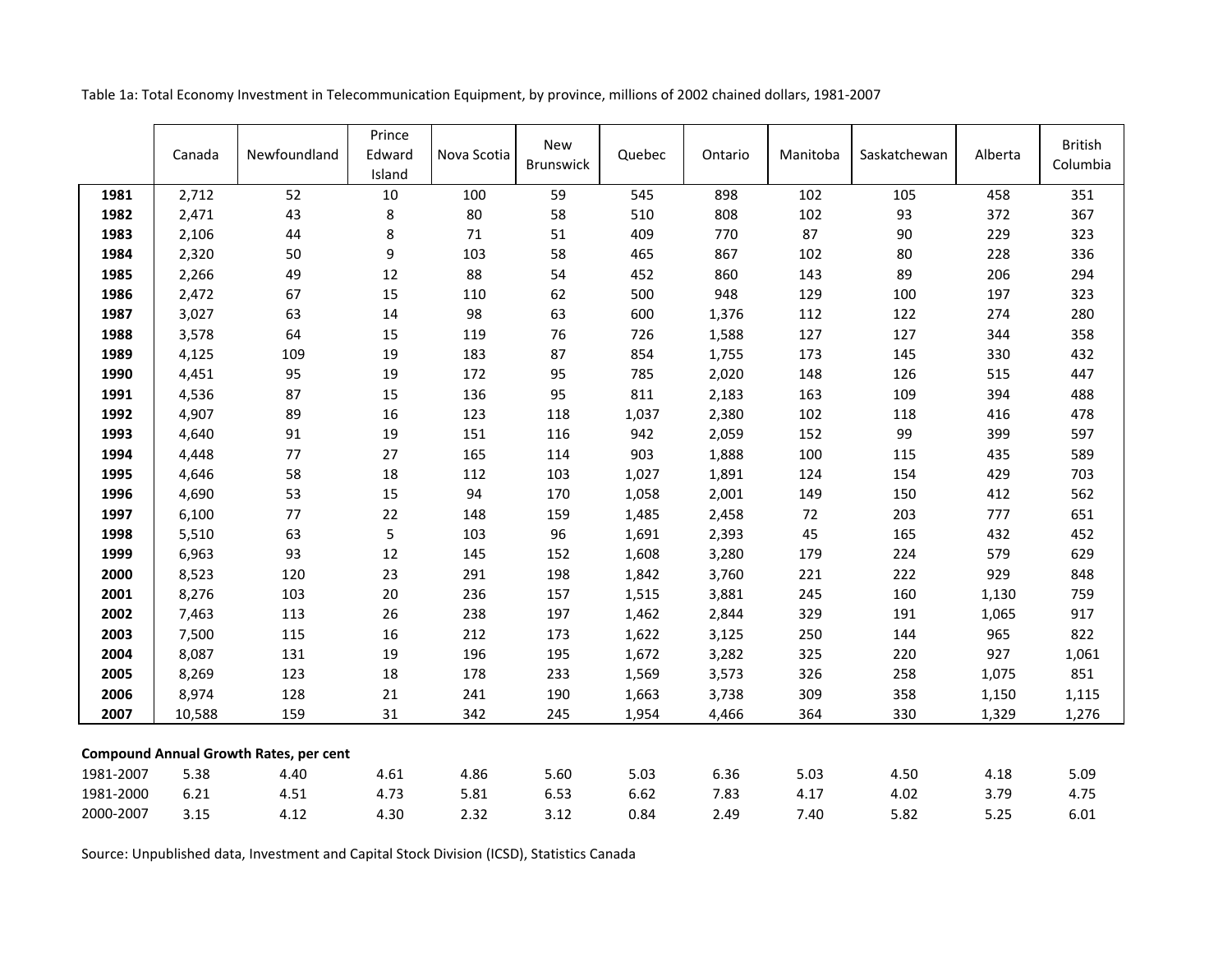| Table 1b: Total Economy Investment in Software, by province, millions of 2002 chained dollars, 1981-2007 |  |
|----------------------------------------------------------------------------------------------------------|--|
|----------------------------------------------------------------------------------------------------------|--|

|           | Canada | Newfoundland                                  | Prince<br>Edward<br>Island | Nova Scotia | <b>New</b><br>Brunswick | Quebec | Ontario | Manitoba | Saskatchewan | Alberta | <b>British</b><br>Columbia |
|-----------|--------|-----------------------------------------------|----------------------------|-------------|-------------------------|--------|---------|----------|--------------|---------|----------------------------|
| 1981      | 765    | 11                                            | $\overline{2}$             | 25          | 14                      | 142    | 306     | 24       | 32           | 115     | 87                         |
| 1982      | 913    | 13                                            | $\mathsf 3$                | 31          | 20                      | 168    | 382     | 29       | 28           | 132     | 97                         |
| 1983      | 1,080  | 17                                            | 3                          | 31          | 21                      | 229    | 461     | 37       | 39           | 132     | 101                        |
| 1984      | 1,327  | 19                                            | $\overline{\mathbf{r}}$    | 39          | 25                      | 293    | 575     | 47       | 47           | 144     | 124                        |
| 1985      | 1,533  | 29                                            | 4                          | 36          | 29                      | 331    | 690     | 54       | 49           | 141     | 160                        |
| 1986      | 1,956  | 41                                            | 6                          | 50          | 31                      | 431    | 908     | 72       | 64           | 170     | 169                        |
| 1987      | 2,303  | 36                                            | $\overline{7}$             | 55          | 46                      | 503    | 1,067   | 74       | 74           | 203     | 226                        |
| 1988      | 2,925  | 37                                            | $\bf 8$                    | 69          | 56                      | 653    | 1,379   | 91       | 76           | 265     | 275                        |
| 1989      | 3,507  | 47                                            | 10                         | 96          | 62                      | 784    | 1,672   | 97       | 80           | 297     | 343                        |
| 1990      | 4,155  | 42                                            | 11                         | 103         | 70                      | 904    | 2,018   | 111      | 95           | 355     | 426                        |
| 1991      | 4,462  | 39                                            | 13                         | 100         | 66                      | 938    | 2,218   | 123      | 102          | 373     | 472                        |
| 1992      | 4,983  | 38                                            | 12                         | 95          | 82                      | 1,088  | 2,458   | 124      | 114          | 461     | 494                        |
| 1993      | 6,084  | 49                                            | 14                         | 157         | 126                     | 1,320  | 2,943   | 155      | 134          | 558     | 604                        |
| 1994      | 7,089  | 57                                            | 17                         | 156         | 106                     | 1,540  | 3,392   | 183      | 141          | 697     | 775                        |
| 1995      | 7,263  | 72                                            | 17                         | 142         | 115                     | 1,559  | 3,500   | 195      | 176          | 675     | 777                        |
| 1996      | 8,214  | 65                                            | 19                         | 169         | 120                     | 1,817  | 4,046   | 201      | 184          | 709     | 850                        |
| 1997      | 9,462  | 74                                            | 23                         | 213         | 121                     | 2,026  | 4,514   | 287      | 276          | 846     | 1,047                      |
| 1998      | 10,904 | 89                                            | 21                         | 178         | 162                     | 2,062  | 5,363   | 198      | 189          | 1,456   | 1,161                      |
| 1999      | 12,081 | 158                                           | 17                         | 239         | 239                     | 2,946  | 4,689   | 441      | 396          | 1,359   | 1,558                      |
| 2000      | 12,146 | 62                                            | 30                         | 193         | 188                     | 2,571  | 5,583   | 333      | 266          | 1,750   | 1,158                      |
| 2001      | 13,242 | 88                                            | 37                         | 249         | 228                     | 2,823  | 6,045   | 304      | 345          | 1,574   | 1,518                      |
| 2002      | 12,881 | 81                                            | 35                         | 230         | 205                     | 2,771  | 6,193   | 312      | 251          | 1,462   | 1,308                      |
| 2003      | 14,816 | 99                                            | 40                         | 260         | 212                     | 3,478  | 6,666   | 394      | 344          | 1,849   | 1,421                      |
| 2004      | 15,626 | 130                                           | 43                         | 269         | 241                     | 3,738  | 7,201   | 391      | 333          | 1,753   | 1,470                      |
| 2005      | 16,565 | 153                                           | 56                         | 294         | 281                     | 4,070  | 7,347   | 438      | 357          | 1,957   | 1,548                      |
| 2006      | 18,600 | 183                                           | 79                         | 340         | 309                     | 4,252  | 8,126   | 512      | 553          | 2,299   | 1,877                      |
| 2007      | 20,598 | 206                                           | 97                         | 373         | 329                     | 4,506  | 9,118   | 569      | 583          | 2,608   | 2,123                      |
|           |        | <b>Compound Annual Growth Rates, per cent</b> |                            |             |                         |        |         |          |              |         |                            |
| 1981-2007 | 13.50  | 11.98                                         | 15.68                      | 11.01       | 12.85                   | 14.22  | 13.95   | 12.90    | 11.81        | 12.76   | 13.09                      |
| 1981-2000 | 15.66  | 9.64                                          | 14.83                      | 11.44       | 14.57                   | 16.47  | 16.51   | 14.78    | 11.79        | 15.42   | 14.62                      |
| 2000-2007 | 7.84   | 18.59                                         | 18.01                      | 9.85        | 8.34                    | 8.35   | 7.26    | 7.95     | 11.86        | 5.86    | 9.05                       |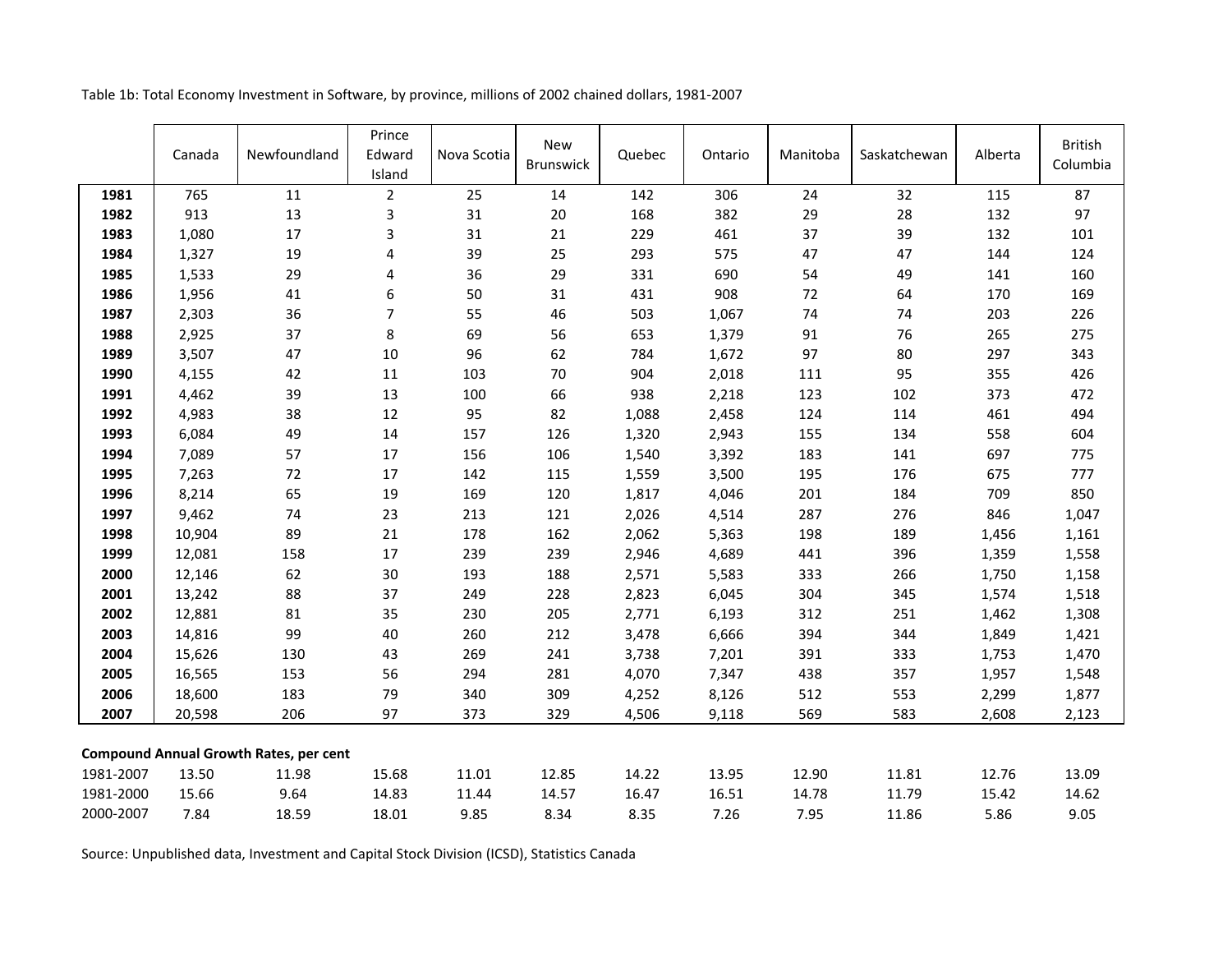|           | Canada | Newfoundland                                  | Prince<br>Edward<br>Island | Nova Scotia    | <b>New</b><br>Brunswick | Quebec | Ontario | Manitoba                | Saskatchewan   | Alberta | <b>British</b><br>Columbia |
|-----------|--------|-----------------------------------------------|----------------------------|----------------|-------------------------|--------|---------|-------------------------|----------------|---------|----------------------------|
| 1981      | 87     | $\mathbf{1}$                                  | $\boldsymbol{0}$           | $\overline{2}$ | $\overline{2}$          | 17     | 35      | $\overline{3}$          | $\overline{3}$ | 13      | $10\,$                     |
| 1982      | 83     | $\mathbf 1$                                   | $\boldsymbol{0}$           | $\overline{2}$ | $\overline{2}$          | 16     | 36      | $\overline{2}$          | $\overline{2}$ | 11      | 10                         |
| 1983      | 138    | $\overline{2}$                                | $\pmb{0}$                  | 3              | $\overline{2}$          | 29     | 63      | 5                       | 4              | 16      | 13                         |
| 1984      | 179    | 3                                             | $\pmb{0}$                  | $\mathsf S$    | $\mathsf 3$             | 39     | 80      | 6                       | 6              | 19      | $17\,$                     |
| 1985      | 229    | $\overline{2}$                                | $\pmb{0}$                  | 5              | 3                       | 53     | 115     | $\overline{\mathbf{z}}$ | 6              | 17      | 21                         |
| 1986      | 295    | 5                                             | $\mathbf{1}$               | $\,8\,$        | 5                       | 67     | 136     | 10                      | 8              | 27      | 26                         |
| 1987      | 479    | 5                                             | $\mathbf 1$                | 11             | $\overline{7}$          | 118    | 222     | 14                      | 14             | 43      | 42                         |
| 1988      | 475    | 5                                             | $\mathbf{1}$               | 10             | $\overline{7}$          | 118    | 224     | 14                      | $10\,$         | 41      | 43                         |
| 1989      | 651    | 6                                             | $\mathbf 1$                | 14             | $\overline{7}$          | 146    | 332     | 15                      | 12             | 55      | 61                         |
| 1990      | 677    | 6                                             | $\mathbf 1$                | 14             | 10                      | 145    | 340     | 20                      | 15             | 60      | 66                         |
| 1991      | 864    | 5                                             | $\overline{2}$             | 15             | 13                      | 196    | 424     | 23                      | 18             | 78      | 89                         |
| 1992      | 1,171  | 11                                            | $\overline{3}$             | 22             | 22                      | 239    | 593     | 32                      | 25             | 110     | 113                        |
| 1993      | 1,213  | 12                                            | $\boldsymbol{6}$           | 23             | 21                      | 251    | 587     | 33                      | 28             | 118     | 133                        |
| 1994      | 1,551  | $11\,$                                        | 4                          | 45             | 18                      | 286    | 729     | 33                      | 39             | 211     | 175                        |
| 1995      | 2,022  | 17                                            | $\boldsymbol{6}$           | 48             | 25                      | 390    | 1,028   | 49                      | 58             | 195     | 201                        |
| 1996      | 2,676  | 29                                            | 9                          | 56             | 29                      | 554    | 1,346   | 69                      | 67             | 230     | 284                        |
| 1997      | 3,393  | 37                                            | $11\,$                     | 83             | 44                      | 723    | 1,634   | 127                     | 82             | 289     | 360                        |
| 1998      | 5,269  | 58                                            | 18                         | 118            | 91                      | 1,209  | 1,791   | 232                     | 145            | 867     | 720                        |
| 1999      | 7,319  | 36                                            | 29                         | 151            | 99                      | 1,527  | 3,261   | 217                     | 212            | 903     | 849                        |
| 2000      | 9,165  | 50                                            | 29                         | 144            | 99                      | 2,108  | 4,501   | 277                     | 173            | 795     | 959                        |
| 2001      | 9,271  | 66                                            | 25                         | 139            | 121                     | 2,071  | 4,660   | 292                     | 222            | 875     | 781                        |
| 2002      | 9,770  | 77                                            | 31                         | 165            | 104                     | 2,197  | 4,788   | 299                     | 286            | 818     | 978                        |
| 2003      | 11,216 | 135                                           | 27                         | 253            | 135                     | 2,252  | 5,308   | 327                     | 267            | 1,314   | 1,164                      |
| 2004      | 14,849 | 148                                           | 37                         | 291            | 204                     | 3,063  | 6,871   | 399                     | 295            | 2,099   | 1,400                      |
| 2005      | 18,093 | 188                                           | 47                         | 402            | 262                     | 3,908  | 8,219   | 426                     | 378            | 2,374   | 1,845                      |
| 2006      | 21,197 | 195                                           | 52                         | 410            | 260                     | 4,300  | 9,957   | 533                     | 526            | 2,711   | 2,202                      |
| 2007      | 27,081 | 232                                           | 76                         | 515            | 330                     | 5,319  | 12,801  | 708                     | 648            | 3,555   | 2,824                      |
|           |        | <b>Compound Annual Growth Rates, per cent</b> |                            |                |                         |        |         |                         |                |         |                            |
| 1981-2007 | 24.72  | 22.82                                         | 26.12                      | 23.88          | 21.87                   | 24.68  | 25.46   | 23.91                   | 22.55          | 24.06   | 24.40                      |
| 1981-2000 | 27.80  | 22.16                                         | 30.66                      | 25.34          | 23.05                   | 28.80  | 29.09   | 27.62                   | 23.23          | 24.14   | 27.37                      |
| 2000-2007 | 16.74  | 24.61                                         | 14.57                      | 20.01          | 18.70                   | 14.14  | 16.10   | 14.38                   | 20.74          | 23.86   | 16.69                      |

Table 1c: Total Economy Investment in Computers and Related Equipment, by province, millions of 2002 chained dollars, 1981-2007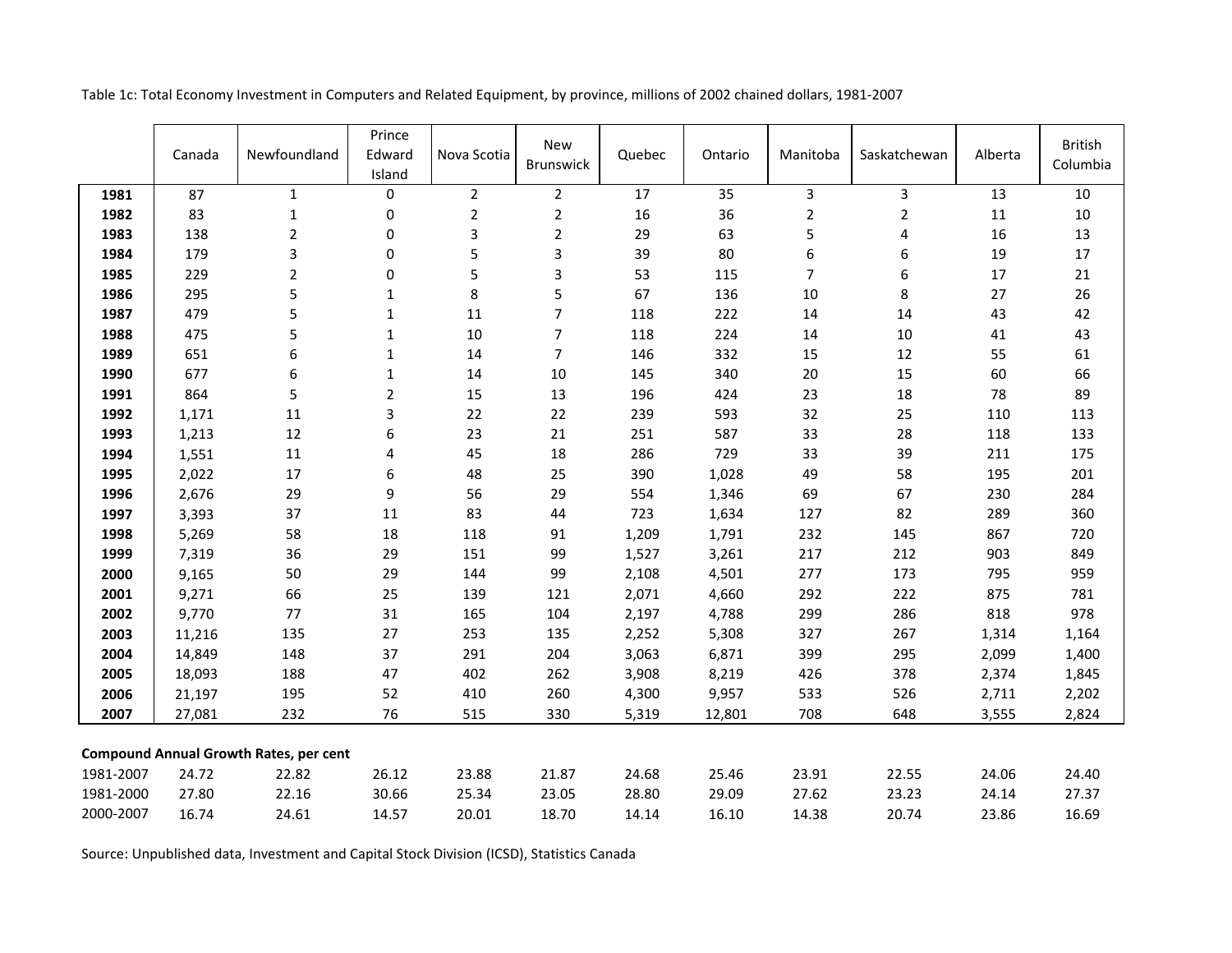|           | Canada | Newfoundland                                  | Prince<br>Edward<br>Island | Nova Scotia | <b>New</b><br><b>Brunswick</b> | Quebec | Ontario | Manitoba | Saskatchewan | Alberta | <b>British</b><br>Columbia |
|-----------|--------|-----------------------------------------------|----------------------------|-------------|--------------------------------|--------|---------|----------|--------------|---------|----------------------------|
| 1981      | 5,699  | 83                                            | 15                         | 168         | 121                            | 1,136  | 2,134   | 189      | 221          | 930     | 669                        |
| 1982      | 5,796  | 81                                            | 15                         | 172         | 133                            | 1,137  | 2,247   | 197      | 187          | 864     | 724                        |
| 1983      | 6,202  | 101                                           | 17                         | 168         | 123                            | 1,294  | 2,591   | 220      | 225          | 738     | 687                        |
| 1984      | 7,147  | 112                                           | 21                         | 229         | 146                            | 1,553  | 2,989   | 263      | 247          | 775     | 770                        |
| 1985      | 7,613  | 111                                           | 22                         | 200         | 137                            | 1,682  | 3,414   | 312      | 235          | 661     | 800                        |
| 1986      | 8,594  | 174                                           | $31\,$                     | 267         | 167                            | 1,905  | 3,753   | 337      | 283          | 770     | 852                        |
| 1987      | 10,759 | 164                                           | 32                         | 283         | 191                            | 2,444  | 4,932   | 346      | 352          | 965     | 998                        |
| 1988      | 11,539 | 154                                           | 31                         | 303         | 210                            | 2,629  | 5,324   | 370      | 319          | 1,049   | 1,089                      |
| 1989      | 13,006 | 203                                           | 38                         | 402         | 215                            | 2,869  | 6,126   | 398      | 330          | 1,076   | 1,277                      |
| 1990      | 13,641 | 179                                           | 38                         | 381         | 243                            | 2,793  | 6,546   | 401      | 334          | 1,303   | 1,366                      |
| 1991      | 13,507 | 151                                           | 35                         | 316         | 224                            | 2,796  | 6,617   | 403      | 307          | 1,163   | 1,424                      |
| 1992      | 14,823 | 168                                           | 39                         | 310         | 290                            | 3,158  | 7,323   | 359      | 337          | 1,339   | 1,446                      |
| 1993      | 15,686 | 185                                           | 53                         | 406         | 329                            | 3,319  | 7,400   | 435      | 350          | 1,431   | 1,732                      |
| 1994      | 17,190 | 170                                           | 56                         | 481         | 282                            | 3,522  | 7,941   | 400      | 397          | 1,885   | 1,990                      |
| 1995      | 17,941 | 180                                           | 51                         | 398         | 289                            | 3,755  | 8,504   | 461      | 499          | 1,677   | 2,050                      |
| 1996      | 19,255 | 187                                           | 55                         | 398         | 352                            | 4,199  | 9,266   | 509      | 490          | 1,658   | 2,074                      |
| 1997      | 22,568 | 219                                           | 66                         | 528         | 364                            | 5,042  | 10,311  | 618      | 644          | 2,282   | 2,405                      |
| 1998      | 25,656 | 265                                           | 60                         | 498         | 423                            | 5,859  | 10,959  | 661      | 613          | 3,290   | 2,906                      |
| 1999      | 29,116 | 310                                           | $71\,$                     | 603         | 530                            | 6,615  | 12,557  | 923      | 915          | 3,068   | 3,380                      |
| 2000      | 31,866 | 250                                           | 91                         | 666         | 509                            | 6,953  | 14,962  | 899      | 701          | 3,512   | 3,203                      |
| 2001      | 32,086 | 275                                           | 87                         | 654         | 529                            | 6,656  | 15,337  | 888      | 761          | 3,572   | 3,203                      |
| 2002      | 30,114 | 270                                           | 92                         | 633         | 505                            | 6,430  | 13,826  | 941      | 729          | 3,345   | 3,204                      |
| 2003      | 30,455 | 327                                           | 77                         | 660         | 480                            | 6,677  | 13,774  | 889      | 687          | 3,620   | 3,129                      |
| 2004      | 31,642 | 344                                           | 82                         | 617         | 538                            | 6,985  | 14,310  | 921      | 697          | 3,751   | 3,263                      |
| 2005      | 32,343 | 360                                           | 94                         | 649         | 603                            | 7,250  | 14,457  | 914      | 749          | 3,905   | 3,222                      |
| 2006      | 34,045 | 367                                           | 110                        | 687         | 558                            | 7,164  | 15,208  | 964      | 1,013        | 4,178   | 3,659                      |
| 2007      | 35,652 | 384                                           | 129                        | 749         | 590                            | 7,265  | 16,071  | 1,025    | 967          | 4,451   | 3,853                      |
|           |        | <b>Compound Annual Growth Rates, per cent</b> |                            |             |                                |        |         |          |              |         |                            |
| 1981-2007 | 7.31   | 6.07                                          | 8.70                       | 5.93        | 6.28                           | 7.40   | 8.07    | 6.71     | 5.84         | 6.21    | 6.97                       |
| 1981-2000 | 9.48   | 5.97                                          | 10.07                      | 7.53        | 7.85                           | 10.00  | 10.79   | 8.55     | 6.26         | 7.25    | 8.59                       |
| 2000-2007 | 1.62   | 6.34                                          | 5.07                       | 1.70        | 2.13                           | 0.63   | 1.03    | 1.88     | 4.71         | 3.44    | 2.68                       |

Table 2: Total Economy Investment in ICT, by province, thousands of current dollars, 1981-2007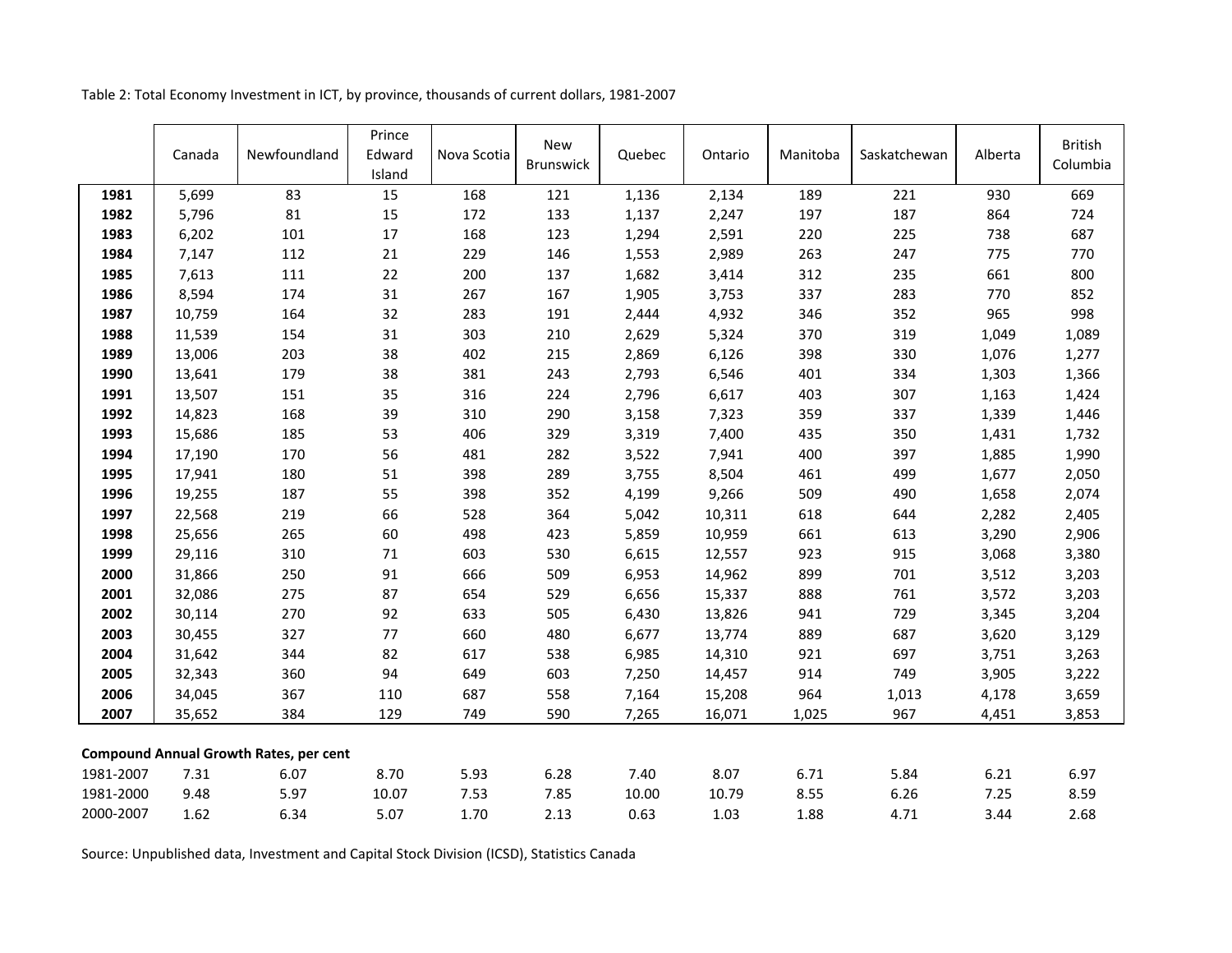| Table 2a: Provincial Shares of Total Economy ICT Investment (current dollars), in per cent, 1981-2007 |  |
|-------------------------------------------------------------------------------------------------------|--|
|-------------------------------------------------------------------------------------------------------|--|

|           | Canada | Newfoundland                                  | Prince<br>Edward<br>Island | Nova Scotia | <b>New</b><br><b>Brunswick</b> | Quebec  | Ontario | Manitoba | Saskatchewan | Alberta  | <b>British</b><br>Columbia |
|-----------|--------|-----------------------------------------------|----------------------------|-------------|--------------------------------|---------|---------|----------|--------------|----------|----------------------------|
| 1981      | 100.0  | 1.5                                           | 0.3                        | 2.9         | 2.1                            | 19.9    | 37.5    | 3.3      | 3.9          | 16.3     | 11.7                       |
| 1982      | 100.0  | $1.4\,$                                       | 0.3                        | $3.0\,$     | 2.3                            | 19.6    | 38.8    | 3.4      | 3.2          | 14.9     | 12.5                       |
| 1983      | 100.0  | 1.6                                           | 0.3                        | 2.7         | $2.0\,$                        | 20.9    | 41.8    | 3.5      | 3.6          | 11.9     | $11.1\,$                   |
| 1984      | 100.0  | $1.6\,$                                       | 0.3                        | 3.2         | $2.0\,$                        | 21.7    | 41.8    | 3.7      | 3.5          | 10.8     | 10.8                       |
| 1985      | 100.0  | $1.5\,$                                       | 0.3                        | 2.6         | $1.8\,$                        | 22.1    | 44.8    | 4.1      | 3.1          | 8.7      | $10.5$                     |
| 1986      | 100.0  | 2.0                                           | 0.4                        | 3.1         | 1.9                            | 22.2    | 43.7    | 3.9      | 3.3          | 9.0      | 9.9                        |
| 1987      | 100.0  | $1.5\,$                                       | 0.3                        | $2.6\,$     | $1.8\,$                        | 22.7    | 45.8    | 3.2      | 3.3          | 9.0      | 9.3                        |
| 1988      | 100.0  | 1.3                                           | 0.3                        | 2.6         | $1.8\,$                        | 22.8    | 46.1    | 3.2      | 2.8          | 9.1      | 9.4                        |
| 1989      | 100.0  | 1.6                                           | 0.3                        | 3.1         | 1.7                            | 22.1    | 47.1    | 3.1      | 2.5          | 8.3      | 9.8                        |
| 1990      | 100.0  | $1.3\,$                                       | 0.3                        | 2.8         | $1.8\,$                        | 20.5    | 48.0    | 2.9      | 2.4          | 9.6      | 10.0                       |
| 1991      | 100.0  | $1.1\,$                                       | 0.3                        | 2.3         | 1.7                            | 20.7    | 49.0    | 3.0      | 2.3          | 8.6      | $10.5$                     |
| 1992      | 100.0  | $1.1\,$                                       | 0.3                        | 2.1         | 2.0                            | 21.3    | 49.4    | 2.4      | 2.3          | 9.0      | 9.8                        |
| 1993      | 100.0  | $1.2\,$                                       | 0.3                        | $2.6\,$     | $2.1\,$                        | 21.2    | 47.2    | 2.8      | $2.2$        | 9.1      | 11.0                       |
| 1994      | 100.0  | $1.0\,$                                       | 0.3                        | 2.8         | $1.6\,$                        | 20.5    | 46.2    | 2.3      | 2.3          | 11.0     | 11.6                       |
| 1995      | 100.0  | $1.0\,$                                       | 0.3                        | $2.2$       | $1.6\,$                        | 20.9    | 47.4    | 2.6      | 2.8          | 9.3      | 11.4                       |
| 1996      | 100.0  | $1.0\,$                                       | 0.3                        | $2.1$       | $1.8\,$                        | 21.8    | 48.1    | 2.6      | 2.5          | 8.6      | 10.8                       |
| 1997      | 100.0  | $1.0\,$                                       | 0.3                        | 2.3         | $1.6\,$                        | 22.3    | 45.7    | 2.7      | 2.9          | $10.1\,$ | 10.7                       |
| 1998      | 100.0  | $1.0\,$                                       | 0.2                        | 1.9         | $1.6\,$                        | 22.8    | 42.7    | 2.6      | $2.4$        | 12.8     | 11.3                       |
| 1999      | 100.0  | $1.1\,$                                       | 0.2                        | 2.1         | $1.8\,$                        | 22.7    | 43.1    | 3.2      | 3.1          | 10.5     | 11.6                       |
| 2000      | 100.0  | 0.8                                           | 0.3                        | 2.1         | $1.6\,$                        | 21.8    | 47.0    | 2.8      | 2.2          | 11.0     | $10.1\,$                   |
| 2001      | 100.0  | 0.9                                           | 0.3                        | $2.0\,$     | $1.6\,$                        | 20.7    | 47.8    | 2.8      | $2.4\,$      | $11.1\,$ | 10.0                       |
| 2002      | 100.0  | 0.9                                           | 0.3                        | $2.1$       | 1.7                            | 21.4    | 45.9    | 3.1      | 2.4          | 11.1     | 10.6                       |
| 2003      | 100.0  | $1.1\,$                                       | 0.3                        | $2.2$       | $1.6\,$                        | 21.9    | 45.2    | 2.9      | 2.3          | 11.9     | 10.3                       |
| 2004      | 100.0  | $1.1\,$                                       | 0.3                        | $2.0\,$     | $1.7$                          | 22.1    | 45.2    | 2.9      | $2.2$        | 11.9     | 10.3                       |
| 2005      | 100.0  | $1.1\,$                                       | 0.3                        | $2.0\,$     | 1.9                            | 22.4    | 44.7    | 2.8      | 2.3          | 12.1     | 10.0                       |
| 2006      | 100.0  | $1.1\,$                                       | 0.3                        | $2.0\,$     | $1.6\,$                        | 21.0    | 44.7    | 2.8      | 3.0          | 12.3     | 10.7                       |
| 2007      | 100.0  | 1.1                                           | 0.4                        | 2.1         | $1.7\,$                        | 20.4    | 45.1    | 2.9      | 2.7          | 12.5     | 10.8                       |
|           |        | <b>Compound Annual Growth Rates, per cent</b> |                            |             |                                |         |         |          |              |          |                            |
| 1981-2007 |        | $-1.15$                                       | 1.30                       | $-1.29$     | $-0.95$                        | 0.08    | 0.72    | $-0.56$  | $-1.37$      | $-1.02$  | $-0.32$                    |
| 1981-2000 |        | $-3.21$                                       | 0.53                       | $-1.79$     | $-1.49$                        | 0.48    | 1.20    | $-0.85$  | $-2.94$      | $-2.04$  | $-0.81$                    |
| 2000-2007 |        | 4.65                                          | 3.40                       | 0.08        | 0.51                           | $-0.97$ | $-0.58$ | 0.26     | 3.04         | 1.80     | 1.04                       |

Source: Table 2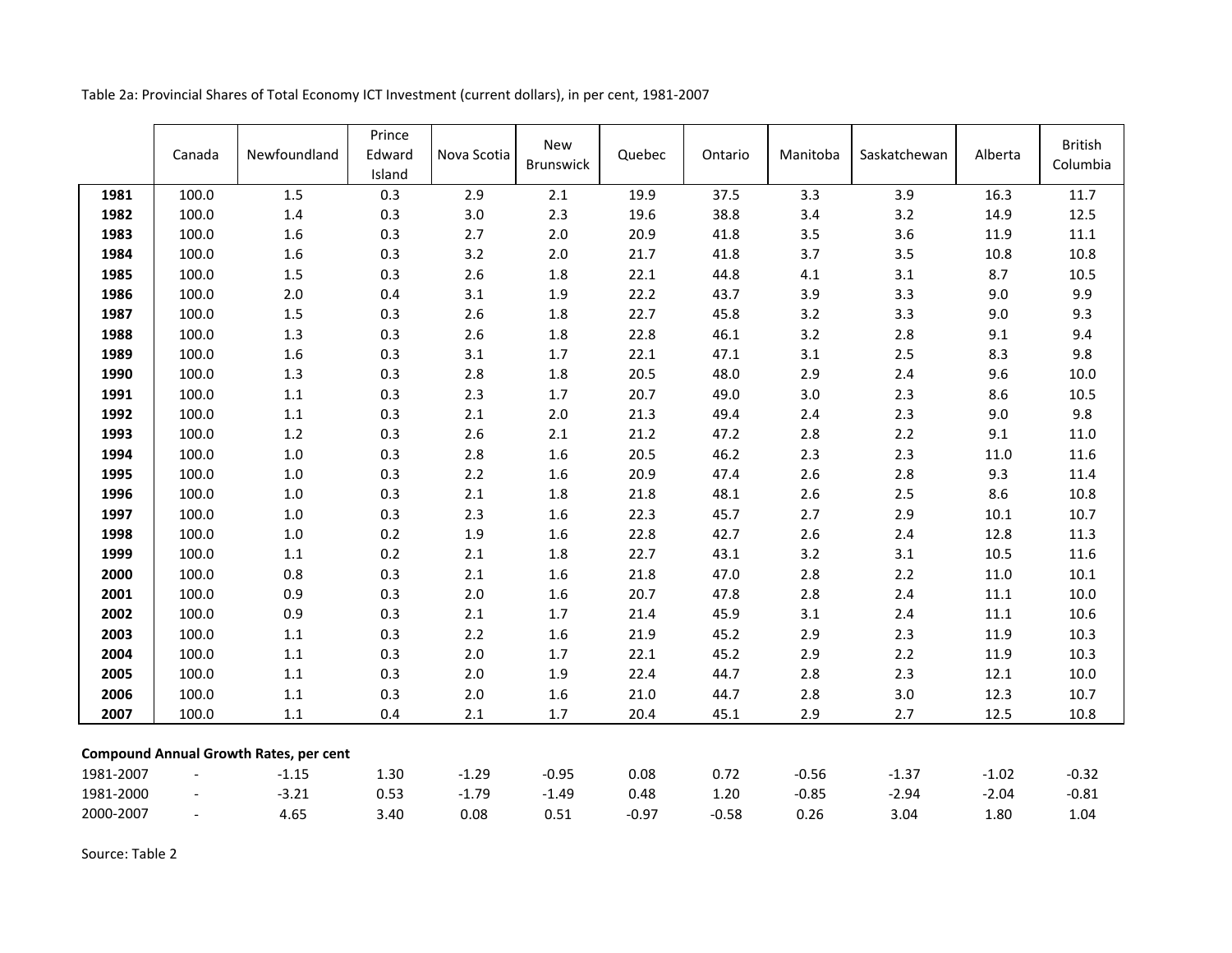|      | Canada | Newfoundland | Prince<br>Edward<br>Island | Nova Scotia | <b>New</b><br><b>Brunswick</b> | Quebec | Ontario | Manitoba | Saskatchewan | Alberta  | <b>British</b><br>Columbia |
|------|--------|--------------|----------------------------|-------------|--------------------------------|--------|---------|----------|--------------|----------|----------------------------|
| 1981 | 1.7    | 2.0          | 2.3                        | 2.5         | 2.3                            | 2.0    | 2.3     | 2.0      | 1.2          | 1.1      | $1.7$                      |
| 1982 | 1.9    | $1.6\,$      | 2.3                        | 2.1         | 2.3                            | 2.2    | 2.6     | 2.5      | 1.3          | $1.1\,$  | 2.2                        |
| 1983 | 2.5    | 2.1          | 2.9                        | 2.1         | 3.1                            | 2.9    | 3.4     | 3.0      | 1.7          | 1.3      | 2.5                        |
| 1984 | 2.9    | 2.2          | 3.5                        | 3.2         | 3.5                            | 3.3    | 3.9     | 3.1      | 1.9          | 1.6      | 3.0                        |
| 1985 | 3.1    | 2.5          | 3.6                        | 3.2         | 3.3                            | 3.5    | 4.3     | 3.5      | 1.9          | 1.4      | 3.0                        |
| 1986 | 3.7    | 4.0          | 5.1                        | 4.5         | 4.5                            | 4.2    | 4.5     | 3.7      | 2.6          | 1.9      | 3.9                        |
| 1987 | 4.7    | 4.4          | 5.1                        | 5.3         | 5.0                            | 5.2    | 5.7     | 4.2      | 3.2          | 2.6      | 4.4                        |
| 1988 | 4.7    | 4.2          | 4.3                        | $5.0$       | $5.0$                          | 5.3    | 5.7     | 4.4      | 2.9          | 2.6      | 4.3                        |
| 1989 | 5.4    | 5.9          | 5.4                        | 6.4         | 4.7                            | 5.8    | 6.8     | 5.1      | 3.5          | 3.1      | 4.7                        |
| 1990 | 6.0    | 5.8          | $6.2\,$                    | 6.8         | 5.7                            | 5.9    | 7.9     | 5.2      | 3.5          | 3.8      | 5.2                        |
| 1991 | 6.8    | 5.0          | 4.9                        | 6.5         | 6.0                            | 7.0    | 9.0     | 6.2      | 3.4          | 4.0      | 5.9                        |
| 1992 | 8.6    | 5.4          | 6.8                        | 7.9         | 8.8                            | 8.9    | 11.5    | 6.0      | 4.6          | 5.1      | 7.0                        |
| 1993 | 9.3    | 5.0          | 9.5                        | 10.5        | 11.2                           | 9.6    | 12.7    | 7.5      | 5.0          | 5.0      | 8.5                        |
| 1994 | 9.7    | 4.1          | 8.0                        | 12.4        | 10.1                           | 10.2   | 13.1    | 7.3      | 5.3          | 5.9      | 8.6                        |
| 1995 | 10.6   | 4.4          | 6.9                        | 11.6        | 9.4                            | 11.8   | 14.2    | 8.3      | 6.9          | 5.6      | 9.7                        |
| 1996 | 12.1   | 6.6          | 7.6                        | 12.6        | 11.3                           | 14.0   | 15.8    | 9.4      | 6.6          | 6.0      | 11.0                       |
| 1997 | 12.8   | 7.4          | 13.5                       | 12.8        | 13.5                           | 16.1   | 16.7    | 10.0     | 6.7          | 6.4      | 11.7                       |
| 1998 | 14.8   | 8.9          | 11.9                       | 11.2        | 13.5                           | 18.3   | 17.9    | 11.5     | 7.8          | 9.4      | 15.7                       |
| 1999 | 17.0   | 8.3          | 13.9                       | 12.0        | 13.9                           | 20.5   | 20.1    | 16.8     | 12.5         | $10.1\,$ | 18.6                       |
| 2000 | 18.6   | 7.8          | 18.7                       | 16.5        | 14.1                           | 21.7   | 24.6    | 17.5     | 10.0         | $10.1\,$ | 17.8                       |
| 2001 | 18.8   | 9.2          | 17.4                       | 15.8        | 19.0                           | 22.1   | 26.0    | 17.4     | 11.4         | 9.5      | 17.3                       |
| 2002 | 18.9   | 9.9          | 18.8                       | 14.8        | 19.4                           | 22.0   | 24.9    | 19.4     | 12.4         | 9.5      | 19.0                       |
| 2003 | 19.7   | 12.0         | 16.4                       | 17.3        | 17.6                           | 23.7   | 25.6    | 18.7     | 11.8         | 10.6     | 18.9                       |
| 2004 | 20.8   | 12.5         | 19.4                       | 18.6        | 19.8                           | 24.4   | 28.1    | 20.2     | 13.2         | 10.8     | 19.8                       |
| 2005 | 20.9   | 13.1         | 22.4                       | 20.0        | 21.6                           | 27.3   | 28.7    | 21.8     | 13.0         | 10.0     | 19.0                       |
| 2006 | 21.8   | 14.5         | 25.4                       | 21.3        | 19.9                           | 27.5   | 29.8    | 21.4     | 17.5         | 10.5     | 21.2                       |
| 2007 | 24.6   | 19.3         | 31.4                       | 25.8        | 20.0                           | 28.2   | 32.9    | 22.9     | 19.0         | 12.6     | 24.6                       |

Table 3a: ICT Investment as a Share of Total Investment (2002 chained dollars) by Province, in per cent, 1981-2007

Source: CSLS calculations from unpublished data, Investment and Capital Stock Division (ICSD), Statistics Canada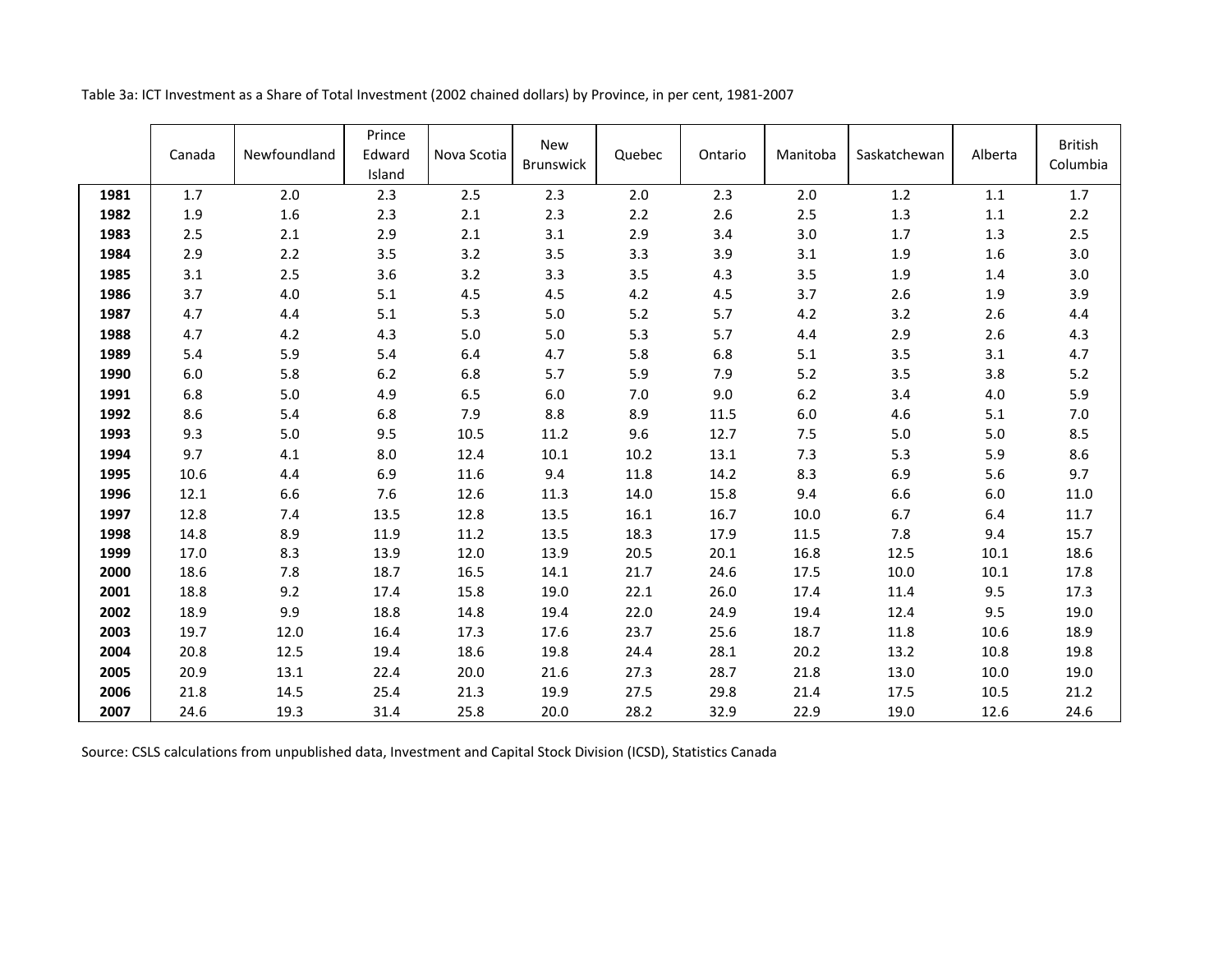| Table 3b: ICT Investment as a Share of GDP (2002 chained dollars) by Province, in per cent, 1981-2007 |  |  |
|-------------------------------------------------------------------------------------------------------|--|--|
|-------------------------------------------------------------------------------------------------------|--|--|

|      | Canada | Newfoundland | Prince<br>Edward<br>Island | Nova Scotia | New<br><b>Brunswick</b> | Quebec | Ontario | Manitoba | Saskatchewan | Alberta | <b>British</b><br>Columbia |
|------|--------|--------------|----------------------------|-------------|-------------------------|--------|---------|----------|--------------|---------|----------------------------|
| 1981 | 0.2    | 0.4          | 0.2                        | 0.4         | 0.4                     | 0.2    | 0.2     | 0.2      | 0.3          | 0.3     | 0.2                        |
| 1982 | 0.2    | 0.3          | 0.2                        | 0.3         | 0.4                     | 0.2    | 0.2     | 0.2      | 0.2          | 0.3     | 0.3                        |
| 1983 | 0.3    | 0.4          | 0.3                        | 0.4         | 0.4                     | 0.3    | 0.3     | 0.3      | 0.3          | 0.3     | 0.3                        |
| 1984 | 0.3    | 0.5          | 0.3                        | 0.5         | 0.4                     | 0.3    | 0.3     | 0.3      | 0.4          | 0.3     | 0.3                        |
| 1985 | 0.4    | 0.5          | 0.4                        | 0.4         | 0.4                     | 0.4    | 0.4     | 0.4      | 0.4          | 0.3     | 0.3                        |
| 1986 | 0.4    | 0.8          | 0.5                        | 0.6         | 0.5                     | 0.4    | 0.5     | 0.4      | 0.4          | 0.3     | 0.4                        |
| 1987 | 0.6    | 0.8          | 0.5                        | 0.6         | 0.6                     | 0.6    | 0.6     | 0.5      | 0.6          | 0.5     | $0.5\,$                    |
| 1988 | 0.6    | 0.7          | 0.5                        | 0.7         | 0.7                     | 0.6    | 0.7     | 0.5      | 0.6          | 0.5     | 0.5                        |
| 1989 | 0.8    | 1.0          | 0.7                        | 1.0         | 0.7                     | 0.7    | 0.8     | 0.6      | 0.6          | 0.5     | 0.6                        |
| 1990 | 0.8    | 0.9          | 0.7                        | 1.0         | 0.9                     | 0.8    | 1.0     | 0.6      | 0.6          | 0.7     | 0.7                        |
| 1991 | 0.9    | 0.8          | 0.7                        | 0.9         | 0.9                     | 0.9    | 1.1     | 0.7      | 0.6          | 0.7     | 0.8                        |
| 1992 | 1.1    | 0.9          | 0.8                        | 0.9         | 1.2                     | 1.1    | 1.4     | 0.7      | 0.8          | 0.8     | 0.8                        |
| 1993 | 1.2    | 1.0          | $1.1\,$                    | 1.2         | 1.4                     | 1.1    | 1.4     | 0.9      | 0.7          | 0.8     | $1.0\,$                    |
| 1994 | 1.3    | 1.0          | 1.1                        | 1.5         | 1.2                     | 1.2    | 1.5     | 0.8      | 0.8          | 1.1     | $1.1\,$                    |
| 1995 | 1.4    | 1.0          | $1.0\,$                    | 1.3         | 1.3                     | 1.3    | 1.6     | $1.0$    | 1.1          | 1.0     | $1.2\,$                    |
| 1996 | 1.6    | 1.2          | $1.1\,$                    | 1.4         | 1.6                     | 1.6    | 1.9     | 1.1      | 1.2          | 1.0     | 1.3                        |
| 1997 | 1.8    | 1.5          | $1.5\,$                    | 1.9         | 1.7                     | 1.9    | 2.1     | 1.4      | 1.5          | 1.3     | 1.5                        |
| 1998 | 2.1    | 1.7          | 1.3                        | 1.8         | 2.0                     | 2.3    | 2.2     | 1.6      | 1.5          | 2.1     | 1.9                        |
| 1999 | 2.5    | 2.1          | 1.7                        | 2.2         | 2.5                     | 2.7    | 2.6     | 2.4      | 2.4          | 2.1     | $2.4$                      |
| 2000 | 2.7    | 1.6          | 2.3                        | 2.5         | 2.4                     | 2.8    | 3.0     | 2.3      | 1.9          | $2.4$   | 2.3                        |
| 2001 | 2.7    | 1.8          | 2.3                        | 2.4         | 2.5                     | 2.7    | 3.1     | 2.3      | 2.1          | 2.4     | 2.3                        |
| 2002 | 2.6    | 1.6          | 2.5                        | 2.3         | 2.4                     | 2.7    | 2.9     | 2.6      | 2.1          | 2.2     | $2.3$                      |
| 2003 | 2.9    | 2.0          | 2.2                        | 2.6         | 2.4                     | 3.0    | 3.1     | 2.6      | 2.1          | 2.7     | $2.4\,$                    |
| 2004 | 3.2    | 2.4          | 2.5                        | 2.7         | 2.9                     | 3.4    | 3.5     | 2.9      | 2.3          | 2.9     | 2.7                        |
| 2005 | 3.4    | 2.7          | 3.1                        | 3.0         | 3.5                     | 3.7    | 3.7     | 3.0      | 2.5          | 3.1     | 2.7                        |
| 2006 | 3.7    | 2.9          | 3.8                        | 3.5         | 3.3                     | 3.9    | 4.1     | 3.3      | 3.7          | 3.3     | 3.2                        |
| 2007 | 4.3    | 3.1          | 4.9                        | 4.2         | 3.8                     | 4.3    | 4.8     | 3.9      | 3.9          | 3.8     | 3.7                        |

Source: CSLS calculations from unpublished data, Investment and Capital Stock Division (ICSD), Statistics Canada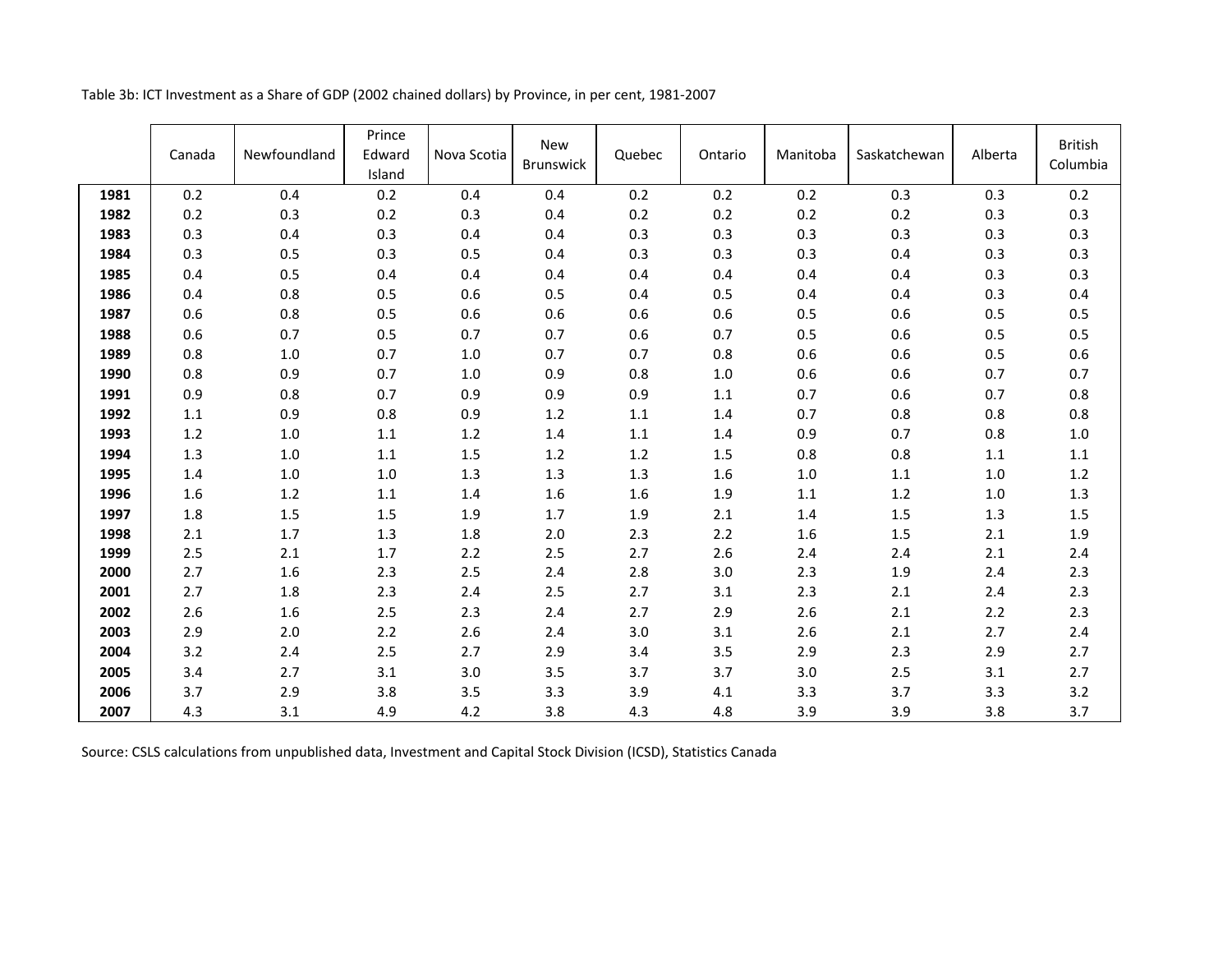|      | Canada | Newfoundland | Prince<br>Edward<br>Island | Nova Scotia | <b>New</b><br><b>Brunswick</b> | Quebec | Ontario | Manitoba | Saskatchewan | Alberta | <b>British</b><br>Columbia |
|------|--------|--------------|----------------------------|-------------|--------------------------------|--------|---------|----------|--------------|---------|----------------------------|
| 1981 | 14.1   | 17.3         | 10.5                       | 14.2        | 15.6                           | 9.8    | 9.8     | 11.5     | 23.7         | 28.5    | 14.0                       |
| 1982 | 13.1   | 20.6         | 9.9                        | 15.7        | 16.0                           | 9.1    | 9.2     | 9.4      | 19.0         | 26.3    | 12.1                       |
| 1983 | 12.0   | 21.1         | 9.1                        | 17.2        | 11.6                           | 8.8    | 8.8     | 9.6      | 19.2         | 21.0    | 11.4                       |
| 1984 | 11.7   | 21.9         | 9.4                        | 14.8        | 12.5                           | 9.3    | 8.9     | 10.7     | 18.9         | 18.5    | 11.1                       |
| 1985 | 12.0   | 20.2         | 9.9                        | 13.2        | 13.0                           | 10.0   | 9.6     | 11.3     | 19.4         | 18.6    | 11.2                       |
| 1986 | 12.0   | 20.8         | 10.1                       | 12.8        | 11.5                           | 10.1   | 10.6    | 12.2     | 16.7         | 17.1    | 9.8                        |
| 1987 | 12.5   | 17.6         | 10.6                       | 11.7        | 11.8                           | 11.1   | 11.2    | 11.4     | 18.2         | 17.4    | 10.4                       |
| 1988 | 13.4   | 16.8         | 12.5                       | 13.7        | 13.6                           | 11.7   | 12.1    | 12.4     | 19.6         | 18.8    | 11.5                       |
| 1989 | 13.9   | 16.3         | 12.7                       | 15.1        | 15.9                           | 13.0   | 12.5    | 12.4     | 17.5         | 17.3    | 13.1                       |
| 1990 | 13.8   | 15.2         | 11.5                       | 14.2        | 15.6                           | 12.9   | 12.3    | 12.3     | 17.7         | 17.7    | 13.1                       |
| 1991 | 13.8   | 16.3         | 14.4                       | 13.7        | 15.3                           | 12.7   | 12.8    | 12.0     | 18.1         | 16.7    | 13.5                       |
| 1992 | 12.8   | 17.5         | 12.0                       | 11.5        | 13.9                           | 12.0   | 11.7    | 11.7     | 16.4         | 15.8    | 12.1                       |
| 1993 | 12.4   | 20.7         | 11.8                       | 11.4        | 12.4                           | 11.7   | 10.8    | 11.5     | 15.1         | 16.6    | 11.5                       |
| 1994 | 12.9   | 23.2         | 14.2                       | 11.8        | 11.9                           | 11.6   | 11.0    | 10.9     | 16.0         | 18.0    | 13.3                       |
| 1995 | 12.9   | 23.6         | 14.8                       | $11.1\,$    | 13.5                           | 11.2   | 11.3    | 11.8     | 16.3         | 17.6    | 12.7                       |
| 1996 | 12.9   | 18.4         | 15.1                       | 11.0        | 14.1                           | 11.3   | 11.9    | 12.0     | 17.6         | 17.2    | 11.8                       |
| 1997 | 14.4   | 20.8         | 10.9                       | 14.6        | 12.5                           | 11.8   | 12.7    | 14.0     | 23.2         | 20.8    | 13.1                       |
| 1998 | 14.4   | 19.6         | 11.2                       | 15.7        | 14.4                           | 12.6   | 12.5    | 13.5     | 19.0         | 22.3    | 12.3                       |
| 1999 | 14.7   | 25.2         | 12.6                       | 18.5        | 18.0                           | 13.0   | 12.8    | 14.3     | 19.3         | 21.2    | 12.8                       |
| 2000 | 14.6   | 20.9         | 12.5                       | 15.0        | 17.2                           | 12.9   | 12.3    | 13.3     | 18.6         | 23.8    | 12.6                       |
| 2001 | 14.6   | 19.5         | 13.2                       | 15.2        | 13.2                           | 12.3   | 12.1    | 13.5     | 18.4         | 25.5    | 13.2                       |
| 2002 | 13.8   | 16.6         | 13.2                       | 15.8        | 12.3                           | 12.1   | 11.6    | 13.3     | 17.1         | 23.4    | 12.2                       |
| 2003 | 14.5   | 16.6         | 13.5                       | 15.2        | 13.6                           | 12.7   | 12.2    | 14.0     | 17.8         | 25.1    | 12.7                       |
| 2004 | 15.2   | 19.1         | 13.0                       | 14.5        | 14.6                           | 13.8   | 12.4    | 14.4     | 17.2         | 26.7    | 13.5                       |
| 2005 | 16.3   | 20.7         | 13.7                       | 15.2        | 16.0                           | 13.5   | 12.9    | 14.0     | 19.5         | 31.1    | 14.4                       |
| 2006 | 17.2   | 19.9         | 15.0                       | 16.2        | 16.7                           | 14.1   | 13.8    | 15.6     | 21.2         | 31.6    | 15.2                       |
| 2007 | 17.5   | 16.1         | 15.7                       | 16.2        | 19.1                           | 15.2   | 14.6    | 16.8     | 20.4         | 30.5    | 15.1                       |

Table 3c: Total Investment as a Share of GDP (2002 chained dollars) by Province, in per cent, 1981-2007

Source: CSLS calculations from unpublished data, Investment and Capital Stock Division (ICSD), Statistics Canada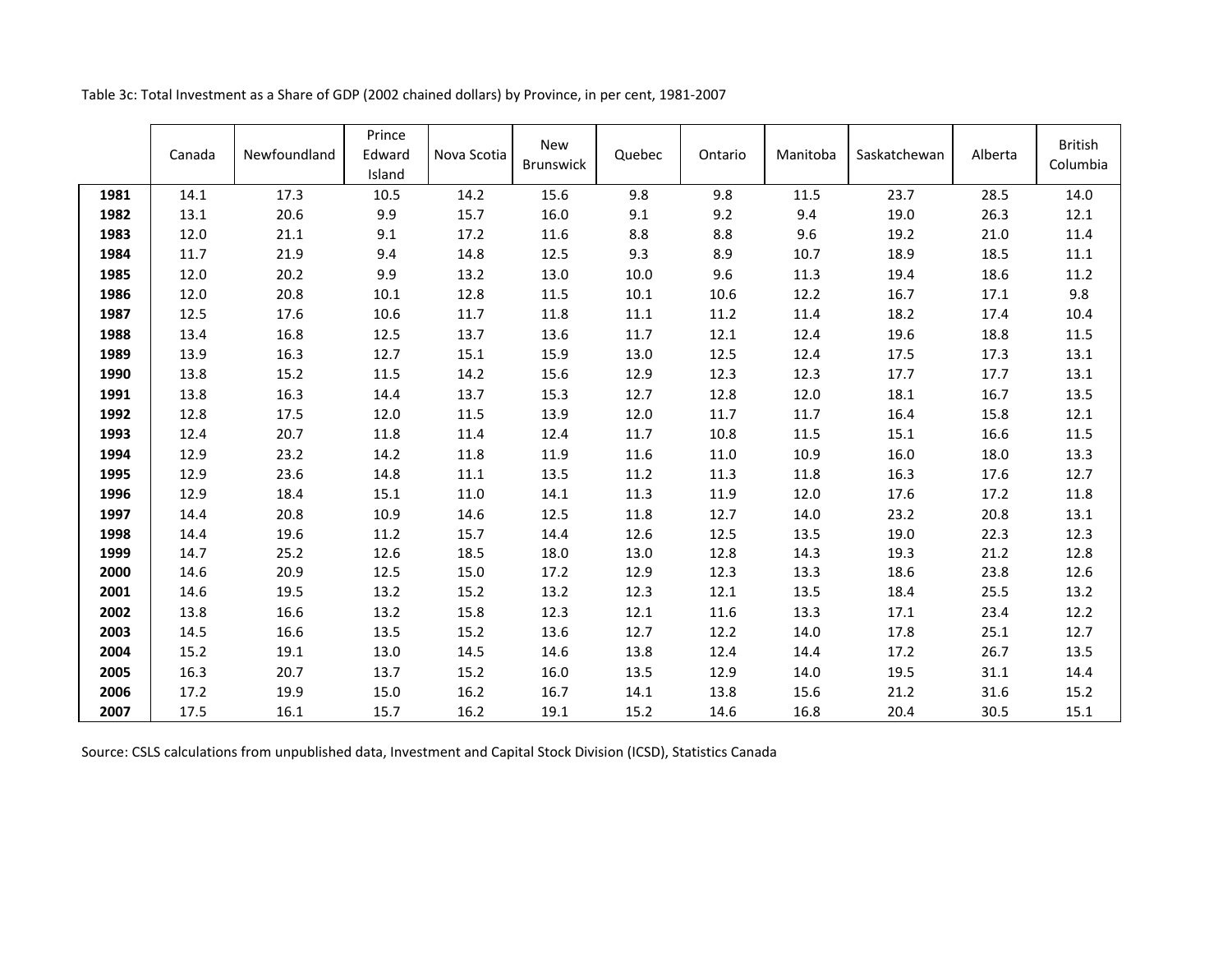|           |         |                                               | Prince  |             |                                |         |         |          |              |         | <b>British</b> |
|-----------|---------|-----------------------------------------------|---------|-------------|--------------------------------|---------|---------|----------|--------------|---------|----------------|
|           | Canada  | Newfoundland                                  | Edward  | Nova Scotia | <b>New</b><br><b>Brunswick</b> | Quebec  | Ontario | Manitoba | Saskatchewan | Alberta | Columbia       |
|           |         |                                               | Island  |             |                                |         |         |          |              |         |                |
| 1980      | 384.5   | 268.1                                         | 303.8   | 311.9       | 301.4                          | 396.5   | 408.9   | 366.0    | 341.6        | 392.1   | 348.4          |
| 1981      | 357.4   | 253.0                                         | 289.9   | 294.6       | 279.6                          | 368.2   | 377.9   | 341.1    | 318.8        | 365.7   | 325.5          |
| 1982      | 369.5   | 264.1                                         | 304.1   | 307.7       | 288.9                          | 381.2   | 388.5   | 354.8    | 330.7        | 379.0   | 337.9          |
| 1983      | 323.9   | 237.1                                         | 276.6   | 278.3       | 256.3                          | 334.6   | 334.9   | 317.0    | 296.2        | 333.5   | 303.3          |
| 1984      | 306.4   | 227.2                                         | 267.0   | 267.8       | 245.1                          | 315.8   | 314.7   | 301.9    | 281.5        | 315.0   | 291.1          |
| 1985      | 284.7   | 217.7                                         | 254.6   | 254.5       | 231.7                          | 292.2   | 290.0   | 285.2    | 264.4        | 294.2   | 274.3          |
| 1986      | 262.8   | 206.6                                         | 242.7   | 239.8       | 217.2                          | 268.3   | 265.6   | 269.0    | 248.1        | 272.1   | 256.4          |
| 1987      | 242.4   | 202.6                                         | 234.6   | 227.7       | 205.8                          | 245.3   | 245.0   | 252.6    | 231.8        | 241.6   | 241.0          |
| 1988      | 229.8   | 193.9                                         | 225.4   | 216.9       | 196.2                          | 231.2   | 232.6   | 240.5    | 222.1        | 228.9   | 228.3          |
| 1989      | 208.8   | 180.1                                         | 207.8   | 199.5       | 181.0                          | 209.1   | 210.9   | 220.3    | 204.8        | 208.0   | 207.8          |
| 1990      | 198.7   | 174.4                                         | 200.0   | 192.1       | 173.5                          | 198.3   | 200.5   | 210.7    | 196.3        | 198.1   | 197.7          |
| 1991      | 176.8   | 159.6                                         | 183.8   | 174.2       | 155.8                          | 175.6   | 178.1   | 188.1    | 175.7        | 176.3   | 176.4          |
| 1992      | 165.3   | 154.1                                         | 173.7   | 164.5       | 146.8                          | 163.8   | 166.4   | 175.8    | 164.8        | 164.6   | 165.0          |
| 1993      | 162.5   | 152.6                                         | 170.7   | 162.2       | 144.6                          | 160.9   | 163.6   | 172.7    | 162.1        | 161.8   | 162.4          |
| 1994      | 156.2   | 147.4                                         | 166.9   | 156.2       | 139.7                          | 154.8   | 157.1   | 166.2    | 155.8        | 154.9   | 156.0          |
| 1995      | 146.2   | 139.0                                         | 160.8   | 145.6       | 131.6                          | 144.9   | 147.1   | 156.0    | 144.9        | 144.3   | 146.2          |
| 1996      | 134.9   | 129.0                                         | 148.5   | 134.1       | 125.7                          | 134.4   | 134.9   | 144.8    | 133.9        | 133.1   | 136.0          |
| 1997      | 129.2   | 118.7                                         | 139.9   | 126.4       | 121.2                          | 129.8   | 128.1   | 136.4    | 128.3        | 133.1   | 128.9          |
| 1998      | 121.7   | 120.4                                         | 134.2   | 121.8       | 117.9                          | 121.5   | 122.9   | 126.3    | 122.3        | 116.3   | 123.3          |
| 1999      | 111.5   | 111.8                                         | 117.2   | 110.7       | 108.7                          | 111.5   | 113.2   | 112.7    | 111.6        | 105.0   | 111.9          |
| 2000      | 106.9   | 108.9                                         | 109.7   | 106.3       | 105.6                          | 106.9   | 108.2   | 108.3    | 107.5        | 101.2   | 107.3          |
| 2001      | 104.3   | 107.5                                         | 106.3   | 105.0       | 104.4                          | 104.0   | 105.3   | 105.4    | 105.2        | 99.8    | 105.0          |
| 2002      | 100.0   | 100.0                                         | 100.0   | 100.0       | 100.0                          | 100.0   | 100.0   | 100.0    | 100.0        | 100.0   | 100.0          |
| 2003      | 90.8    | 93.5                                          | 92.2    | 91.1        | 92.5                           | 90.7    | 91.2    | 91.4     | 90.8         | 87.7    | 91.9           |
| 2004      | 82.5    | 84.1                                          | 83.6    | 81.9        | 84.5                           | 82.8    | 82.8    | 82.9     | 82.4         | 79.5    | 83.4           |
| 2005      | 76.3    | 77.6                                          | 77.2    | 75.3        | 78.7                           | 76.9    | 76.5    | 76.9     | 76.3         | 73.3    | 77.1           |
| 2006      | 70.9    | 71.8                                          | 71.1    | 69.6        | 73.6                           | 71.3    | 71.1    | 71.6     | 70.8         | 68.6    | 71.5           |
| 2007      | 63.0    | 64.0                                          | 63.3    | 61.6        | 66.6                           | 63.7    | 63.0    | 63.9     | 63.2         | 61.0    | 63.6           |
|           |         |                                               |         |             |                                |         |         |          |              |         |                |
|           |         | <b>Compound Annual Growth Rates, per cent</b> |         |             |                                |         |         |          |              |         |                |
| 1981-2007 | $-6.46$ | $-5.15$                                       | $-5.68$ | $-5.84$     | $-5.37$                        | $-6.53$ | $-6.66$ | $-6.24$  | $-6.04$      | $-6.65$ | $-6.09$        |
| 1981-2000 | $-6.16$ | $-4.34$                                       | $-4.99$ | $-5.22$     | $-4.99$                        | $-6.30$ | $-6.37$ | $-5.86$  | $-5.56$      | $-6.54$ | $-5.67$        |
| 2000-2007 | $-7.27$ | $-7.32$                                       | $-7.54$ | $-7.50$     | $-6.39$                        | $-7.13$ | $-7.44$ | $-7.25$  | $-7.32$      | $-6.97$ | $-7.20$        |

Table 4: ICT Investment Implicit Chained Prices Deflators, by province, 2002=100, 1981-2007

Source: Table 1 and Table 2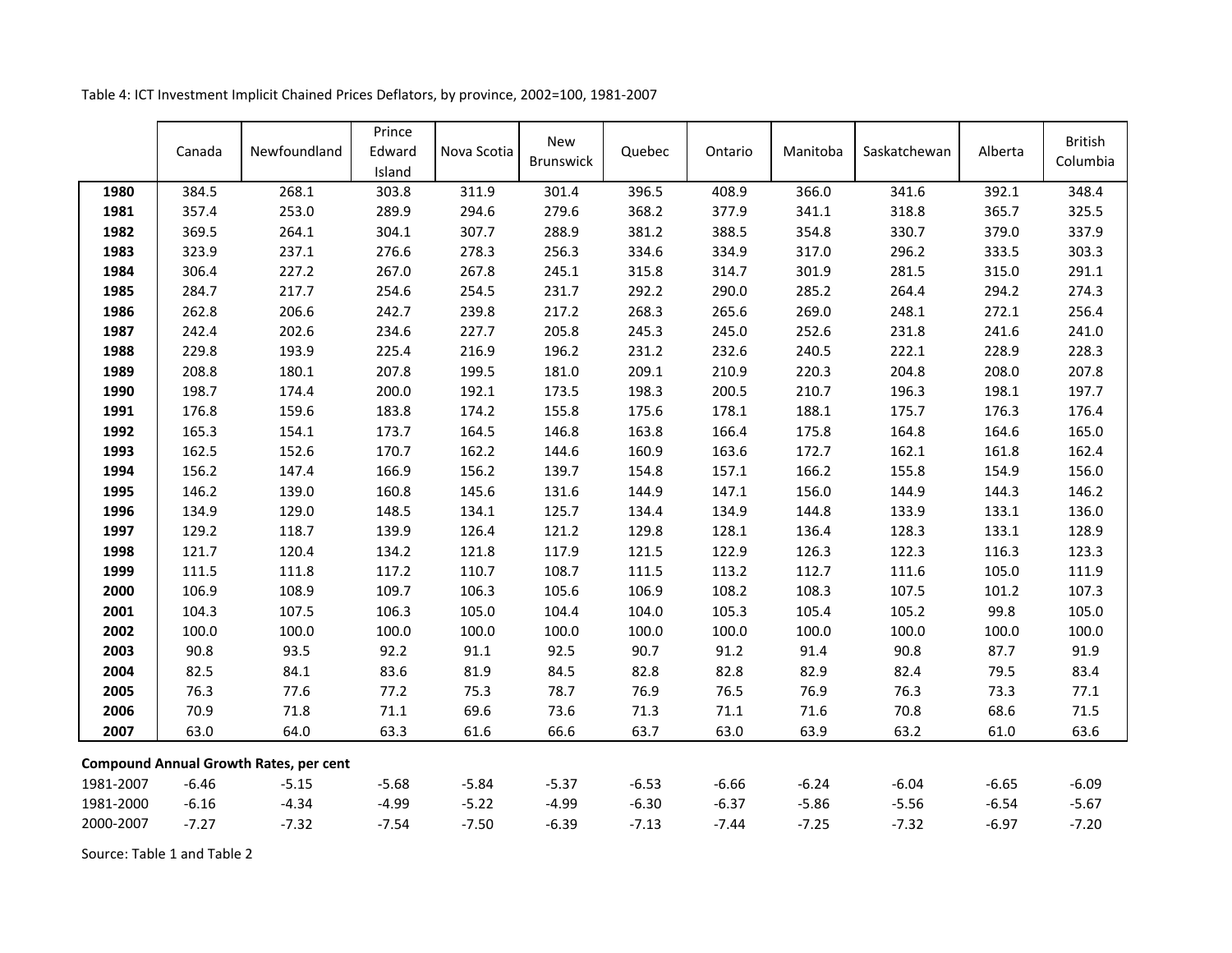|           | Canada | Newfoundland                                  | Prince<br>Edward<br>Island | Nova Scotia | <b>New</b><br><b>Brunswick</b> | Quebec | Ontario | Manitoba | Saskatchewan | Alberta | <b>British</b><br>Columbia |
|-----------|--------|-----------------------------------------------|----------------------------|-------------|--------------------------------|--------|---------|----------|--------------|---------|----------------------------|
| 1981      | 141    | 176                                           | 108                        | 173         | 168                            | 111    | 132     | 118      | 161          | 215     | 156                        |
| 1982      | 143    | 170                                           | 103                        | 174         | 186                            | 113    | 138     | 120      | 132          | 196     | 171                        |
| 1983      | 174    | 235                                           | 129                        | 186         | 190                            | 144    | 182     | 148      | 174          | 195     | 182                        |
| 1984      | 206    | 276                                           | 158                        | 251         | 233                            | 178    | 215     | 182      | 198          | 216     | 212                        |
| 1985      | 230    | 280                                           | 170                        | 229         | 226                            | 203    | 258     | 225      | 197          | 191     | 229                        |
| 1986      | 273    | 451                                           | 244                        | 318         | 284                            | 242    | 299     | 251      | 248          | 239     | 250                        |
| 1987      | 360    | 425                                           | 254                        | 347         | 331                            | 330    | 411     | 271      | 328          | 336     | 301                        |
| 1988      | 395    | 398                                           | 255                        | 373         | 368                            | 369    | 450     | 304      | 310          | 375     | 333                        |
| 1989      | 479    | 548                                           | 332                        | 528         | 400                            | 439    | 559     | 352      | 353          | 414     | 408                        |
| 1990      | 525    | 497                                           | 345                        | 515         | 466                            | 448    | 629     | 371      | 375          | 515     | 443                        |
| 1991      | 594    | 464                                           | 357                        | 476         | 488                            | 516    | 740     | 422      | 386          | 513     | 512                        |
| 1992      | 704    | 558                                           | 421                        | 511         | 666                            | 634    | 892     | 409      | 456          | 635     | 542                        |
| 1993      | 754    | 627                                           | 571                        | 683         | 759                            | 681    | 916     | 500      | 481          | 686     | 639                        |
| 1994      | 843    | 596                                           | 599                        | 826         | 676                            | 735    | 1,008   | 474      | 560          | 919     | 731                        |
| 1995      | 923    | 668                                           | 557                        | 727         | 714                            | 827    | 1,133   | 571      | 753          | 851     | 785                        |
| 1996      | 1,064  | 773                                           | 623                        | 788         | 915                            | 998    | 1,329   | 679      | 801          | 886     | 840                        |
| 1997      | 1,275  | 981                                           | 808                        | 1,094       | 971                            | 1,224  | 1,521   | 863      | 1,077        | 1,182   | 1,003                      |
| 1998      | 1,501  | 1,146                                         | 754                        | 1,034       | 1,137                          | 1,480  | 1,636   | 979      | 1,065        | 1,874   | 1,269                      |
| 1999      | 1,812  | 1,380                                         | 1,013                      | 1,348       | 1,498                          | 1,783  | 1,968   | 1,512    | 1,739        | 1,893   | 1,595                      |
| 2000      | 2,019  | 1,158                                         | 1,325                      | 1,521       | 1,455                          | 1,912  | 2,377   | 1,504    | 1,376        | 2,191   | 1,546                      |
| 2001      | 2,057  | 1,255                                         | 1,280                      | 1,499       | 1,535                          | 1,861  | 2,457   | 1,520    | 1,572        | 2,195   | 1,588                      |
| 2002      | 1,967  | 1,304                                         | 1,422                      | 1,497       | 1,472                          | 1,801  | 2,292   | 1,658    | 1,556        | 2,002   | 1,630                      |
| 2003      | 2,140  | 1,644                                         | 1,259                      | 1,679       | 1,512                          | 2,029  | 2,430   | 1,705    | 1,591        | 2,404   | 1,691                      |
| 2004      | 2,405  | 1,911                                         | 1,464                      | 1,704       | 1,818                          | 2,293  | 2,735   | 1,926    | 1,765        | 2,683   | 1,896                      |
| 2005      | 2,621  | 2,167                                         | 1,776                      | 1,944       | 2,188                          | 2,537  | 2,952   | 2,049    | 2,031        | 2,987   | 1,961                      |
| 2006      | 2,912  | 2,368                                         | 2,250                      | 2,235       | 2,131                          | 2,669  | 3,293   | 2,294    | 2,910        | 3,253   | 2,332                      |
| 2007      | 3,353  | 2,765                                         | 2,935                      | 2,716       | 2,445                          | 2,963  | 3,870   | 2,688    | 3,050        | 3,722   | 2,674                      |
|           |        | <b>Compound Annual Growth Rates, per cent</b> |                            |             |                                |        |         |          |              |         |                            |
| 1981-2007 | 12.96  | 11.17                                         | 13.55                      | 11.16       | 10.85                          | 13.48  | 13.89   | 12.76    | 11.98        | 11.59   | 11.56                      |
| 1981-2000 | 15.04  | 10.42                                         | 14.11                      | 12.11       | 12.03                          | 16.19  | 16.45   | 14.31    | 11.96        | 13.00   | 12.84                      |
| 2000-2007 | 7.52   | 13.24                                         | 12.03                      | 8.63        | 7.69                           | 6.46   | 7.21    | 8.65     | 12.04        | 7.86    | 8.14                       |

Table 5: Real ICT per Worker by Province, \$2002 chained dollars, 1981-2007

Source: Table 1 and Labour Force Survey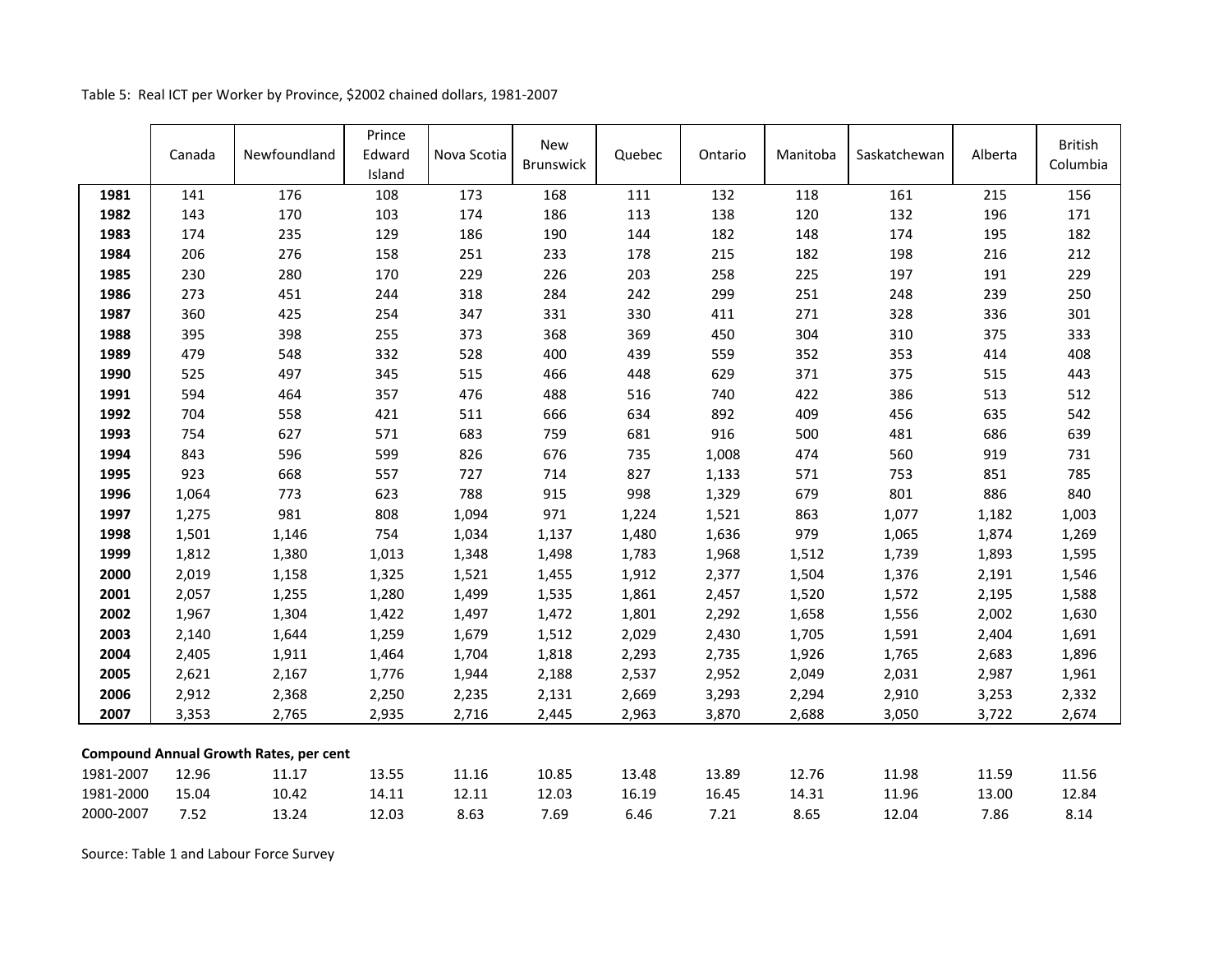| Table 5a: Real ICT per Worker (chained \$2002) as a Proportion of the National Average, in per cent, 1981-2007 |  |  |
|----------------------------------------------------------------------------------------------------------------|--|--|
|----------------------------------------------------------------------------------------------------------------|--|--|

|      | Canada | Newfoundland | Prince<br>Edward<br>Island | Nova Scotia | <b>New</b><br>Brunswick | Quebec | Ontario | Manitoba | Saskatchewan | Alberta | <b>British</b><br>Columbia |
|------|--------|--------------|----------------------------|-------------|-------------------------|--------|---------|----------|--------------|---------|----------------------------|
| 1981 | 100.0  | 124.9        | 76.5                       | 122.9       | 119.1                   | 78.4   | 93.3    | 84.0     | 114.1        | 152.4   | 110.4                      |
| 1982 | 100.0  | 118.3        | 71.6                       | 121.1       | 129.6                   | 78.8   | 96.1    | 84.0     | 91.8         | 136.6   | 119.2                      |
| 1983 | 100.0  | 135.2        | 74.0                       | 106.9       | 109.5                   | 82.9   | 104.8   | 85.3     | 100.3        | 112.4   | 104.7                      |
| 1984 | 100.0  | 133.7        | 76.5                       | 121.9       | 113.1                   | 86.2   | 104.3   | 88.1     | 96.0         | 104.8   | 102.9                      |
| 1985 | 100.0  | 121.9        | 73.9                       | 99.7        | 98.1                    | 88.2   | 112.0   | 98.0     | 85.7         | 83.2    | 99.5                       |
| 1986 | 100.0  | 165.5        | 89.6                       | 116.7       | 104.2                   | 88.8   | 109.5   | 92.2     | 90.9         | 87.7    | 91.8                       |
| 1987 | 100.0  | 118.1        | 70.4                       | 96.3        | 92.0                    | 91.6   | 114.2   | 75.3     | 91.2         | 93.4    | 83.5                       |
| 1988 | 100.0  | 100.8        | 64.6                       | 94.5        | 93.1                    | 93.4   | 114.0   | 76.9     | 78.5         | 94.9    | 84.2                       |
| 1989 | 100.0  | 114.3        | 69.3                       | 110.2       | 83.4                    | 91.5   | 116.6   | 73.5     | 73.7         | 86.3    | 85.0                       |
| 1990 | 100.0  | 94.6         | 65.7                       | 98.2        | 88.9                    | 85.5   | 119.8   | 70.7     | 71.4         | 98.2    | 84.4                       |
| 1991 | 100.0  | 78.1         | 60.1                       | 80.2        | 82.1                    | 86.9   | 124.6   | 71.1     | 64.9         | 86.4    | 86.1                       |
| 1992 | 100.0  | 79.2         | 59.8                       | 72.5        | 94.5                    | 90.1   | 126.7   | 58.0     | 64.8         | 90.2    | 77.0                       |
| 1993 | 100.0  | 83.1         | 75.6                       | 90.5        | 100.6                   | 90.2   | 121.4   | 66.2     | 63.8         | 91.0    | 84.7                       |
| 1994 | 100.0  | 70.7         | 71.1                       | 98.0        | 80.3                    | 87.2   | 119.6   | 56.3     | 66.5         | 109.0   | 86.8                       |
| 1995 | 100.0  | 72.3         | 60.3                       | 78.7        | 77.3                    | 89.6   | 122.7   | 61.9     | 81.5         | 92.2    | 85.0                       |
| 1996 | 100.0  | 72.7         | 58.6                       | 74.1        | 86.1                    | 93.8   | 124.9   | 63.8     | 75.3         | 83.3    | 78.9                       |
| 1997 | 100.0  | 77.0         | 63.4                       | 85.8        | 76.2                    | 96.0   | 119.3   | 67.7     | 84.5         | 92.7    | 78.7                       |
| 1998 | 100.0  | 76.4         | 50.2                       | 68.9        | 75.7                    | 98.6   | 109.0   | 65.2     | 70.9         | 124.8   | 84.6                       |
| 1999 | 100.0  | 76.2         | 55.9                       | 74.4        | 82.7                    | 98.4   | 108.6   | 83.4     | 96.0         | 104.5   | 88.0                       |
| 2000 | 100.0  | 57.4         | 65.6                       | 75.4        | 72.1                    | 94.7   | 117.8   | 74.5     | 68.2         | 108.5   | 76.6                       |
| 2001 | 100.0  | 61.0         | 62.2                       | 72.9        | 74.6                    | 90.5   | 119.4   | 73.9     | 76.4         | 106.7   | 77.2                       |
| 2002 | 100.0  | 66.3         | 72.3                       | 76.1        | 74.9                    | 91.6   | 116.5   | 84.3     | 79.1         | 101.8   | 82.9                       |
| 2003 | 100.0  | 76.8         | 58.8                       | 78.5        | 70.7                    | 94.8   | 113.5   | 79.7     | 74.3         | 112.3   | 79.0                       |
| 2004 | 100.0  | 79.4         | 60.8                       | 70.9        | 75.6                    | 95.3   | 113.7   | 80.1     | 73.4         | 111.6   | 78.8                       |
| 2005 | 100.0  | 82.7         | 67.8                       | 74.2        | 83.4                    | 96.8   | 112.6   | 78.2     | 77.5         | 113.9   | 74.8                       |
| 2006 | 100.0  | 81.3         | 77.3                       | 76.8        | 73.2                    | 91.7   | 113.1   | 78.8     | 99.9         | 111.7   | 80.1                       |
| 2007 | 100.0  | 82.5         | 87.5                       | 81.0        | 72.9                    | 88.4   | 115.4   | 80.2     | 91.0         | 111.0   | 79.7                       |

Source: Table 5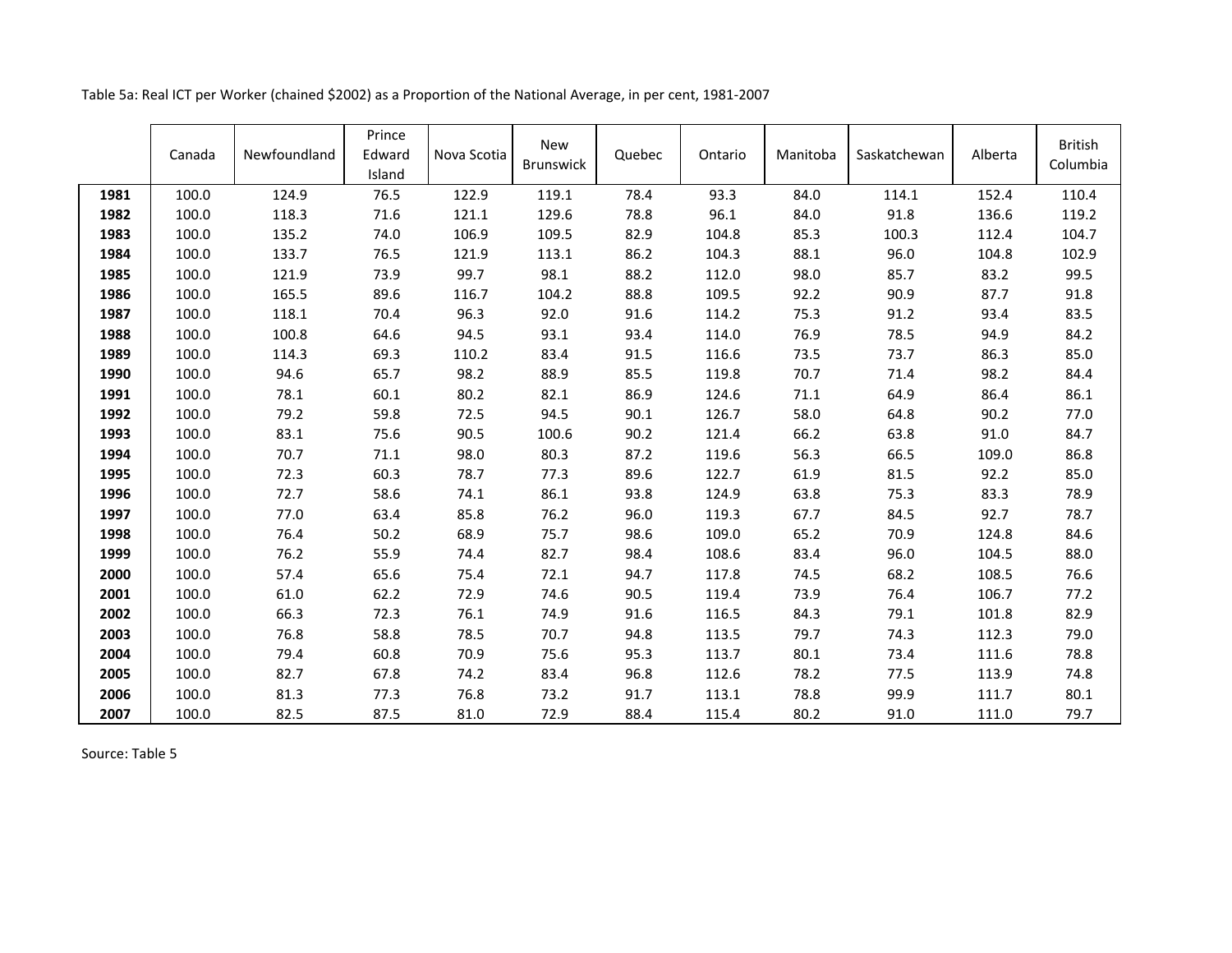Canada Newfoundland Prince Edward Island Nova Scotia New New Quebec Ontario Manitoba Saskatchewan Alberta British<br>Brunswick Quebec Ontario Manitoba Saskatchewan Alberta Columbi Columbia **1981** - 16.8 23.7 40.3 30.1 13.4 26.6 10.7 -35.8 -59.0 -0.5 **1982** - -20.8 14.5 13.1 23.6 12.4 29.1 23.7 -36.7 -65.2 17.3 **1983 | - -21.1 1**5.0 -18.9 24.1 13.8 33.5 17.2 -38.8 -64.7 0.9 **1984** - -30.6 15.3 9.7 20.6 11.5 28.5 6.0 -40.9 -60.2 1.8 **1985** - -24.3 13.4 1.7 5.4 11.9 33.8 11.6 -47.7 -74.9 -2.1 **1986** - 8.5 28.9 20.6 19.2 11.5 18.8 -0.9 -34.0 -62.4 4.9 **1987 | - - -7.1 - 7.2 13.3 7.3 9.7 21.6 -8.0 -36.5 -56.1 -5.9 1988 | - -**9.4 -6.6 7.8 6.8 12.6 21.9 -4.6 -42.6 -58.2 -7.8 **1989** - 9.6 -0.7 18.0 -13.0 5.7 24.3 -6.3 -36.9 -52.2 -13.6 **1990** - -4.1 1.6 11.4 -5.3 -1.8 29.2 -11.9 -47.2 -46.9 -13.5 **1991** - -28.2 -25.4 -4.3 -12.1 2.1 31.1 -7.7 -55.8 -50.4 -13.9 **1992** - -41.5 -17.7 -6.9 2.9 3.9 32.9 -27.4 -50.2 -48.7 -18.2 **1993** - -56.4 1.4 11.5 17.9 2.8 34.1 -17.9 -51.0 -60.3 -8.2 **1994** - -73.0 -16.4 23.8 3.2 4.7 32.9 -21.7 -49.8 -51.7 -11.9 **1995** - -74.4 -33.2 7.7 -10.9 10.5 32.5 -19.5 -38.3 -61.2 -8.5 **1996 | - -**51.2 -36.1 3.4 -6.0 14.3 30.4 -20.0 -52.1 -63.5 -8.2 **1997 | - -**48.1 4.4 0.1 4.9 22.8 28.9 -20.2 -60.0 -66.0 -7.6 **1998 | - -44.2 -15.3 -22.9 -7.7 21.4 20.2 -20.2 -54.2 -50.3 5.4 1999** - -62.9 -15.3 -29.6 -18.3 18.7 17.8 -1.1 -29.8 -53.2 8.7 **2000 | - -**66.3 0.5 -10.0 -23.6 15.1 30.7 -5.1 -51.0 -63.9 -3.6 **2001 | - -**56.5 -6.2 -15.4 0.8 15.3 35.1 -7.1 -44.2 -70.5 -7.5 **2002 | - -**53.0 -0.4 -21.6 2.1 14.6 29.8 2.2 -37.3 -69.4 0.3 **2003 | - -43.1 -14.2 -11.4 -9.5 18.0 28.0 -4.3 -43.9 -65.6 -3.5 2004 | - -45.6 -5.5 -9.5 -4.4 15.4 32.1 -2.7 -39.1 -69.3 -4.5 2005** - -42.5 5.9 -3.6 5.7 26.6 33.8 3.7 -41.6 -78.8 -8.1 **2006** - -37.1 13.4 -2.0 -7.8 22.3 33.3 -1.8 -21.7 -77.2 -2.3 **2007** - -21.9 22.9 4.6 -17.8 13.1 31.4 -6.5 -24.5 -70.1 0.0 **Average** 1990-2000 - -50.0 -13.8 -1.4 -5.0 10.4 29.2 -15.7 -49.0 -56.0 -7.2 2001-2007 - -42.8 2.3 -8.4 -4.4 17.9 31.9 -2.3 -36.0 -71.6 -3.7

Table 6a: Contribution of Real ICT as a Share of Real Total Investment (chained \$2002) to the Real Provincial ICT per Worker Gap Relative to the National Average, in percentage points, 1981-2007

Source: Appendix Table 14b, 14c and 16a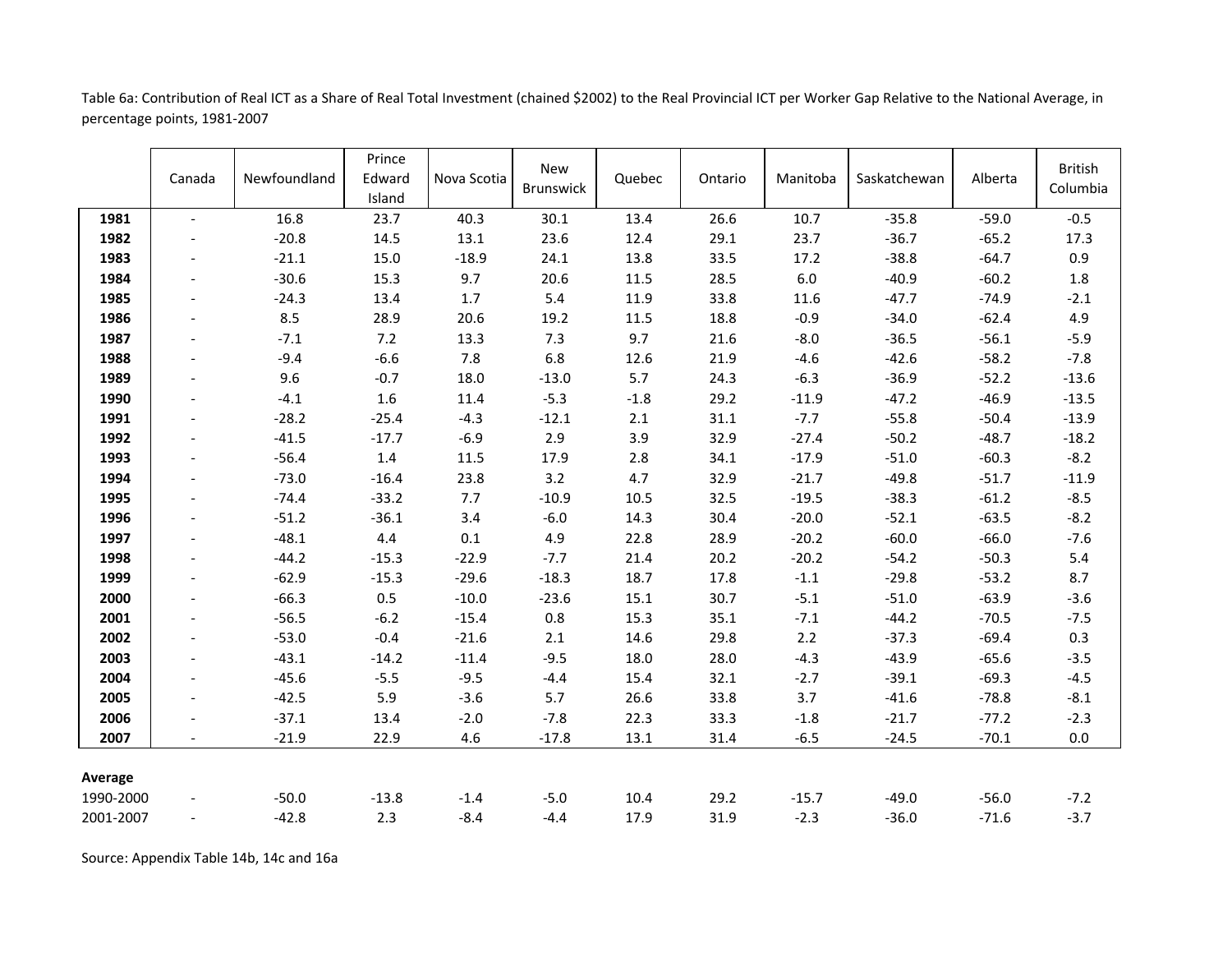Table 6b: Contribution of Real Total Investment as a Share of Real GDP (chained \$2002) to the Real Provincial ICT per Worker Gap Relative to the National Average, in percentage points, 1981-2007

|           | Canada                   | Newfoundland | Prince<br>Edward<br>Island | Nova Scotia | <b>New</b><br><b>Brunswick</b> | Quebec  | Ontario | Manitoba | Saskatchewan | Alberta | <b>British</b><br>Columbia |
|-----------|--------------------------|--------------|----------------------------|-------------|--------------------------------|---------|---------|----------|--------------|---------|----------------------------|
| 1981      | $\overline{\phantom{a}}$ | 22.6         | $-25.7$                    | 0.6         | 10.7                           | $-32.4$ | $-35.6$ | $-18.8$  | 55.6         | 87.6    | $-0.8$                     |
| 1982      | $\overline{\phantom{a}}$ | 49.3         | $-23.4$                    | 19.8        | 22.7                           | $-32.3$ | $-34.4$ | $-30.7$  | 35.6         | 81.7    | $-8.6$                     |
| 1983      | $\overline{\phantom{a}}$ | 66.0         | $-23.4$                    | 37.5        | $-3.1$                         | $-28.0$ | $-31.4$ | $-20.2$  | 47.1         | 59.5    | $-5.4$                     |
| 1984      | $\overline{\phantom{a}}$ | 73.2         | $-19.0$                    | 26.6        | $7.0\,$                        | $-20.7$ | $-27.6$ | $-8.1$   | 47.3         | 47.4    | $-5.6$                     |
| 1985      | $\overline{\phantom{a}}$ | 57.3         | $-16.5$                    | 8.9         | $7.5$                          | $-17.8$ | $-24.0$ | $-6.6$   | 44.0         | 39.8    | $-7.6$                     |
| 1986      | $\overline{\phantom{a}}$ | 72.2         | $-15.6$                    | 7.4         | $-3.9$                         | $-16.2$ | $-12.8$ | $1.7$    | 32.0         | 33.6    | $-18.9$                    |
| 1987      | $\overline{\phantom{a}}$ | 37.7         | $-13.7$                    | $-6.2$      | $-5.1$                         | $-11.3$ | $-11.0$ | $-8.0$   | 36.0         | 32.1    | $-16.9$                    |
| 1988      |                          | 22.4         | $-6.0$                     | $2.0$       | 1.4                            | $-13.0$ | $-11.2$ | $-7.3$   | 33.7         | 32.7    | $-14.2$                    |
| 1989      |                          | 17.1         | $-7.7$                     | 8.8         | 12.0                           | $-6.8$  | $-11.8$ | $-10.2$  | 19.8         | 20.2    | $-5.5$                     |
| 1990      | $\overline{\phantom{a}}$ | 9.7          | $-14.9$                    | 3.3         | 11.5                           | $-6.0$  | $-12.3$ | $-9.9$   | 21.1         | 25.0    | $-4.9$                     |
| 1991      | $\overline{\phantom{a}}$ | 14.6         | 3.2                        | $-1.2$      | 9.0                            | $-8.0$  | $-9.2$  | $-12.3$  | 21.8         | 17.6    | $-2.3$                     |
| 1992      | $\overline{\phantom{a}}$ | 27.7         | $-5.1$                     | $-9.2$      | 8.2                            | $-6.5$  | $-9.8$  | $-6.8$   | 19.8         | 19.9    | $-5.4$                     |
| 1993      | $\overline{\phantom{a}}$ | 47.0         | $-4.3$                     | $-8.2$      | $-0.2$                         | $-5.6$  | $-15.1$ | $-5.8$   | 16.1         | 28.0    | $-7.1$                     |
| 1994      | $\overline{\phantom{a}}$ | 49.3         | 8.2                        | $-8.6$      | $-7.5$                         | $-10.2$ | $-17.4$ | $-13.0$  | 17.3         | 34.5    | 2.6                        |
| 1995      | $\overline{\phantom{a}}$ | 51.6         | 10.7                       | $-13.4$     | 3.9                            | $-13.0$ | $-14.8$ | $-7.2$   | 21.5         | 30.2    | $-1.6$                     |
| 1996      | $\overline{\phantom{a}}$ | 30.3         | 12.1                       | $-14.0$     | 8.0                            | $-12.9$ | $-9.6$  | $-6.3$   | 26.9         | 26.1    | $-8.3$                     |
| 1997      | $\overline{\phantom{a}}$ | 32.8         | $-21.8$                    | 1.5         | $-11.9$                        | $-18.8$ | $-13.6$ | $-2.1$   | 44.1         | 35.7    | $-8.0$                     |
| 1998      |                          | 26.9         | $-18.2$                    | $7.1\,$     | $0.1\,$                        | $-13.7$ | $-15.2$ | $-5.5$   | 23.4         | 48.8    | $-14.8$                    |
| 1999      | $\blacksquare$           | 47.0         | $-12.0$                    | 19.6        | 18.4                           | $-12.2$ | $-14.3$ | $-2.9$   | 26.6         | 37.5    | $-13.0$                    |
| 2000      | $\overline{\phantom{a}}$ | 27.6         | $-12.9$                    | 2.3         | 14.0                           | $-11.9$ | $-18.2$ | $-8.0$   | 20.3         | 51.1    | $-12.6$                    |
| 2001      | $\overline{\phantom{a}}$ | 23.0         | $-7.7$                     | 3.5         | $-8.8$                         | $-16.3$ | $-20.3$ | $-6.7$   | 20.6         | 57.9    | $-8.6$                     |
| 2002      | $\overline{\phantom{a}}$ | 14.9         | $-3.8$                     | 11.9        | $-9.9$                         | $-12.8$ | $-18.7$ | $-3.6$   | 18.8         | 53.1    | $-11.1$                    |
| 2003      | $\overline{\phantom{a}}$ | 12.0         | $-5.9$                     | 4.3         | $-5.7$                         | $-12.8$ | $-18.6$ | $-3.3$   | 17.7         | 57.9    | $-11.7$                    |
| 2004      | $\overline{\phantom{a}}$ | 20.5         | $-12.7$                    | $-3.8$      | $-3.8$                         | $-9.5$  | $-22.1$ | $-4.6$   | 10.4         | 59.4    | $-10.8$                    |
| 2005      | $\overline{\phantom{a}}$ | 21.7         | $-14.3$                    | $-6.0$      | $-1.6$                         | $-18.5$ | $-24.8$ | $-13.5$  | 16.1         | 69.0    | $-11.0$                    |
| 2006      | $\overline{\phantom{a}}$ | 13.5         | $-11.8$                    | $-5.1$      | $-2.6$                         | $-19.2$ | $-23.7$ | $-8.4$   | 21.1         | 64.5    | $-10.8$                    |
| 2007      | $\overline{\phantom{a}}$ | $-7.6$       | $-10.1$                    | $-6.9$      | 7.8                            | $-13.2$ | $-19.8$ | $-3.4$   | 14.6         | 58.5    | $-13.1$                    |
| Average   |                          |              |                            |             |                                |         |         |          |              |         |                            |
| 1990-2000 |                          | 33.1         | $-5.0$                     | $-1.9$      | 4.9                            | $-10.8$ | $-13.6$ | $-7.3$   | 23.5         | 32.2    | $-6.9$                     |
| 2001-2007 |                          | 14.0         | $-9.5$                     | $-0.3$      | $-3.5$                         | $-14.6$ | $-21.1$ | $-6.2$   | 17.0         | 60.0    | $-11.0$                    |

Source: Appendix Table 14b, 14c and 16b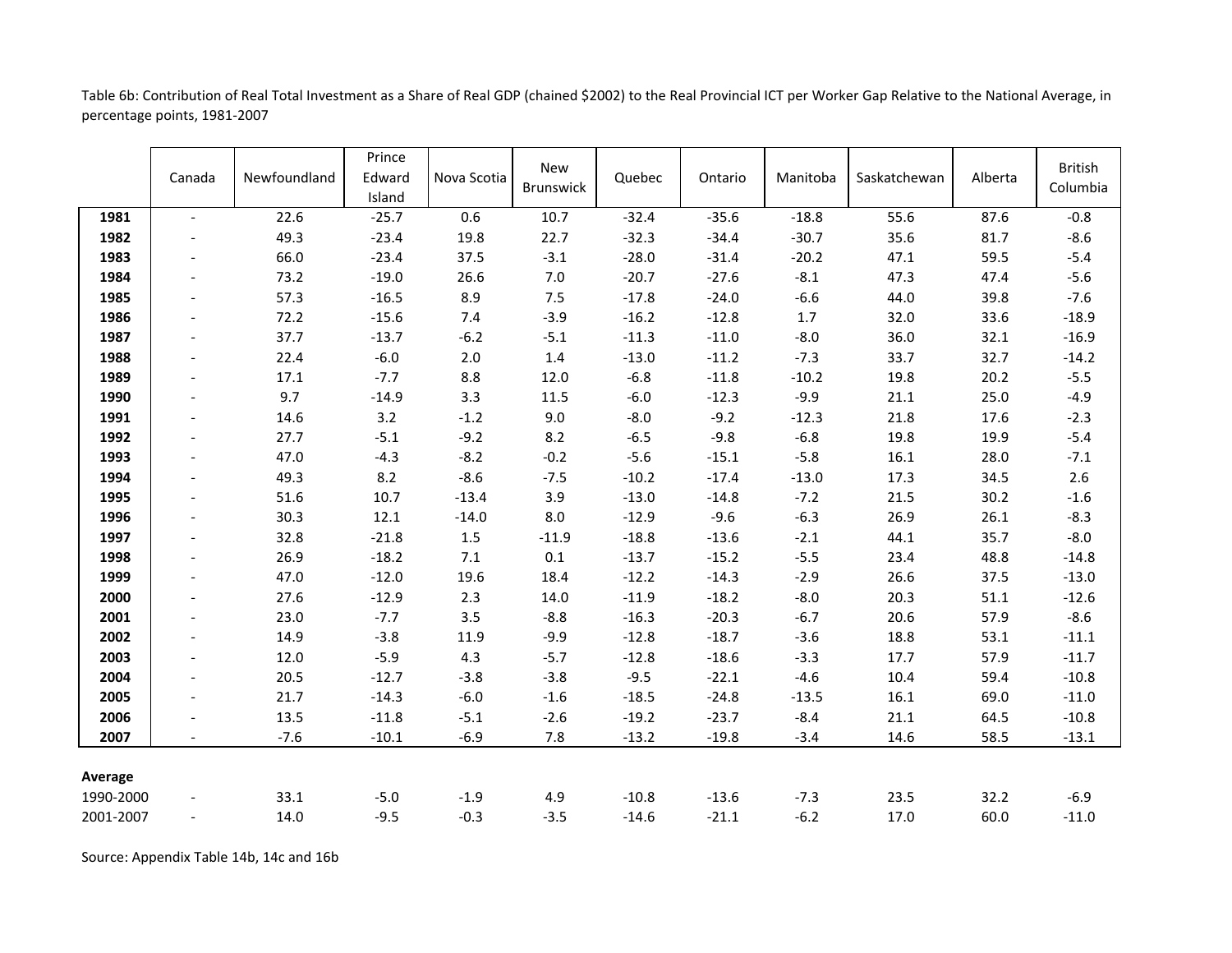Table 6c: Contribution of Real GDP per Worker (chained \$2002) by Province to the Real Provincial ICT per Worker Gap Relative to the National Average, in percentage points, 1981-2007

|           | Canada                   | Newfoundland | Prince<br>Edward<br>Island | Nova Scotia | <b>New</b><br>Brunswick | Québec  | Ontario | Manitoba | Saskatchewan | Alberta | <b>British</b><br>Columbia |
|-----------|--------------------------|--------------|----------------------------|-------------|-------------------------|---------|---------|----------|--------------|---------|----------------------------|
| 1981      | $\overline{\phantom{0}}$ | $-14.5$      | $-21.4$                    | $-18.1$     | $-21.7$                 | $-2.6$  | 2.2     | $-7.9$   | $-5.7$       | 23.8    | 11.7                       |
| 1982      | $\overline{\phantom{a}}$ | $-10.2$      | $-19.4$                    | $-11.8$     | $-16.7$                 | $-1.2$  | 1.4     | $-9.0$   | $-7.1$       | 20.1    | 10.6                       |
| 1983      | $\blacksquare$           | $-9.6$       | $-17.6$                    | $-11.8$     | $-11.5$                 | $-2.9$  | 2.7     | $-11.7$  | $-8.1$       | 17.6    | 9.2                        |
| 1984      |                          | $-8.9$       | $-19.9$                    | $-14.4$     | $-14.5$                 | $-4.6$  | 3.5     | $-9.7$   | $-10.4$      | 17.7    | 6.7                        |
| 1985      | $\overline{\phantom{a}}$ | $-11.1$      | $-23.0$                    | $-10.9$     | $-14.8$                 | $-5.9$  | 2.2     | $-7.0$   | $-10.6$      | 18.3    | 9.2                        |
| 1986      | $\overline{\phantom{a}}$ | $-15.2$      | $-23.7$                    | $-11.3$     | $-11.2$                 | $-6.5$  | 3.5     | $-8.7$   | $-7.0$       | 16.5    | 5.7                        |
| 1987      | $\overline{\phantom{a}}$ | $-12.5$      | $-23.1$                    | $-10.8$     | $-10.2$                 | $-6.8$  | 3.7     | $-8.8$   | $-8.3$       | 17.4    | 6.3                        |
| 1988      | $\overline{\phantom{a}}$ | $-12.2$      | $-22.9$                    | $-15.3$     | $-15.1$                 | $-6.2$  | 3.3     | $-11.2$  | $-12.6$      | 20.4    | $6.1\,$                    |
| 1989      | $\blacksquare$           | $-12.4$      | $-22.3$                    | $-16.7$     | $-15.6$                 | $-7.4$  | 4.1     | $-10.0$  | $-9.3$       | 18.3    | 4.2                        |
| 1990      | $\overline{\phantom{a}}$ | $-10.9$      | $-21.0$                    | $-16.5$     | $-17.3$                 | $-6.7$  | 2.9     | $-7.6$   | $-2.6$       | 20.2    | 2.8                        |
| 1991      | $\overline{\phantom{a}}$ | $-8.3$       | $-17.6$                    | $-14.3$     | $-14.7$                 | $-7.3$  | 2.7     | $-9.0$   | $-1.1$       | 19.1    | 2.3                        |
| 1992      | $\overline{\phantom{a}}$ | $-7.0$       | $-17.4$                    | $-11.3$     | $-16.6$                 | $-7.3$  | 3.6     | $-7.8$   | $-4.8$       | 19.0    | 0.6                        |
| 1993      | $\overline{\phantom{a}}$ | $-7.5$       | $-21.4$                    | $-12.8$     | $-17.1$                 | $-7.0$  | 2.4     | $-10.1$  | $-1.2$       | 23.3    | $0.1\,$                    |
| 1994      | $\blacksquare$           | $-5.5$       | $-20.7$                    | $-17.2$     | $-15.4$                 | $-7.2$  | 4.1     | $-9.1$   | $-1.0$       | 26.2    | $-3.9$                     |
| 1995      | $\overline{\phantom{a}}$ | $-4.9$       | $-17.1$                    | $-15.6$     | $-15.8$                 | $-7.9$  | $5.0$   | $-11.4$  | $-1.7$       | 23.2    | $-4.8$                     |
| 1996      |                          | $-6.4$       | $-17.4$                    | $-15.4$     | $-15.9$                 | $-7.6$  | 4.1     | $-9.8$   | 0.5          | 20.7    | $-4.6$                     |
| 1997      |                          | $-7.7$       | $-19.3$                    | $-15.8$     | $-16.8$                 | $-7.9$  | 4.0     | $-10.0$  | 0.3          | 23.0    | $-5.7$                     |
| 1998      | $\overline{\phantom{a}}$ | $-6.3$       | $-16.2$                    | $-15.3$     | $-16.7$                 | $-9.1$  | $4.0\,$ | $-9.1$   | $1.7$        | 26.3    | $-6.1$                     |
| 1999      | $\overline{\phantom{a}}$ | $-8.0$       | $-16.8$                    | $-15.6$     | $-17.4$                 | $-8.1$  | 5.1     | $-12.6$  | $-0.9$       | 20.2    | $-7.7$                     |
| 2000      | $\blacksquare$           | $-4.0$       | $-22.0$                    | $-17.0$     | $-18.3$                 | $-8.5$  | 5.3     | $-12.3$  | $-1.1$       | 21.3    | $-7.2$                     |
| 2001      | $\overline{\phantom{a}}$ | $-5.6$       | $-23.9$                    | $-15.3$     | $-17.4$                 | $-8.5$  | 4.6     | $-12.4$  | $0.0\,$      | 19.3    | $-6.7$                     |
| 2002      | $\overline{\phantom{a}}$ | 4.4          | $-23.5$                    | $-14.2$     | $-17.3$                 | $-10.3$ | 5.5     | $-14.3$  | $-2.4$       | 18.1    | $-6.2$                     |
| 2003      | $\overline{\phantom{a}}$ | 8.0          | $-21.0$                    | $-14.4$     | $-14.1$                 | $-10.4$ | 4.2     | $-12.8$  | 0.6          | 20.0    | $-5.8$                     |
| 2004      | $\overline{\phantom{a}}$ | 4.5          | $-21.0$                    | $-15.8$     | $-16.2$                 | $-10.6$ | 3.6     | $-12.6$  | 2.1          | 21.5    | $-5.9$                     |
| 2005      |                          | 3.4          | $-23.9$                    | $-16.2$     | $-18.2$                 | $-11.3$ | 3.6     | $-12.1$  | 3.0          | 23.8    | $-6.1$                     |
| 2006      |                          | 4.9          | $-24.3$                    | $-16.1$     | $-16.4$                 | $-11.4$ | 3.4     | $-11.1$  | 0.5          | 24.5    | $-6.8$                     |
| 2007      |                          | 12.0         | $-25.3$                    | $-16.6$     | $-17.0$                 | $-11.5$ | 3.8     | $-10.0$  | 0.8          | 22.6    | $-7.2$                     |
| Average   |                          |              |                            |             |                         |         |         |          |              |         |                            |
| 1990-2000 |                          | $-7.0$       | $-18.8$                    | $-15.2$     | $-16.6$                 | $-7.7$  | 3.9     | $-9.9$   | $-1.1$       | 22.1    | $-3.1$                     |
| 2001-2007 |                          | 4.5          | $-23.3$                    | $-15.5$     | $-16.7$                 | $-10.6$ | 4.1     | $-12.2$  | 0.7          | 21.4    | $-6.4$                     |

Source: Appendix Table 14b, 14c and 16c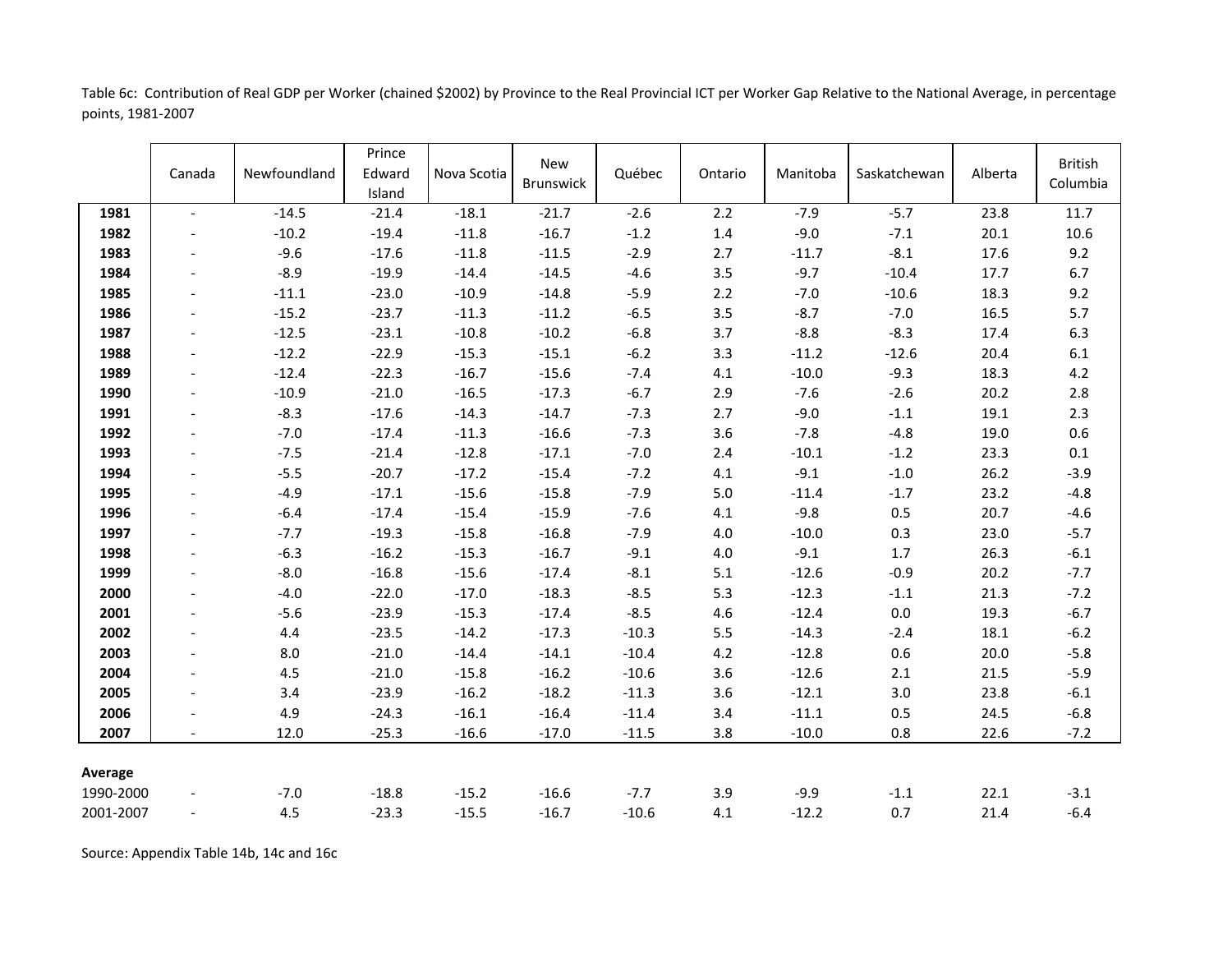Table 7: Real Telecommunications Equipment per Worker by Province, \$2002 chained dollars, 1981-2007

|           | Canada | Newfoundland                                  | Prince<br>Edward<br>Island | Nova Scotia | <b>New</b><br><b>Brunswick</b> | Quebec  | Ontario | Manitoba | Saskatchewan | Alberta | <b>British</b><br>Columbia |
|-----------|--------|-----------------------------------------------|----------------------------|-------------|--------------------------------|---------|---------|----------|--------------|---------|----------------------------|
| 1981      | 240    | 279                                           | 202                        | 303         | 230                            | 195     | 209     | 217      | 244          | 388     | 266                        |
| 1982      | 226    | 236                                           | 164                        | 249         | 233                            | 193     | 192     | 221      | 216          | 320     | 293                        |
| 1983      | 191    | 246                                           | 174                        | 219         | 203                            | 153     | 181     | 186      | 207          | 202     | 260                        |
| 1984      | 205    | 281                                           | 179                        | 302         | 229                            | 168     | 197     | 212      | 181          | 200     | 270                        |
| 1985      | 195    | 267                                           | 228                        | 257         | 207                            | 159     | 188     | 295      | 198          | 176     | 231                        |
| 1986      | 206    | 359                                           | 294                        | 314         | 230                            | 171     | 201     | 258      | 217          | 167     | 243                        |
| 1987      | 245    | 331                                           | 263                        | 273         | 226                            | 199     | 281     | 221      | 263          | 231     | 203                        |
| 1988      | 282    | 320                                           | 273                        | 319         | 260                            | 236     | 312     | 252      | 275          | 281     | 250                        |
| 1989      | 317    | 528                                           | 338                        | 479         | 293                            | 273     | 338     | 337      | 318          | 264     | 287                        |
| 1990      | 340    | 461                                           | 347                        | 445         | 315                            | 250     | 389     | 289      | 279          | 403     | 287                        |
| 1991      | 353    | 427                                           | 288                        | 357         | 320                            | 263     | 435     | 322      | 240          | 307     | 310                        |
| 1992      | 385    | 455                                           | 298                        | 332         | 396                            | 341     | 483     | 203      | 262          | 325     | 296                        |
| 1993      | 363    | 471                                           | 355                        | 413         | 386                            | 311     | 417     | 302      | 220          | 309     | 358                        |
| 1994      | 341    | 397                                           | 484                        | 442         | 381                            | 292     | 377     | 197      | 253          | 329     | 338                        |
| 1995      | 349    | 296                                           | 306                        | 298         | 336                            | 328     | 371     | 239      | 336          | 314     | 394                        |
| 1996      | 349    | 285                                           | 257                        | 249         | 556                            | 338     | 387     | 288      | 328          | 293     | 310                        |
| 1997      | 445    | 409                                           | 369                        | 388         | 516                            | 468     | 465     | 137      | 435          | 535     | 350                        |
| 1998      | 392    | 327                                           | 91                         | 261         | 306                            | 519     | 439     | 85       | 350          | 286     | 243                        |
| 1999      | 483    | 462                                           | 198                        | 358         | 466                            | 483     | 582     | 331      | 476          | 375     | 332                        |
| 2000      | 577    | 605                                           | 366                        | 708         | 597                            | 541     | 646     | 400      | 469          | 586     | 439                        |
| 2001      | 554    | 505                                           | 307                        | 568         | 477                            | 440     | 655     | 442      | 347          | 693     | 395                        |
| 2002      | 487    | 543                                           | 401                        | 562         | 573                            | 410     | 472     | 581      | 409          | 637     | 467                        |
| 2003      | 479    | 541                                           | 243                        | 492         | 504                            | 447     | 503     | 438      | 303          | 562     | 408                        |
| 2004      | 507    | 609                                           | 277                        | 443         | 558                            | 454     | 520     | 564      | 459          | 527     | 514                        |
| 2005      | 511    | 577                                           | 262                        | 401         | 663                            | 422     | 559     | 562      | 533          | 602     | 400                        |
| 2006      | 544    | 594                                           | 313                        | 546         | 535                            | 442     | 576     | 527      | 729          | 615     | 508                        |
| 2007      | 628    | 732                                           | 445                        | 763         | 675                            | 507     | 677     | 610      | 657          | 678     | 563                        |
|           |        | <b>Compound Annual Growth Rates, per cent</b> |                            |             |                                |         |         |          |              |         |                            |
| 1981-2007 | 3.77   | 3.78                                          | 3.07                       | 3.61        | 4.22                           | 3.74    | 4.62    | 4.07     | 3.89         | 2.18    | 2.92                       |
| 1981-2000 | 4.73   | 4.16                                          | 3.16                       | 4.56        | 5.13                           | 5.52    | 6.12    | 3.28     | 3.51         | 2.20    | 2.67                       |
| 2000-2007 | 1.21   | 2.76                                          | 2.82                       | 1.09        | 1.79                           | $-0.93$ | 0.67    | 6.23     | 4.94         | 2.10    | 3.62                       |

Source: Table 1a and Labour Force Survey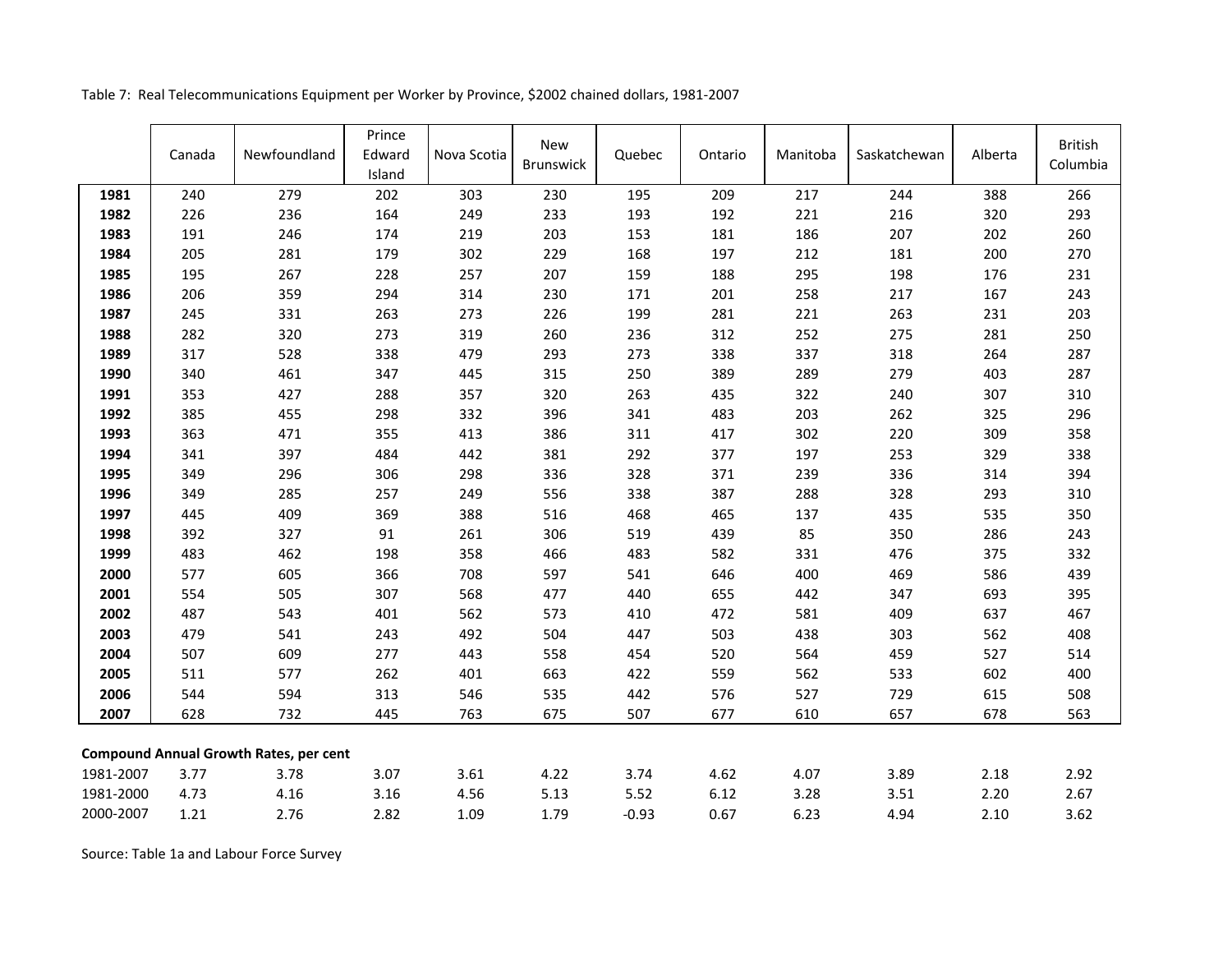|      | Canada | Newfoundland | Prince<br>Edward<br>Island | Nova Scotia | <b>New</b><br><b>Brunswick</b> | Quebec | Ontario | Manitoba | Saskatchewan | Alberta | <b>British</b><br>Columbia |
|------|--------|--------------|----------------------------|-------------|--------------------------------|--------|---------|----------|--------------|---------|----------------------------|
| 1981 | 100.0  | 116.1        | 84.4                       | 126.4       | 96.1                           | 81.4   | 87.2    | 90.3     | 101.6        | 161.5   | 110.9                      |
| 1982 | 100.0  | 104.5        | 72.8                       | 110.4       | 103.4                          | 85.6   | 85.2    | 98.1     | 95.8         | 141.6   | 129.6                      |
| 1983 | 100.0  | 128.7        | 91.0                       | 114.8       | 106.4                          | 79.8   | 94.8    | 97.2     | 108.2        | 105.7   | 135.9                      |
| 1984 | 100.0  | 137.1        | 87.1                       | 147.1       | 111.5                          | 82.0   | 95.8    | 103.4    | 88.2         | 97.4    | 131.5                      |
| 1985 | 100.0  | 136.9        | 117.2                      | 131.7       | 106.4                          | 81.6   | 96.6    | 151.5    | 101.8        | 90.2    | 118.3                      |
| 1986 | 100.0  | 173.9        | 142.4                      | 152.4       | 111.5                          | 82.8   | 97.2    | 125.1    | 105.4        | 80.8    | 117.9                      |
| 1987 | 100.0  | 135.1        | 107.2                      | 111.3       | 92.2                           | 80.9   | 114.5   | 90.1     | 107.3        | 94.1    | 82.9                       |
| 1988 | 100.0  | 113.8        | 97.0                       | 113.3       | 92.4                           | 83.7   | 111.0   | 89.4     | 97.7         | 99.9    | 88.6                       |
| 1989 | 100.0  | 166.5        | 106.3                      | 150.9       | 92.4                           | 86.0   | 106.4   | 106.2    | 100.2        | 83.1    | 90.3                       |
| 1990 | 100.0  | 135.4        | 102.0                      | 130.9       | 92.6                           | 73.5   | 114.4   | 84.9     | 81.9         | 118.5   | 84.2                       |
| 1991 | 100.0  | 121.1        | 81.5                       | 101.2       | 90.8                           | 74.6   | 123.4   | 91.3     | 68.1         | 87.0    | 87.8                       |
| 1992 | 100.0  | 118.1        | 77.2                       | 86.2        | 102.7                          | 88.6   | 125.2   | 52.8     | 68.1         | 84.4    | 76.7                       |
| 1993 | 100.0  | 129.8        | 97.9                       | 113.8       | 106.4                          | 85.7   | 115.0   | 83.3     | 60.6         | 85.3    | 98.6                       |
| 1994 | 100.0  | 116.6        | 142.2                      | 129.8       | 111.8                          | 85.7   | 110.6   | 57.7     | 74.3         | 96.5    | 99.2                       |
| 1995 | 100.0  | 84.8         | 87.6                       | 85.3        | 96.2                           | 93.8   | 106.1   | 68.5     | 96.3         | 90.0    | 112.7                      |
| 1996 | 100.0  | 81.6         | 73.6                       | 71.4        | 159.1                          | 96.7   | 110.8   | 82.3     | 93.9         | 83.9    | 88.6                       |
| 1997 | 100.0  | 92.0         | 83.0                       | 87.2        | 115.9                          | 105.2  | 104.4   | 30.8     | 97.7         | 120.2   | 78.6                       |
| 1998 | 100.0  | 83.4         | 23.2                       | 66.7        | 77.9                           | 132.3  | 111.9   | 21.7     | 89.3         | 72.9    | 62.0                       |
| 1999 | 100.0  | 95.7         | 40.9                       | 74.1        | 96.5                           | 100.0  | 120.4   | 68.6     | 98.4         | 77.6    | 68.7                       |
| 2000 | 100.0  | 104.8        | 63.4                       | 122.6       | 103.4                          | 93.8   | 112.0   | 69.3     | 81.2         | 101.6   | 76.1                       |
| 2001 | 100.0  | 91.1         | 55.4                       | 102.6       | 86.1                           | 79.5   | 118.3   | 79.8     | 62.7         | 125.1   | 71.4                       |
| 2002 | 100.0  | 111.4        | 82.2                       | 115.2       | 117.5                          | 84.0   | 96.7    | 119.1    | 83.8         | 130.8   | 95.8                       |
| 2003 | 100.0  | 113.1        | 50.7                       | 102.8       | 105.2                          | 93.4   | 105.1   | 91.6     | 63.3         | 117.5   | 85.2                       |
| 2004 | 100.0  | 120.1        | 54.6                       | 87.3        | 110.0                          | 89.6   | 102.5   | 111.2    | 90.5         | 104.0   | 101.4                      |
| 2005 | 100.0  | 112.8        | 51.2                       | 78.4        | 129.7                          | 82.5   | 109.2   | 109.9    | 104.2        | 117.8   | 78.1                       |
| 2006 | 100.0  | 109.1        | 57.5                       | 100.3       | 98.3                           | 81.1   | 105.7   | 96.8     | 133.8        | 112.9   | 93.3                       |
| 2007 | 100.0  | 116.5        | 70.8                       | 121.6       | 107.6                          | 80.8   | 107.9   | 97.2     | 104.7        | 108.0   | 89.7                       |

Table 7a: Real Telecommunications Equipment per Worker (chained \$2002) as a Proportion of the National Average, in per cent, 1981-2007

Source: Table 7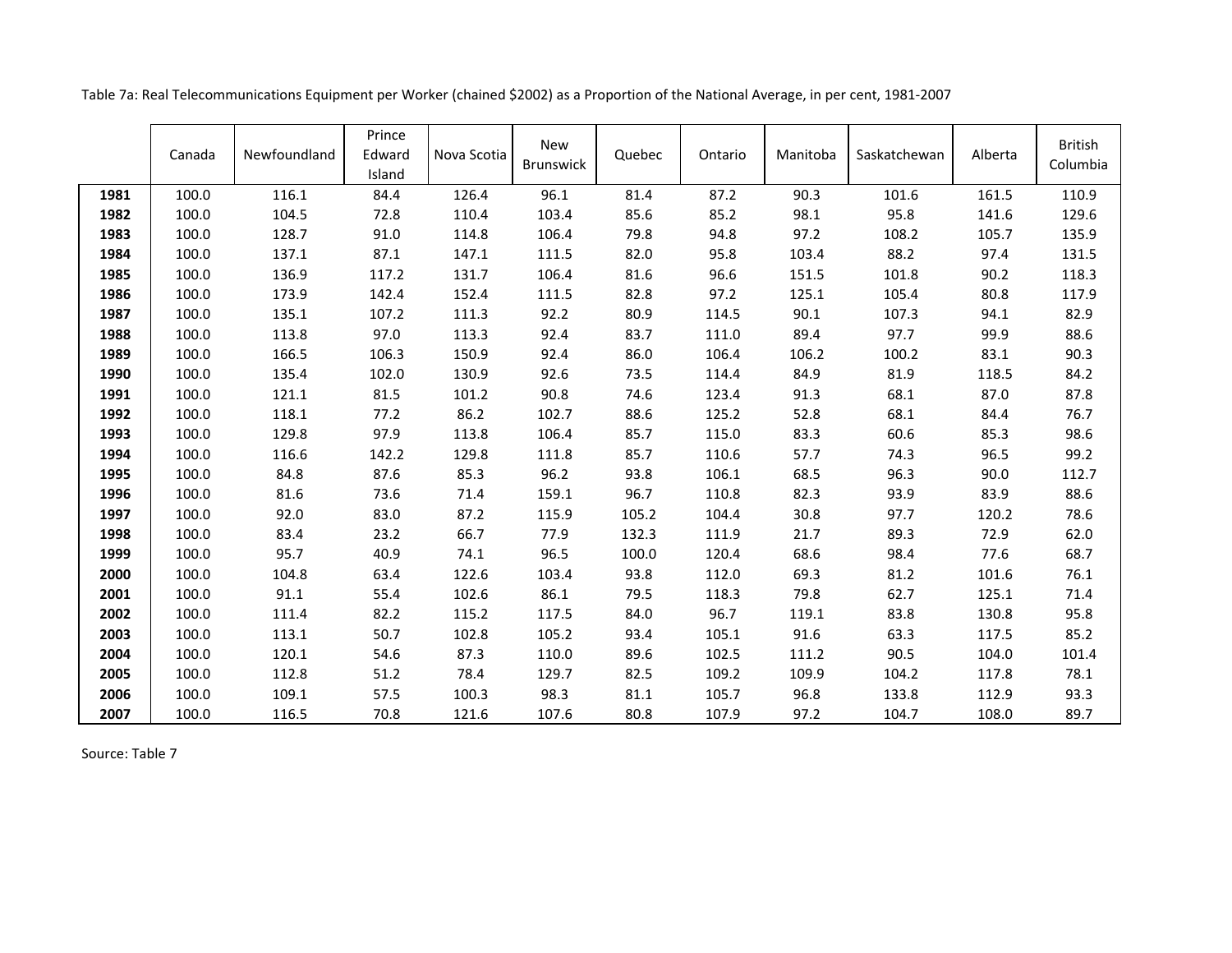|           | Canada | Newfoundland                                  | Prince<br>Edward<br>Island | Nova Scotia | <b>New</b><br>Brunswick | Quebec | Ontario | Manitoba | Saskatchewan | Alberta | <b>British</b><br>Columbia |
|-----------|--------|-----------------------------------------------|----------------------------|-------------|-------------------------|--------|---------|----------|--------------|---------|----------------------------|
| 1981      | 68     | 58                                            | 47                         | 75          | 55                      | 51     | 71      | 52       | 74           | 97      | 66                         |
| 1982      | 83     | 70                                            | 62                         | 97          | 80                      | 64     | 91      | 62       | 65           | 114     | 77                         |
| 1983      | 98     | 92                                            | 65                         | 94          | 85                      | 85     | 109     | 78       | 89           | 116     | 81                         |
| 1984      | 117    | 108                                           | 85                         | 115         | 97                      | 106    | 130     | 97       | 106          | 126     | 100                        |
| 1985      | 132    | 161                                           | 87                         | 104         | 111                     | 117    | 151     | 110      | 108          | 120     | 126                        |
| 1986      | 163    | 221                                           | 108                        | 143         | 115                     | 147    | 192     | 144      | 140          | 143     | 127                        |
| 1987      | 187    | 191                                           | 134                        | 152         | 164                     | 166    | 218     | 146      | 159          | 171     | 164                        |
| 1988      | 230    | 185                                           | 149                        | 185         | 193                     | 212    | 271     | 180      | 165          | 217     | 192                        |
| 1989      | 270    | 227                                           | 189                        | 250         | 210                     | 250    | 322     | 189      | 176          | 237     | 227                        |
| 1990      | 317    | 203                                           | 196                        | 267         | 234                     | 288    | 389     | 217      | 210          | 278     | 273                        |
| 1991      | 347    | 190                                           | 252                        | 262         | 223                     | 304    | 442     | 244      | 225          | 290     | 299                        |
| 1992      | 391    | 194                                           | 230                        | 258         | 277                     | 358    | 498     | 248      | 255          | 360     | 306                        |
| 1993      | 476    | 254                                           | 258                        | 428         | 422                     | 435    | 596     | 307      | 299          | 433     | 362                        |
| 1994      | 543    | 296                                           | 299                        | 419         | 354                     | 498    | 677     | 360      | 310          | 527     | 444                        |
| 1995      | 546    | 372                                           | 291                        | 379         | 373                     | 497    | 686     | 377      | 385          | 494     | 435                        |
| 1996      | 612    | 345                                           | 314                        | 448         | 394                     | 581    | 783     | 389      | 403          | 504     | 468                        |
| 1997      | 690    | 395                                           | 384                        | 558         | 393                     | 639    | 853     | 545      | 592          | 583     | 563                        |
| 1998      | 776    | 461                                           | 354                        | 450         | 513                     | 633    | 983     | 370      | 401          | 964     | 625                        |
| 1999      | 839    | 786                                           | 280                        | 592         | 734                     | 885    | 832     | 814      | 840          | 880     | 822                        |
| 2000      | 823    | 316                                           | 484                        | 470         | 567                     | 756    | 960     | 603      | 562          | 1,105   | 599                        |
| 2001      | 886    | 430                                           | 587                        | 599         | 690                     | 821    | 1,020   | 549      | 749          | 965     | 790                        |
| 2002      | 841    | 390                                           | 535                        | 544         | 596                     | 776    | 1,027   | 550      | 537          | 875     | 666                        |
| 2003      | 945    | 468                                           | 612                        | 602         | 617                     | 958    | 1,073   | 691      | 723          | 1,077   | 705                        |
| 2004      | 980    | 607                                           | 647                        | 607         | 689                     | 1,016  | 1,140   | 679      | 695          | 998     | 712                        |
| 2005      | 1,024  | 713                                           | 826                        | 663         | 802                     | 1,095  | 1,148   | 755      | 739          | 1,096   | 726                        |
| 2006      | 1,128  | 849                                           | 1,155                      | 770         | 869                     | 1,129  | 1,252   | 873      | 1,124        | 1,229   | 855                        |
| 2007      | 1,221  | 949                                           | 1,396                      | 834         | 907                     | 1,170  | 1,383   | 953      | 1,161        | 1,331   | 937                        |
|           |        | <b>Compound Annual Growth Rates, per cent</b> |                            |             |                         |        |         |          |              |         |                            |
| 1981-2007 | 11.77  | 11.32                                         | 13.97                      | 9.69        | 11.38                   | 12.82  | 12.08   | 11.86    | 11.15        | 10.59   | 10.76                      |
| 1981-2000 | 14.05  | 9.28                                          | 13.11                      | 10.13       | 13.06                   | 15.26  | 14.67   | 13.79    | 11.23        | 13.65   | 12.34                      |
| 2000-2007 | 5.81   | 17.04                                         | 16.34                      | 8.53        | 6.94                    | 6.44   | 5.36    | 6.77     | 10.94        | 2.69    | 6.58                       |

Table 8: Real Software per Worker by Province, \$2002 chained dollars, 1981-2007

Source: Table 1b and Labour Force Survey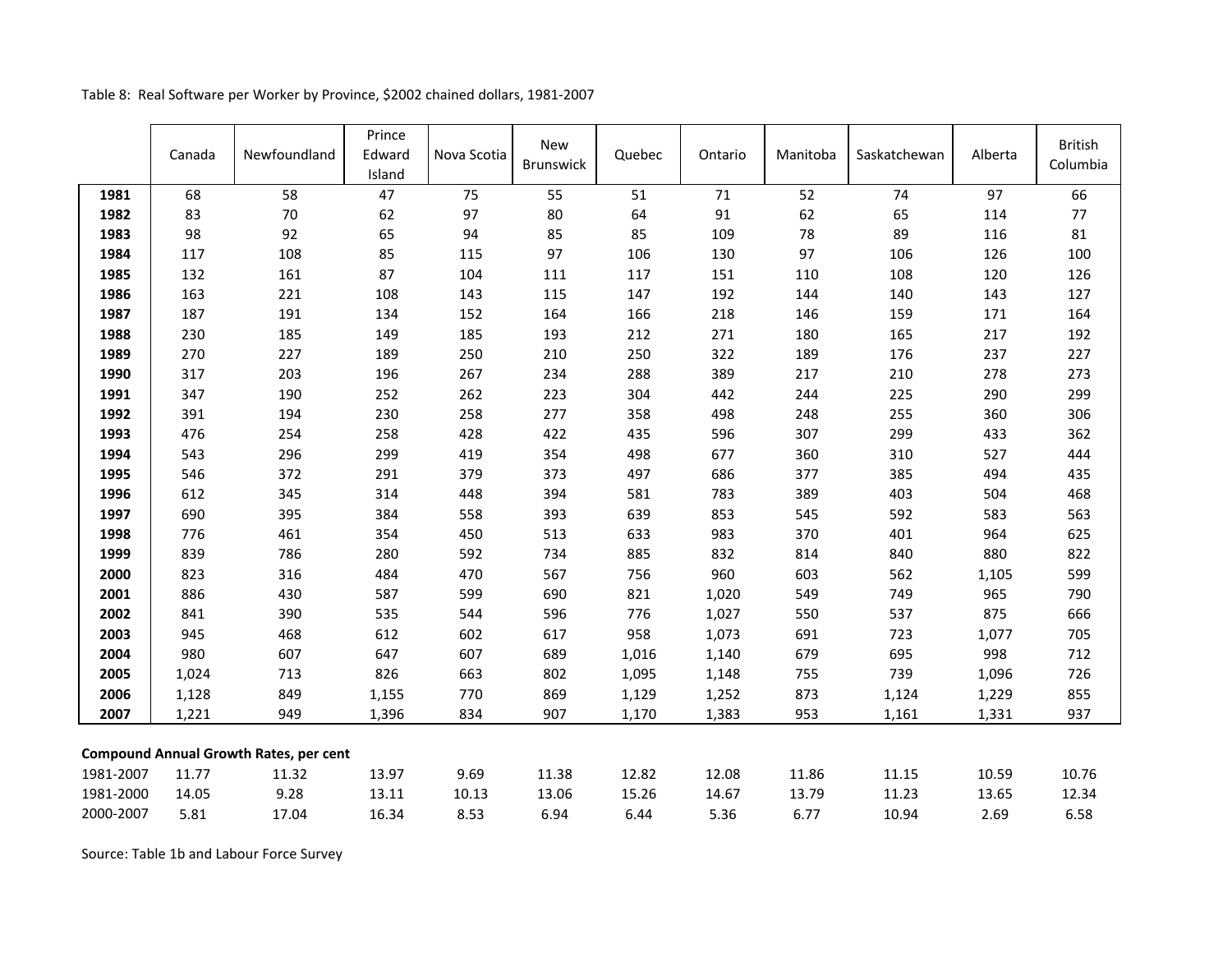| Table 8a: Real Software per Worker (chained \$2002) as a Proportion of the National Average, in per cent, 1981-2007 |  |  |  |
|---------------------------------------------------------------------------------------------------------------------|--|--|--|
|---------------------------------------------------------------------------------------------------------------------|--|--|--|

|      | Canada | Newfoundland | Prince<br>Edward<br>Island | Nova Scotia | <b>New</b><br><b>Brunswick</b> | Quebec | Ontario | Manitoba | Saskatchewan | Alberta | <b>British</b><br>Columbia |
|------|--------|--------------|----------------------------|-------------|--------------------------------|--------|---------|----------|--------------|---------|----------------------------|
| 1981 | 100.0  | 86.3         | 68.8                       | 111.1       | 81.3                           | 75.1   | 105.3   | 76.5     | 109.7        | 143.4   | 97.0                       |
| 1982 | 100.0  | 84.3         | 74.2                       | 116.8       | 95.8                           | 76.2   | 109.2   | 74.3     | 78.2         | 136.1   | 92.9                       |
| 1983 | 100.0  | 93.8         | 66.2                       | 96.3        | 86.3                           | 87.2   | 110.8   | 79.9     | 90.5         | 118.4   | 82.6                       |
| 1984 | 100.0  | 92.2         | 72.5                       | 98.3        | 82.5                           | 90.3   | 111.0   | 82.7     | 90.6         | 107.7   | 85.2                       |
| 1985 | 100.0  | 122.4        | 66.0                       | 78.6        | 84.4                           | 88.4   | 114.6   | 83.6     | 81.9         | 90.9    | 95.5                       |
| 1986 | 100.0  | 135.4        | 66.3                       | 87.7        | 70.5                           | 90.2   | 117.7   | 88.2     | 85.6         | 87.9    | 78.1                       |
| 1987 | 100.0  | 102.3        | 71.5                       | 81.4        | 87.6                           | 89.1   | 116.7   | 78.3     | 85.4         | 91.5    | 88.0                       |
| 1988 | 100.0  | 80.4         | 64.9                       | 80.5        | 84.1                           | 92.0   | 117.9   | 78.3     | 71.7         | 94.2    | 83.2                       |
| 1989 | 100.0  | 84.2         | 70.0                       | 92.8        | 77.8                           | 92.8   | 119.2   | 70.1     | 65.3         | 87.8    | 84.3                       |
| 1990 | 100.0  | 63.8         | 61.6                       | 84.1        | 73.9                           | 90.6   | 122.4   | 68.3     | 66.1         | 87.6    | 86.0                       |
| 1991 | 100.0  | 54.8         | 72.7                       | 75.4        | 64.2                           | 87.6   | 127.4   | 70.2     | 65.0         | 83.6    | 86.1                       |
| 1992 | 100.0  | 49.6         | 58.7                       | 65.9        | 70.7                           | 91.5   | 127.3   | 63.3     | 65.1         | 92.0    | 78.1                       |
| 1993 | 100.0  | 53.4         | 54.2                       | 89.9        | 88.7                           | 91.6   | 125.3   | 64.5     | 62.9         | 91.0    | 76.2                       |
| 1994 | 100.0  | 54.5         | 55.0                       | 77.3        | 65.1                           | 91.7   | 124.6   | 66.3     | 57.1         | 97.0    | 81.8                       |
| 1995 | 100.0  | 68.0         | 53.3                       | 69.3        | 68.3                           | 91.0   | 125.6   | 69.0     | 70.4         | 90.5    | 79.7                       |
| 1996 | 100.0  | 56.4         | 51.4                       | 73.3        | 64.3                           | 94.9   | 127.9   | 63.5     | 65.8         | 82.4    | 76.5                       |
| 1997 | 100.0  | 57.3         | 55.7                       | 80.9        | 56.9                           | 92.5   | 123.6   | 79.0     | 85.8         | 84.4    | 81.5                       |
| 1998 | 100.0  | 59.4         | 45.6                       | 57.9        | 66.1                           | 81.5   | 126.7   | 47.7     | 51.7         | 124.2   | 80.5                       |
| 1999 | 100.0  | 93.8         | 33.3                       | 70.6        | 87.5                           | 105.5  | 99.2    | 97.1     | 100.1        | 105.0   | 98.1                       |
| 2000 | 100.0  | 38.4         | 58.8                       | 57.2        | 69.0                           | 91.8   | 116.7   | 73.3     | 68.3         | 134.3   | 72.9                       |
| 2001 | 100.0  | 48.5         | 66.3                       | 67.6        | 77.9                           | 92.6   | 115.1   | 61.9     | 84.5         | 108.9   | 89.2                       |
| 2002 | 100.0  | 46.4         | 63.6                       | 64.6        | 70.9                           | 92.2   | 122.0   | 65.3     | 63.8         | 104.0   | 79.1                       |
| 2003 | 100.0  | 49.5         | 64.8                       | 63.7        | 65.2                           | 101.4  | 113.5   | 73.0     | 76.5         | 113.9   | 74.6                       |
| 2004 | 100.0  | 61.9         | 66.0                       | 62.0        | 70.3                           | 103.7  | 116.3   | 69.3     | 70.9         | 101.8   | 72.7                       |
| 2005 | 100.0  | 69.6         | 80.7                       | 64.8        | 78.3                           | 106.9  | 112.1   | 73.7     | 72.2         | 107.0   | 70.9                       |
| 2006 | 100.0  | 75.2         | 102.3                      | 68.3        | 77.1                           | 100.1  | 110.9   | 77.4     | 99.7         | 108.9   | 75.8                       |
| 2007 | 100.0  | 77.7         | 114.3                      | 68.3        | 74.3                           | 95.8   | 113.2   | 78.1     | 95.1         | 109.0   | 76.7                       |

Source: Table 8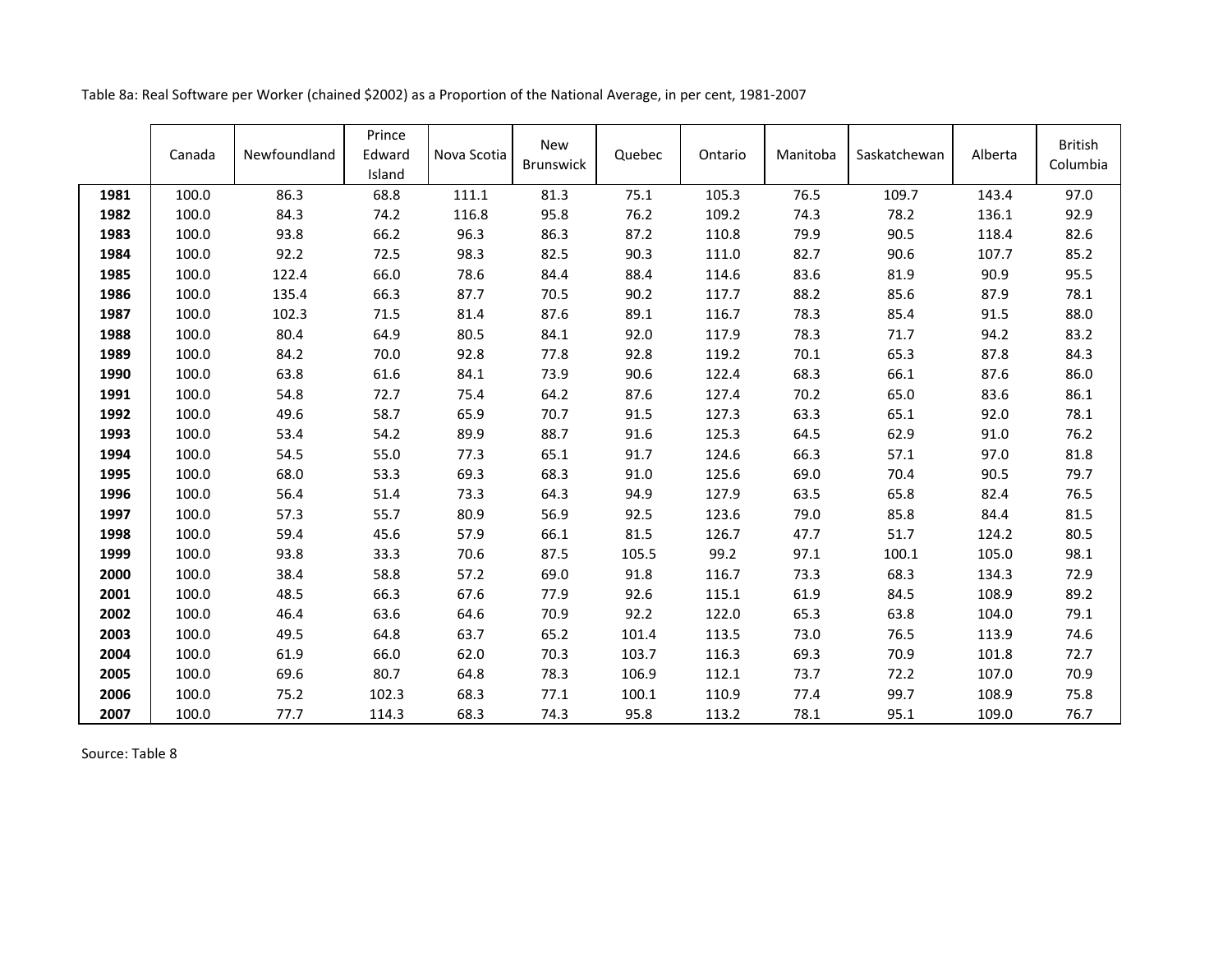|           | Canada | Newfoundland                                  | Prince<br>Edward<br>Island | Nova Scotia | <b>New</b><br><b>Brunswick</b> | Quebec | Ontario | Manitoba | Saskatchewan     | Alberta | <b>British</b><br>Columbia |
|-----------|--------|-----------------------------------------------|----------------------------|-------------|--------------------------------|--------|---------|----------|------------------|---------|----------------------------|
| 1981      | 8      | 6                                             | 4                          | 6           | $\overline{7}$                 | 6      | 8       | 6        | 8                | 11      | $\overline{7}$             |
| 1982      | 8      | 6                                             | 4                          | 6           | $\bf 8$                        | 6      | 9       | 5        | $\boldsymbol{6}$ | $10\,$  | $\bf 8$                    |
| 1983      | 12     | 12                                            | $\overline{7}$             | 9           | 9                              | 11     | 15      | 10       | 10               | 14      | $10\,$                     |
| 1984      | 16     | 14                                            | 9                          | 13          | 13                             | $14\,$ | 18      | 13       | 14               | $17\,$  | 13                         |
| 1985      | 20     | 11                                            | 8                          | 13          | $12\,$                         | 19     | 25      | 15       | 12               | 14      | 16                         |
| 1986      | 25     | 27                                            | $16\,$                     | 22          | $20\,$                         | 23     | 29      | 19       | 18               | 23      | $20\,$                     |
| 1987      | 39     | 29                                            | $18\,$                     | 31          | 24                             | 39     | 45      | 28       | 29               | 36      | 31                         |
| 1988      | 37     | 25                                            | 16                         | 28          | 23                             | 38     | $44\,$  | 28       | 22               | 34      | 30                         |
| 1989      | 50     | 27                                            | 23                         | 37          | 24                             | 47     | 64      | 30       | 27               | 44      | 40                         |
| 1990      | 52     | 28                                            | 25                         | 35          | 34                             | 46     | 65      | 38       | 33               | 47      | 43                         |
| 1991      | 67     | 27                                            | 29                         | 39          | 42                             | 64     | 85      | 45       | 40               | 60      | 57                         |
| 1992      | 92     | 55                                            | 59                         | 59          | 74                             | 79     | 120     | 64       | 55               | 86      | $70\,$                     |
| 1993      | 95     | 61                                            | 105                        | 63          | 71                             | 83     | 119     | 65       | 63               | 91      | 80                         |
| 1994      | 119    | 54                                            | 75                         | 119         | 60                             | 93     | 145     | 64       | 86               | 159     | 100                        |
| 1995      | 152    | 88                                            | 105                        | 127         | 81                             | 124    | 202     | 95       | 126              | 143     | 113                        |
| 1996      | 199    | 154                                           | 150                        | 147         | 95                             | 177    | 260     | 134      | 146              | 164     | 156                        |
| 1997      | 248    | 196                                           | 190                        | 216         | 143                            | 228    | 309     | 241      | 177              | 199     | 193                        |
| 1998      | 375    | 303                                           | 304                        | 298         | 288                            | 371    | 328     | 435      | 309              | 574     | 387                        |
| 1999      | 508    | 180                                           | 487                        | 374         | 305                            | 459    | 579     | 401      | 450              | 585     | 448                        |
| 2000      | 621    | 252                                           | 470                        | 349         | 300                            | 619    | 774     | 501      | 366              | 502     | 496                        |
| 2001      | 620    | 322                                           | 388                        | 334         | 365                            | 602    | 786     | 527      | 481              | 537     | 406                        |
| 2002      | 638    | 370                                           | 487                        | 391         | 303                            | 615    | 794     | 528      | 611              | 490     | 498                        |
| 2003      | 716    | 637                                           | 401                        | 586         | 392                            | 620    | 854     | 573      | 561              | 765     | 578                        |
| 2004      | 931    | 689                                           | 546                        | 658         | 583                            | 832    | 1,088   | 692      | 616              | 1,194   | 679                        |
| 2005      | 1,119  | 877                                           | 694                        | 907         | 747                            | 1,051  | 1,285   | 735      | 781              | 1,330   | 866                        |
| 2006      | 1,286  | 904                                           | 752                        | 928         | 732                            | 1,142  | 1,534   | 908      | 1,070            | 1,449   | 1,003                      |
| 2007      | 1,606  | 1,071                                         | 1,101                      | 1,152       | 910                            | 1,381  | 1,941   | 1,188    | 1,291            | 1,814   | 1,246                      |
|           |        | <b>Compound Annual Growth Rates, per cent</b> |                            |             |                                |        |         |          |                  |         |                            |
| 1981-2007 | 22.82  | 22.09                                         | 24.26                      | 22.41       | 20.28                          | 23.14  | 23.40   | 22.77    | 21.84            | 21.68   | 21.84                      |
| 1981-2000 | 26.02  | 21.76                                         | 28.71                      | 23.86       | 21.44                          | 27.46  | 27.04   | 26.52    | 22.62            | 22.24   | 24.84                      |
| 2000-2007 | 14.54  | 22.98                                         | 12.94                      | 18.57       | 17.17                          | 12.13  | 14.04   | 13.13    | 19.74            | 20.15   | 14.05                      |

Source: Table 1c and Labour Force Survey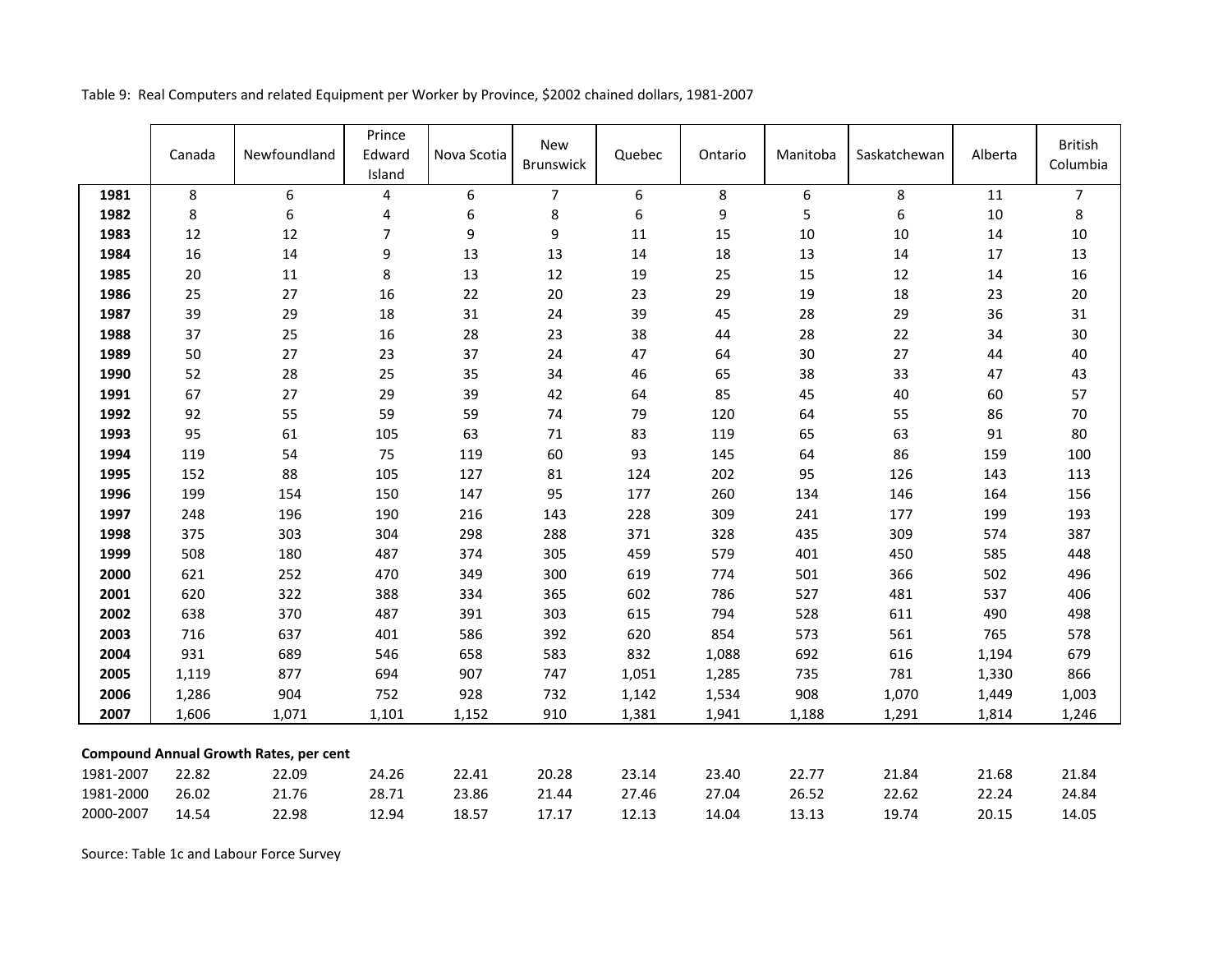|      | Canada | Newfoundland | Prince<br>Edward<br>Island | Nova Scotia | <b>New</b><br><b>Brunswick</b> | Quebec | Ontario | Manitoba | Saskatchewan | Alberta | <b>British</b><br>Columbia |
|------|--------|--------------|----------------------------|-------------|--------------------------------|--------|---------|----------|--------------|---------|----------------------------|
| 1981 | 100.0  | 77.8         | 50.7                       | 78.2        | 97.6                           | 80.3   | 106.9   | 74.8     | 99.1         | 144.1   | 95.5                       |
| 1982 | 100.0  | 78.6         | 49.1                       | 85.0        | 104.9                          | 77.7   | 112.5   | 70.4     | 72.7         | 128.6   | 102.3                      |
| 1983 | 100.0  | 94.1         | 52.6                       | 74.2        | 74.6                           | 86.2   | 118.3   | 77.6     | 80.9         | 111.9   | 82.5                       |
| 1984 | 100.0  | 89.4         | 59.5                       | 84.0        | 82.2                           | 90.1   | 115.0   | 79.6     | 86.9         | 106.2   | 83.6                       |
| 1985 | 100.0  | 53.3         | 42.2                       | 68.3        | 59.8                           | 95.2   | 128.2   | 73.9     | 62.9         | 72.2    | 82.9                       |
| 1986 | 100.0  | 111.0        | 67.0                       | 90.0        | 81.9                           | 93.6   | 117.1   | 79.2     | 71.9         | 92.4    | 80.4                       |
| 1987 | 100.0  | 73.9         | 47.6                       | 80.4        | 60.7                           | 100.8  | 116.8   | 71.3     | 75.2         | 93.7    | 79.2                       |
| 1988 | 100.0  | 66.2         | 41.6                       | 73.6        | 62.5                           | 102.6  | 118.0   | 75.3     | 60.0         | 90.4    | 79.6                       |
| 1989 | 100.0  | 54.6         | 46.7                       | 74.5        | 48.1                           | 93.2   | 127.4   | 60.3     | 53.5         | 87.4    | 80.3                       |
| 1990 | 100.0  | 54.6         | 48.2                       | 68.6        | 66.0                           | 89.0   | 126.4   | 73.8     | 63.5         | 90.1    | 82.2                       |
| 1991 | 100.0  | 39.8         | 42.5                       | 58.2        | 63.1                           | 94.7   | 125.9   | 67.7     | 59.6         | 90.0    | 84.3                       |
| 1992 | 100.0  | 59.5         | 64.3                       | 64.1        | 80.5                           | 85.4   | 130.6   | 69.8     | 59.9         | 93.8    | 75.9                       |
| 1993 | 100.0  | 64.3         | 111.0                      | 66.3        | 74.4                           | 87.5   | 125.3   | 68.2     | 66.5         | 96.2    | 84.1                       |
| 1994 | 100.0  | 45.8         | 63.2                       | 100.6       | 50.5                           | 77.9   | 122.4   | 54.2     | 72.0         | 134.0   | 84.6                       |
| 1995 | 100.0  | 57.9         | 68.9                       | 83.5        | 53.5                           | 81.9   | 132.6   | 62.3     | 82.8         | 93.9    | 74.1                       |
| 1996 | 100.0  | 77.3         | 75.1                       | 73.9        | 47.7                           | 88.7   | 130.7   | 67.1     | 73.4         | 82.1    | 78.5                       |
| 1997 | 100.0  | 79.1         | 76.7                       | 87.4        | 57.8                           | 92.1   | 124.8   | 97.5     | 71.4         | 80.3    | 78.1                       |
| 1998 | 100.0  | 80.9         | 81.0                       | 79.5        | 76.9                           | 98.9   | 87.6    | 115.9    | 82.3         | 153.1   | 103.3                      |
| 1999 | 100.0  | 35.4         | 95.8                       | 73.6        | 60.1                           | 90.3   | 113.9   | 78.9     | 88.6         | 115.1   | 88.2                       |
| 2000 | 100.0  | 40.5         | 75.7                       | 56.3        | 48.3                           | 99.8   | 124.6   | 80.7     | 58.9         | 80.9    | 80.0                       |
| 2001 | 100.0  | 52.0         | 62.5                       | 53.9        | 58.9                           | 97.0   | 126.8   | 85.0     | 77.6         | 86.5    | 65.5                       |
| 2002 | 100.0  | 58.0         | 76.3                       | 61.3        | 47.5                           | 96.4   | 124.4   | 82.7     | 95.7         | 76.7    | 78.0                       |
| 2003 | 100.0  | 89.0         | 56.1                       | 81.9        | 54.8                           | 86.7   | 119.4   | 80.0     | 78.4         | 106.9   | 80.7                       |
| 2004 | 100.0  | 74.0         | 58.6                       | 70.7        | 62.7                           | 89.4   | 116.8   | 74.3     | 66.1         | 128.3   | 72.9                       |
| 2005 | 100.0  | 78.4         | 62.1                       | 81.1        | 66.7                           | 94.0   | 114.8   | 65.7     | 69.8         | 118.9   | 77.4                       |
| 2006 | 100.0  | 70.3         | 58.5                       | 72.2        | 57.0                           | 88.8   | 119.3   | 70.6     | 83.2         | 112.7   | 78.0                       |
| 2007 | 100.0  | 66.7         | 68.6                       | 71.7        | 56.7                           | 86.0   | 120.9   | 74.0     | 80.4         | 113.0   | 77.6                       |

Table 9a: Real Computers and related Equipment per Worker (chained \$2002) as a Proportion of the National Average, in per cent, 1981-2007

Source: Table 9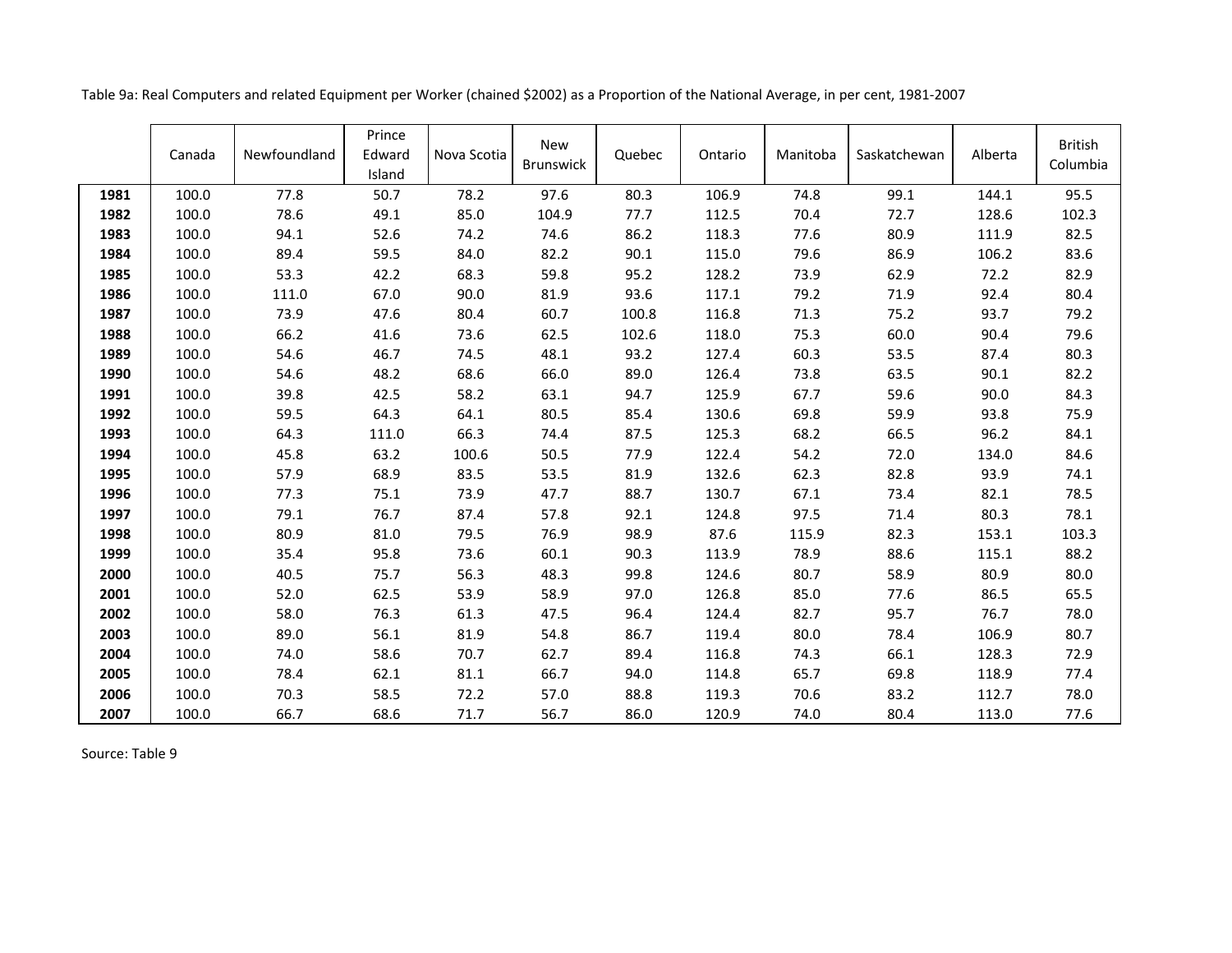Table 10a: Industrial Composition of GDP by Province, Current Dollars, 2004

|                                                |        |                   |                            |                       | Industry Share of GDP in Aggregate GDP (Current Dollars, 2004) |        |         |          |                   |         |                            |
|------------------------------------------------|--------|-------------------|----------------------------|-----------------------|----------------------------------------------------------------|--------|---------|----------|-------------------|---------|----------------------------|
|                                                | Canada | Newfoun-<br>dland | Prince<br>Edward<br>Island | <b>Nova</b><br>Scotia | <b>New</b><br>Brunswick                                        | Quebec | Ontario | Manitoba | Saskatche-<br>wan | Alberta | <b>British</b><br>Columbia |
| Agriculture Forestry Fishing and Hunting       | 2.2    | 2.5               | 8.3                        | 2.8                   | 3.8                                                            | 2.1    | 1.0     | 4.6      | 9.2               | 2.4     | 3.2                        |
| Mining and Oil and Gas Extraction              | 7.1    | 31.9              | 0.0                        | 4.6                   | 1.5                                                            | 0.7    | 0.8     | 2.6      | 20.8              | 29.7    | 5.1                        |
| <b>Utilities</b>                               | 2.6    | 3.3               | 1.2                        | 2.4                   | 3.8                                                            | 3.9    | 2.3     | 3.3      | 2.5               | 1.9     | 2.0                        |
| Construction                                   | 5.6    | 4.2               | 5.1                        | 5.8                   | 5.8                                                            | 5.5    | 5.2     | 4.1      | 4.7               | 7.1     | 5.8                        |
| Manufacturing                                  | 15.7   | 5.0               | 11.5                       | 11.6                  | 15.3                                                           | 19.7   | 19.7    | 13.6     | 7.4               | 7.9     | 11.0                       |
| <b>Wholesale Trade</b>                         | 5.2    | 2.9               | 3.0                        | 4.4                   | 5.1                                                            | 5.3    | 6.0     | 5.5      | 4.9               | 4.2     | 4.7                        |
| Retail Trade                                   | 5.5    | 5.0               | 6.9                        | 6.7                   | 6.4                                                            | 6.0    | 5.6     | 6.4      | 4.8               | 4.0     | 6.1                        |
| Transportation and Warehousing                 | 4.5    | 2.8               | 2.5                        | 3.7                   | 5.2                                                            | 4.3    | 3.9     | 6.7      | 5.4               | 4.8     | 5.8                        |
| <b>Information and Cultural Industries</b>     | 3.6    | 2.9               | 3.2                        | 3.3                   | 3.1                                                            | 3.7    | 4.0     | 3.3      | 2.4               | 2.5     | 3.8                        |
| F.I.R.E.                                       | 18.6   | 11.5              | 17.9                       | 19.4                  | 16.5                                                           | 16.7   | 21.5    | 18.2     | 14.1              | 13.5    | 21.8                       |
| Professional Scientific and Technical Services | 4.5    | 2.3               | 2.3                        | 3.1                   | 2.7                                                            | 4.3    | 5.5     | 2.6      | 1.8               | 4.3     | 4.3                        |
| Administrative and Support                     | 2.4    | 1.0               | 1.7                        | 2.2                   | 2.4                                                            | 2.6    | 2.9     | 1.8      | 1.0               | 1.8     | 2.0                        |
| <b>Educational Services</b>                    | 4.7    | 5.6               | 6.9                        | 5.7                   | 5.6                                                            | 5.2    | 4.6     | 5.4      | 5.0               | 3.6     | 5.0                        |
| Health Care and Social Assistance              | 6.4    | 7.7               | 9.7                        | 8.4                   | 7.6                                                            | 7.6    | 6.2     | 8.6      | 6.0               | 4.1     | 6.8                        |
| Arts Entertainment and Recreation              | 1.0    | 0.3               | 1.0                        | 0.7                   | 0.7                                                            | 1.1    | 1.0     | 1.0      | 0.8               | 0.6     | 1.2                        |
| Accommodation and Food Services                | 2.3    | 1.8               | 3.5                        | 2.5                   | 2.3                                                            | 2.3    | 2.1     | 2.2      | 1.9               | 2.0     | 3.1                        |
| Other Services(except Public. Admin.)          | 2.5    | 2.0               | 2.7                        | 2.4                   | 2.6                                                            | 2.6    | 2.5     | 3.0      | 2.4               | 2.1     | 3.0                        |
| Public Administration                          | 5.6    | 7.3               | 12.8                       | 10.1                  | 9.5                                                            | 6.4    | 5.3     | 7.1      | 5.0               | 3.4     | 5.2                        |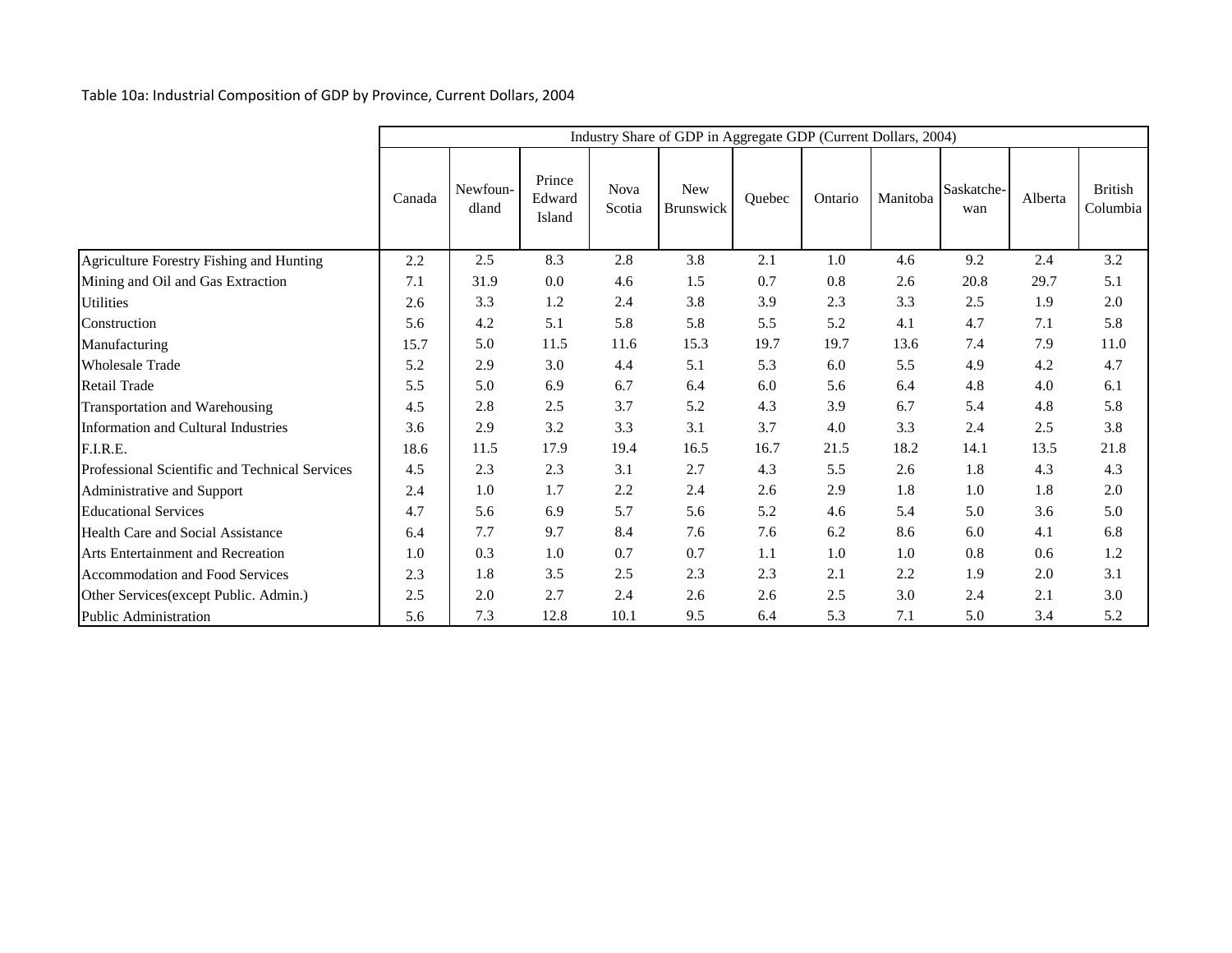Table 10b: Composition and Importance of Investment by Industry in Canada, Current Dollars

|                                                | <b>ICT</b> Industry Investment as<br>a Share of Total Industry<br>Invesment<br>(Current Dollars, 2004) | Total Industry Investment as<br>a Share of Industry GDP<br>(Current Dollars, 2004) | Industry ICT Investment as<br>a Share of Industry GDP<br>(Current Dollars, 2004) | <b>Industry Share of Total</b><br>Investment<br>(Current Dollars, 2007) |  |
|------------------------------------------------|--------------------------------------------------------------------------------------------------------|------------------------------------------------------------------------------------|----------------------------------------------------------------------------------|-------------------------------------------------------------------------|--|
|                                                | A                                                                                                      | B                                                                                  | $C = A * B$                                                                      | D                                                                       |  |
| Agriculture Forestry Fishing and Hunting       | 2.73                                                                                                   | 16.63                                                                              | 0.45                                                                             | 2.60                                                                    |  |
| Mining and Oil and Gas Extraction              | 0.81                                                                                                   | 61.51                                                                              | 0.50                                                                             | 20.69                                                                   |  |
| <b>Utilities</b>                               | 4.85                                                                                                   | 65.75                                                                              | 3.19                                                                             | 7.18                                                                    |  |
| Construction                                   | 4.38                                                                                                   | 7.15                                                                               | 0.31                                                                             | 2.24                                                                    |  |
| Manufacturing                                  | 13.12                                                                                                  | 10.68                                                                              | 1.40                                                                             | 10.31                                                                   |  |
| <b>Wholesale Trade</b>                         | 34.65                                                                                                  | 8.39                                                                               | 2.91                                                                             | 2.43                                                                    |  |
| Retail Trade                                   | 19.17                                                                                                  | 11.93                                                                              | 2.29                                                                             | 4.60                                                                    |  |
| Transportation and Warehousing                 | 8.32                                                                                                   | 29.79                                                                              | 2.48                                                                             | 6.04                                                                    |  |
| Information and Cultural Industries            | 68.08                                                                                                  | 23.84                                                                              | 16.23                                                                            | 5.72                                                                    |  |
| F.I.R.E.                                       | 23.33                                                                                                  | 11.65                                                                              | 2.72                                                                             | 14.63                                                                   |  |
| Professional Scientific and Technical Services | 70.67                                                                                                  | 5.78                                                                               | 4.09                                                                             | 1.83                                                                    |  |
| Administrative and Support                     | 26.33                                                                                                  | 4.05                                                                               | 1.07                                                                             | 0.61                                                                    |  |
| <b>Educational Services</b>                    | 12.68                                                                                                  | 13.46                                                                              | 1.71                                                                             | 3.51                                                                    |  |
| Health Care and Social Assistance              | 8.88                                                                                                   | 9.45                                                                               | 0.84                                                                             | 3.04                                                                    |  |
| Arts Entertainment and Recreation              | 12.11                                                                                                  | 20.14                                                                              | 2.44                                                                             | 0.91                                                                    |  |
| Accommodation and Food Services                | 6.22                                                                                                   | 10.39                                                                              | 0.65                                                                             | 1.33                                                                    |  |
| Other Services (except Public. Admin.)         | 30.25                                                                                                  | 5.06                                                                               | 1.53                                                                             | 0.93                                                                    |  |
| Public Administration                          | 13.41                                                                                                  | 43.65                                                                              | 5.85                                                                             | 11.29                                                                   |  |
| <b>Total Economy</b>                           | 17.75                                                                                                  | 13.81                                                                              | 2.45                                                                             | 100                                                                     |  |

Note: Investment estimates exclude residential investment. Only non-residential investment is taken into account.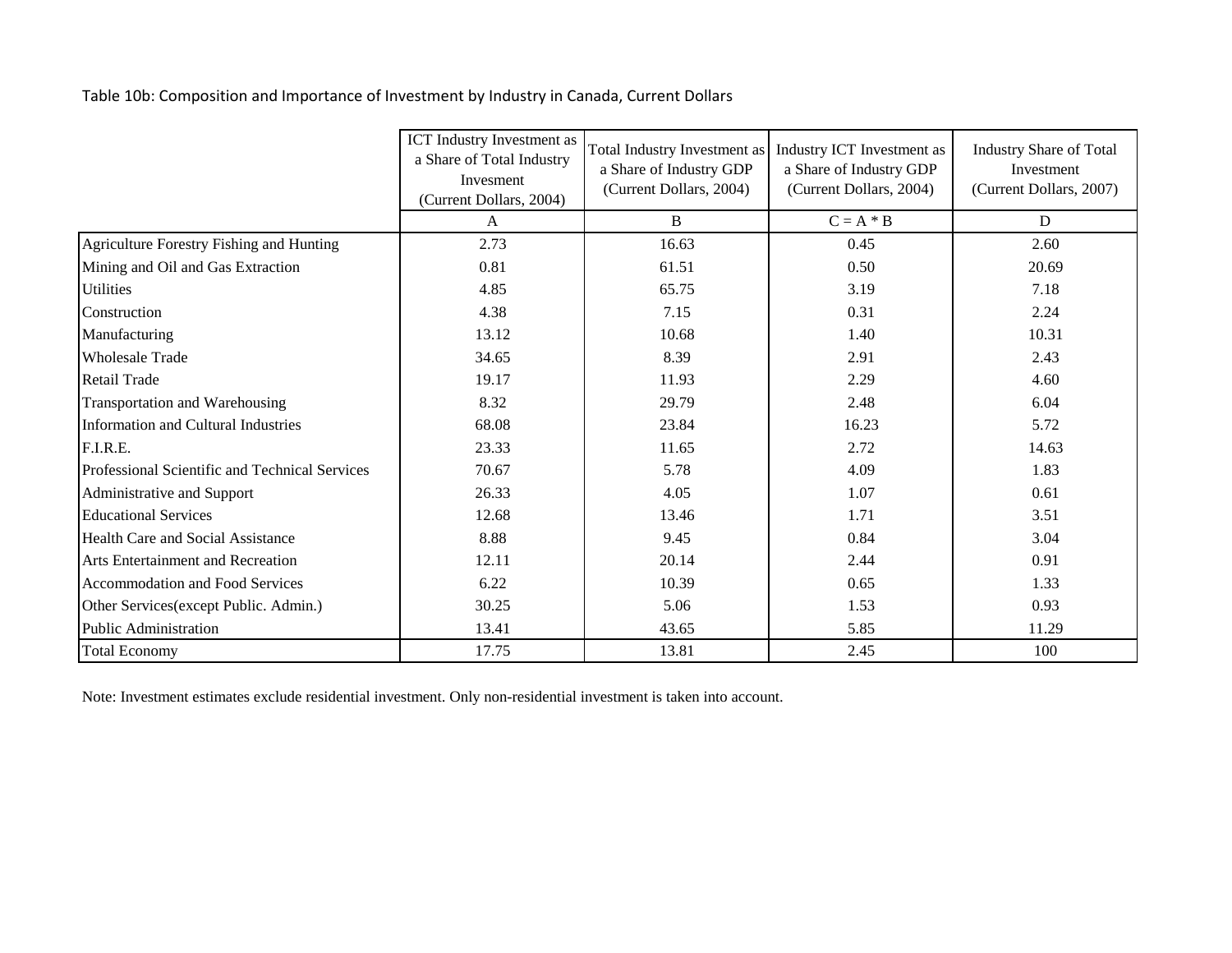|                                               | Canada | Newfoundla<br>nd | Prince<br>Edward<br>Island | Nova Scotia | <b>New</b><br><b>Brunswick</b> | Quebec | Ontario | Manitoba | Saskatchew<br>an | Alberta | <b>British</b><br>Columbia |
|-----------------------------------------------|--------|------------------|----------------------------|-------------|--------------------------------|--------|---------|----------|------------------|---------|----------------------------|
| 1981                                          | 57,260 | 50,322           | 44,841                     | 48,660      | 46,962                         | 55,607 | 58,578  | 52,536   | 54,279           | 69,318  | 64,021                     |
| 1982                                          | 57,459 | 52,312           | 45,730                     | 51,607      | 49,638                         | 56,669 | 58,270  | 52,099   | 53,379           | 68,179  | 63,287                     |
| 1983                                          | 58,602 | 53,955           | 47,807                     | 52,284      | 52,495                         | 56,785 | 60,162  | 51,618   | 54,054           | 69,188  | 64,121                     |
| 1984                                          | 60,474 | 56,000           | 48,202                     | 53,083      | 52,786                         | 57,546 | 62,561  | 54,569   | 54,375           | 71,857  | 64,605                     |
| 1985                                          | 61,591 | 55,707           | 47,183                     | 55,209      | 53,049                         | 57,816 | 62,894  | 57,368   | 54,941           | 75,266  | 67,551                     |
| 1986                                          | 61,191 | 54,433           | 47,620                     | 55,111      | 54,845                         | 57,133 | 63,249  | 55,917   | 56,835           | 73,002  | 64,959                     |
| 1987                                          | 62,001 | 55,265           | 47,154                     | 55,529      | 55,740                         | 57,769 | 64,160  | 56,049   | 56,850           | 74,206  | 66,417                     |
| 1988                                          | 63,157 | 55,944           | 47,619                     | 53,987      | 54,010                         | 59,242 | 65,115  | 55,633   | 54,801           | 77,864  | 67,492                     |
| 1989                                          | 63,382 | 56,461           | 48,545                     | 54,070      | 53,450                         | 58,693 | 65,808  | 56,399   | 56,917           | 77,137  | 66,304                     |
| 1990                                          | 63,067 | 56,365           | 48,766                     | 53,403      | 52,521                         | 58,688 | 64,732  | 57,666   | 61,191           | 77,289  | 65,022                     |
| 1991                                          | 62,847 | 57,230           | 50,187                     | 53,600      | 53,425                         | 58,139 | 64,381  | 56,500   | 61,985           | 77,210  | 64,401                     |
| 1992                                          | 64,027 | 59,215           | 51,266                     | 56,078      | 53,981                         | 59,260 | 66,075  | 57,878   | 60,313           | 78,191  | 64,442                     |
| 1993                                          | 65,208 | 60,036           | 51,007                     | 56,985      | 54,978                         | 60,596 | 66,638  | 57,638   | 64,207           | 83,236  | 65,272                     |
| 1994                                          | 66,949 | 62,724           | 52,460                     | 56,286      | 56,386                         | 61,967 | 69,512  | 59,427   | 66,110           | 86,026  | 64,218                     |
| 1995                                          | 67,603 | 63,843           | 54,336                     | 56,725      | 56,533                         | 62,198 | 70,743  | 58,573   | 66,336           | 86,100  | 64,191                     |
| 1996                                          | 68,053 | 63,120           | 54,346                     | 56,922      | 57,313                         | 62,922 | 70,593  | 60,267   | 68,448           | 85,336  | 64,656                     |
| 1997                                          | 69,456 | 63,617           | 54,643                     | 58,576      | 57,302                         | 64,061 | 72,048  | 61,535   | 69,683           | 88,203  | 65,131                     |
| 1998                                          | 70,551 | 65,650           | 56,376                     | 58,715      | 58,252                         | 64,379 | 73,287  | 63,115   | 71,983           | 89,244  | 66,060                     |
| 1999                                          | 72,590 | 66,284           | 58,173                     | 60,599      | 59,932                         | 66,920 | 76,232  | 63,258   | 71,959           | 88,473  | 66,886                     |
| 2000                                          | 74,539 | 70,773           | 56,938                     | 61,337      | 60,136                         | 68,290 | 78,258  | 64,653   | 73,537           | 91,468  | 68,647                     |
| 2001                                          | 74,945 | 69,838           | 55,535                     | 62,707      | 61,339                         | 68,552 | 78,188  | 64,940   | 74,923           | 90,376  | 69,423                     |
| 2002                                          | 75,302 | 79,426           | 57,202                     | 64,039      | 61,699                         | 67,634 | 79,213  | 64,455   | 73,335           | 90,133  | 70,327                     |
| 2003                                          | 74,947 | 82,049           | 57,156                     | 63,692      | 63,436                         | 67,356 | 77,954  | 64,982   | 75,448           | 90,499  | 70,202                     |
| 2004                                          | 75,917 | 79,874           | 58,191                     | 62,949      | 63,036                         | 68,108 | 78,557  | 65,961   | 77,763           | 93,005  | 71,086                     |
| 2005                                          | 77,168 | 80,145           | 57,845                     | 63,949      | 63,264                         | 68,770 | 79,832  | 67,312   | 79,830           | 96,417  | 71,912                     |
| 2006                                          | 77,783 | 82,146           | 59,023                     | 64,728      | 64,274                         | 69,022 | 80,344  | 68,693   | 78,179           | 98,023  | 72,118                     |
| 2007                                          | 78,038 | 89,065           | 59,582                     | 64,884      | 63,983                         | 69,087 | 80,810  | 69,814   | 78,717           | 96,698  | 72,012                     |
| <b>Compound Annual Growth Rates, per cent</b> |        |                  |                            |             |                                |        |         |          |                  |         |                            |
| 1981-2007                                     | 1.20   | 2.22             | $1.10\,$                   | 1.11        | 1.20                           | 0.84   | 1.25    | 1.10     | 1.44             | 1.29    | 0.45                       |
| 1981-2000                                     | 1.40   | 1.81             | 1.26                       | 1.23        | 1.31                           | 1.09   | 1.54    | 1.10     | 1.61             | 1.47    | 0.37                       |
| 2000-2007                                     | 0.66   | 3.34             | 0.65                       | 0.81        | 0.89                           | 0.17   | 0.46    | 1.10     | 0.98             | 0.80    | 0.69                       |

Table 11: Real GDP per Worker by Province, in 2002 chained dollars, 1981-2007

Source: Appendix Table 8c and 9